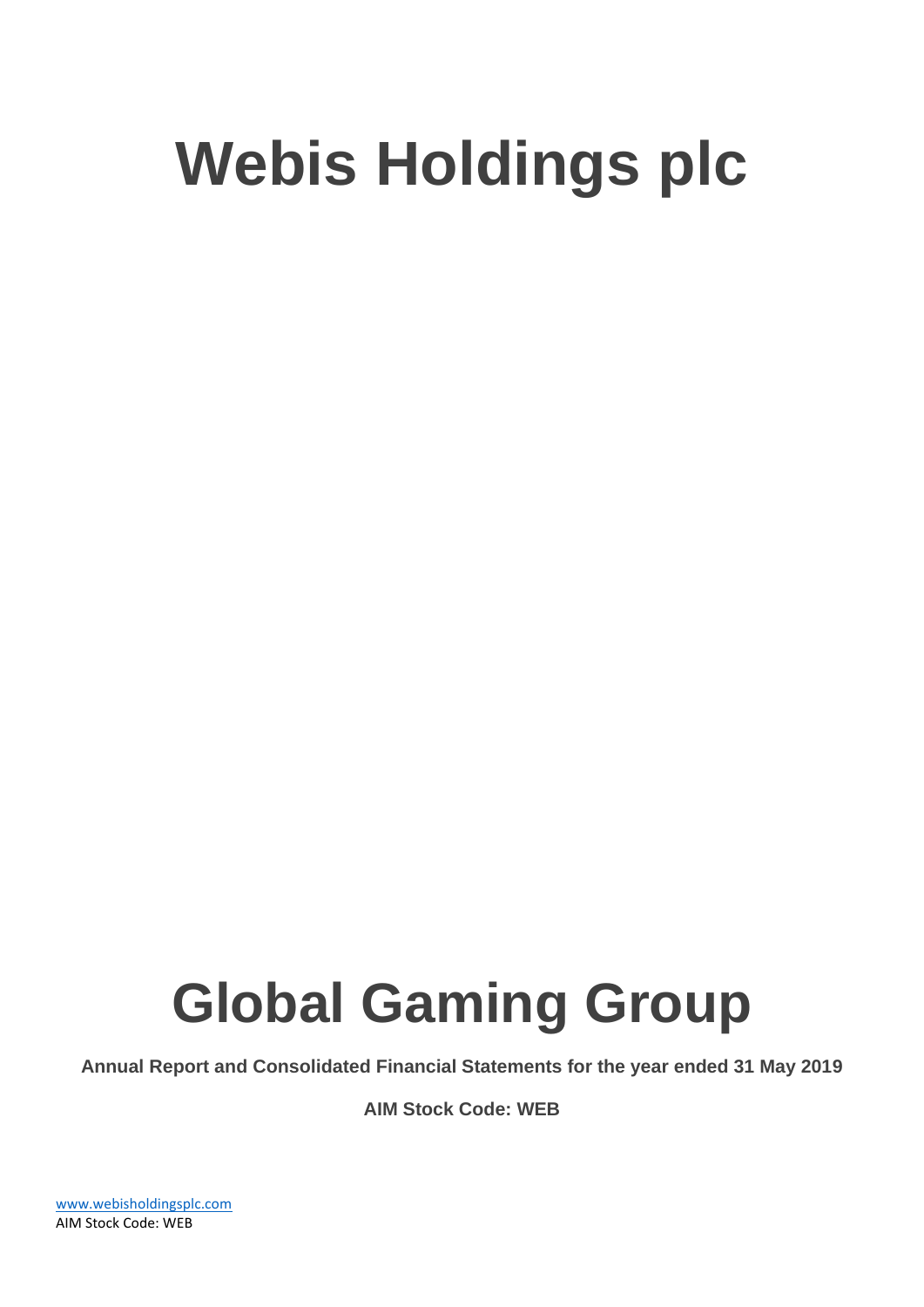### **Contents**

### **Our Performance**

- Group at a Glance
- Chairman's Statement

### **Our Governance**

- The Board of Directors
- Directors' Report
- Corporate Governance Statement
- Audit, Risk and Compliance Committee Report
- Statement of Directors' Responsibilities
- Report of the Remuneration Committee

### **Our Financials**

- Independent Auditor's Report
- Consolidated Statement of Comprehensive Income
- Statements of Financial Position
- Statements of Changes in Equity
- Consolidated Statement of Cash Flows
- Notes to the Financial Statements

## **Shareholder Information**<br>**47** Notice of Meeting

- Notice of Meeting
- Company Information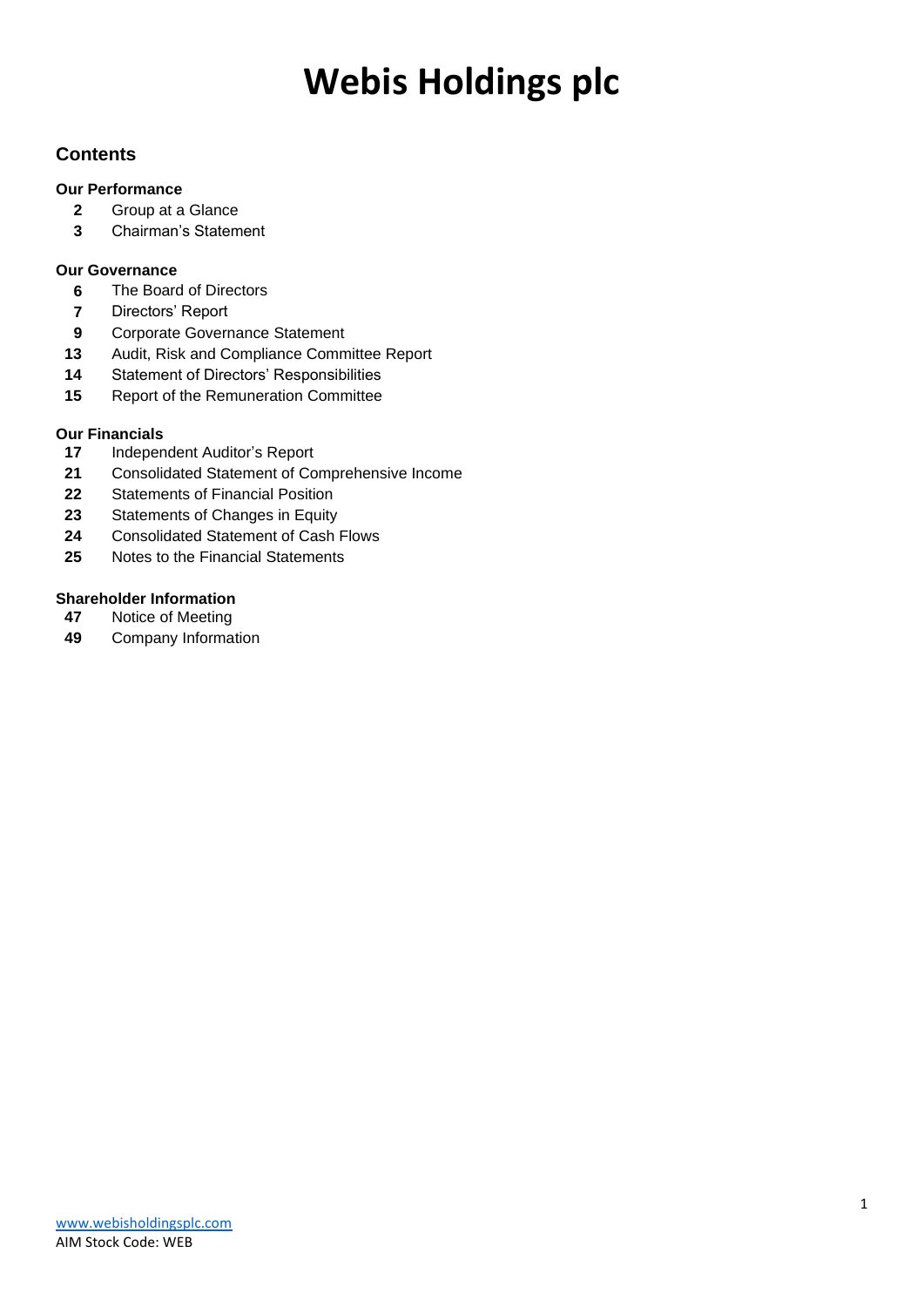### **Group at a Glance**

Webis Holdings plc (the "Company") and its subsidiary companies (together the "Group") operates two primary segments as described below: -

**WatchandWager.com Ltd and WatchandWager.com LLC – Advanced Deposit Wagering ("ADW")**

**WatchandWager.com LLC – Cal Expo Harness Racetrack**

WatchandWager.com Ltd is regulated in the Isle of Man and operates a totalisator wagering hub through its United States Tote supplier, which enables it to conduct its ADW business by passing wagers directly into global racetrack betting pools in real time.

WatchandWager.com LLC has its operational base in Lexington, Kentucky, with its head office in Larkspur, California, and provides pari-mutuel wagering, or pool-betting, services through a number of distribution channels to a global client base. The company holds United States pari-mutuel licences for its ADW business in the USA, including a multijurisdictional licence issued by the States of North Dakota, and individual licences for the States of California, Maryland, Colorado, Minnesota, New York, Washington and Kentucky. Three further individual State licences are in the process of negotiation. The business provides wagering opportunities predominantly on horse and greyhound racing and has contracted with a significant number of prestigious racetrack partners within the United States, Hong Kong, France, Canada, United Kingdom, Ireland, and Australia amongst others. It provides wagering facilities to customers through its interactive website, *watchandwager.com*, as well as offering a business-to-business wagering product and a telephone call centre.

WatchandWager.com LLC also operates Cal Expo Harness Racetrack in Sacramento, California, under a licence issued by the California Horse Racing Board. This 'bricks and mortar' presence in the largest state economy in the USA continues to provide leverage for our related global pari-mutuel operations.

As part of the requirements for the Isle of Man licence, client funds for the Isle of Man licensed companies are held in fully protected segregated client accounts within an Isle of Man regulated bank.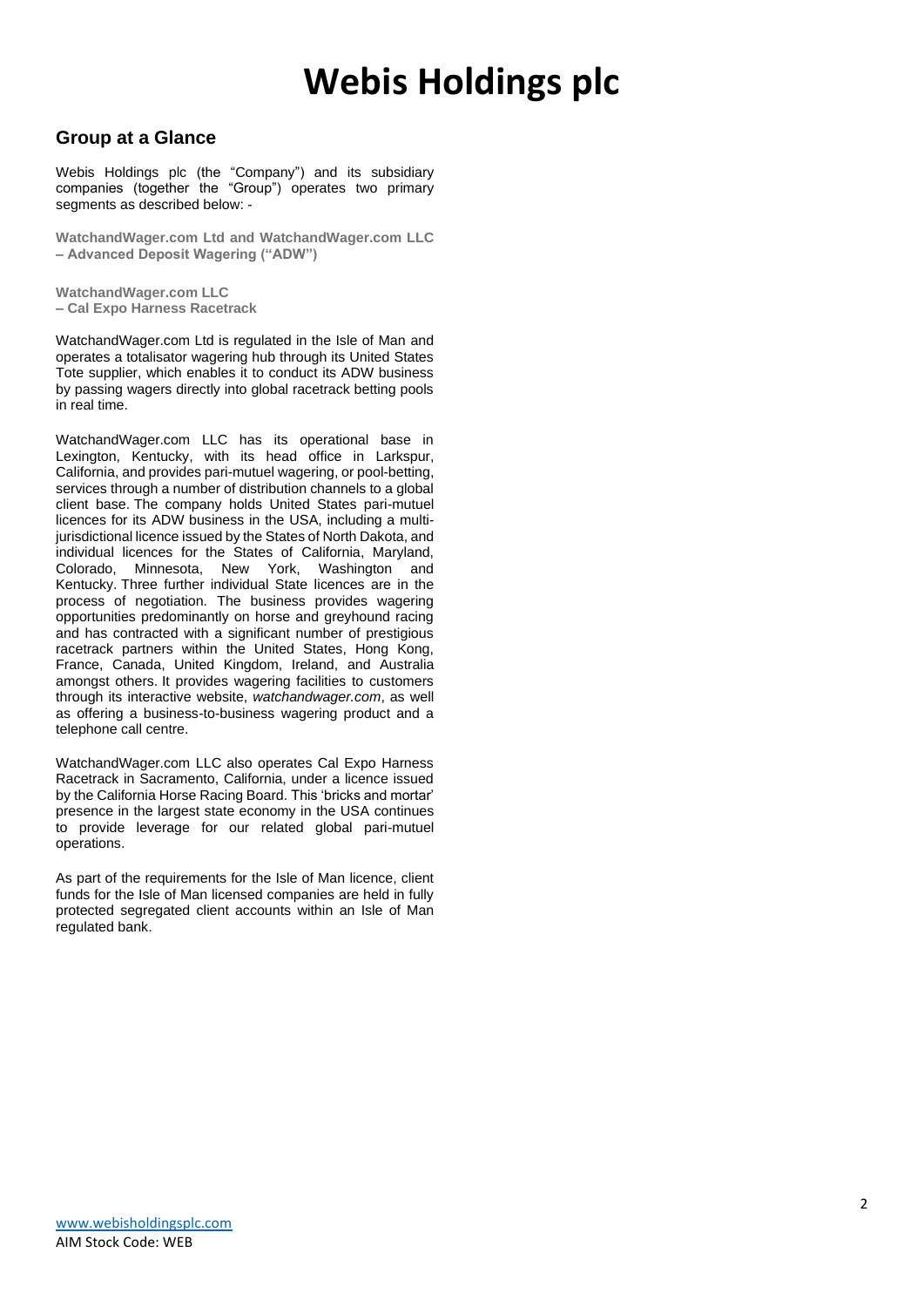### **Chairman's Statement**

#### **Introduction**

It has been a mixed year for our core USA based business, WatchandWager.com LLC ("WatchandWager") over the financial year reported, with a reduction in amounts wagered, and an overall loss returned, but against that a significant strengthening of our licensed USA position in the increasingly expanded world of USA regulated gaming.

Despite the loss reported, the Board is overall satisfied with the performance over the year reported for our three core business units, namely "Business-to-Consumer", "Businessto-Business" and our racetrack operation at "Cal Expo" in Sacramento, California, and these three sectors are commented upon in more detail below.

Equally importantly, and as shareholders are aware, the company, as an Isle of Man owned operation, still occupies a unique advantage in the USA, with our array of USA licenses, banking, settlement and general business operational skills. We also consider our license and lease at the Cal Expo racetrack in Sacramento, California, to be a significant asset in regulated gaming globally, but of course mainly in the USA and California. The Company still stands well positioned in particular in California, and also other States that it is licensed and operates in.

#### **Year End Results Review**

The Group amounts wagered for the year ended 31 May 2019 was US\$136.4 million (2018: US\$461.2 million) – a significant decline due to the loss of a large wagering syndicate as previously reported to shareholders on 19 October 2018 and commented on below. Gross Profit reported was US\$4.5 million (2018: US\$5.6 million). This led to an overall loss on the year.

Operating costs were US\$5.3 million: down 5% on 2019 (2018: US\$5.6 million), as we continue to manage costs over the entire operation. We expect these costs to reduce in the current financial year. As a result, our loss from operations was US\$930,000.

Shareholder equity stands at US\$1.2 million (2018: US\$2.0 million). Total cash stands at US\$2.6 million (2018: US\$13.4 million), which includes ring-fenced funds held as protection against our player liability as required under USA and Isle of Man gambling legislation. An amount of US\$875,000 was held during the year as bonds and deposits with regulatory authorities.

#### **Approach to Risk and Corporate Governance**

As part of the adoption of the Quoted Companies Alliance Corporate Governance code, the Board completed an assessment of the risks inherent in the business and defined and adopted a statement of risk appetite, being the amount and type of risk, it is prepared to seek, accept or tolerate in pursuit of value. This being: -

*"The Group's general risk appetite is a moderate, balanced one that allows it to maintain appropriate growth, profitability and scalability, whilst ensuring full regulatory compliance."*

The Group's primary risk drivers include: -

Strategic Reputational **Credit Operational** Market Liquidity, Capital and Funding Regulatory and Compliance **Conduct** 

Our risk appetite has been classified under an "impact" matrix defined as Zero, Low, Medium and High. Appropriate steps are underway to ensure the prudential control monitoring of risks to the Group and the Audit, Risk and Compliance Committee will oversee this essential requirement. Further details of the Corporate Governance Statement will be found on pages 9 to 12 of this report.

The Board refined the Group's business plan which incorporated the risk and compliance framework.

**Performance by Sector**

#### **WatchandWager**

#### **Business-to-Consumer** *www.watchandwager.com***/***mobile*

During the year, we reviewed this sector and whilst our platform is important to the operation, we have refined our marketing investment to more accurately target our core audience, mainly horse players and potential sports players. Whilst the website and mobile product continue to perform well, quite simply the marketing investment required to compete with the large brands in the USA is not commercially feasible. As a result, we have adjusted our strategy in this area, with a reduced marketing spend, and some reductions in data feeds and other products, that after researching our key clients do not rely upon. This streamlining of our costs has actually worked well, and player numbers during the period were up by 16%, whilst costs have reduced. This is commented upon more in post year developments.

That said, we continue to provide the best possible service to our clients in this area. We offer some unique opportunities for clients to bet especially in the very large amount of international content that we are licensed to provide, and also our competitive rewards program that we offer. We also have an excellent array of licenses in USA states we can take bets from, and we consider this critical to our future. We are confident that this service will continue to increase our client base and overall turnover, but under a reduced operational cost. We also know that our database has a value in the expanding world of USA regulated sports betting.

#### **Business-to-Business**

This sector is the provision of pari-mutuel (pool) wagering to high-roller clients, many of whom specialise in algorithmic or computer assisted trading on a wide range of global racetracks.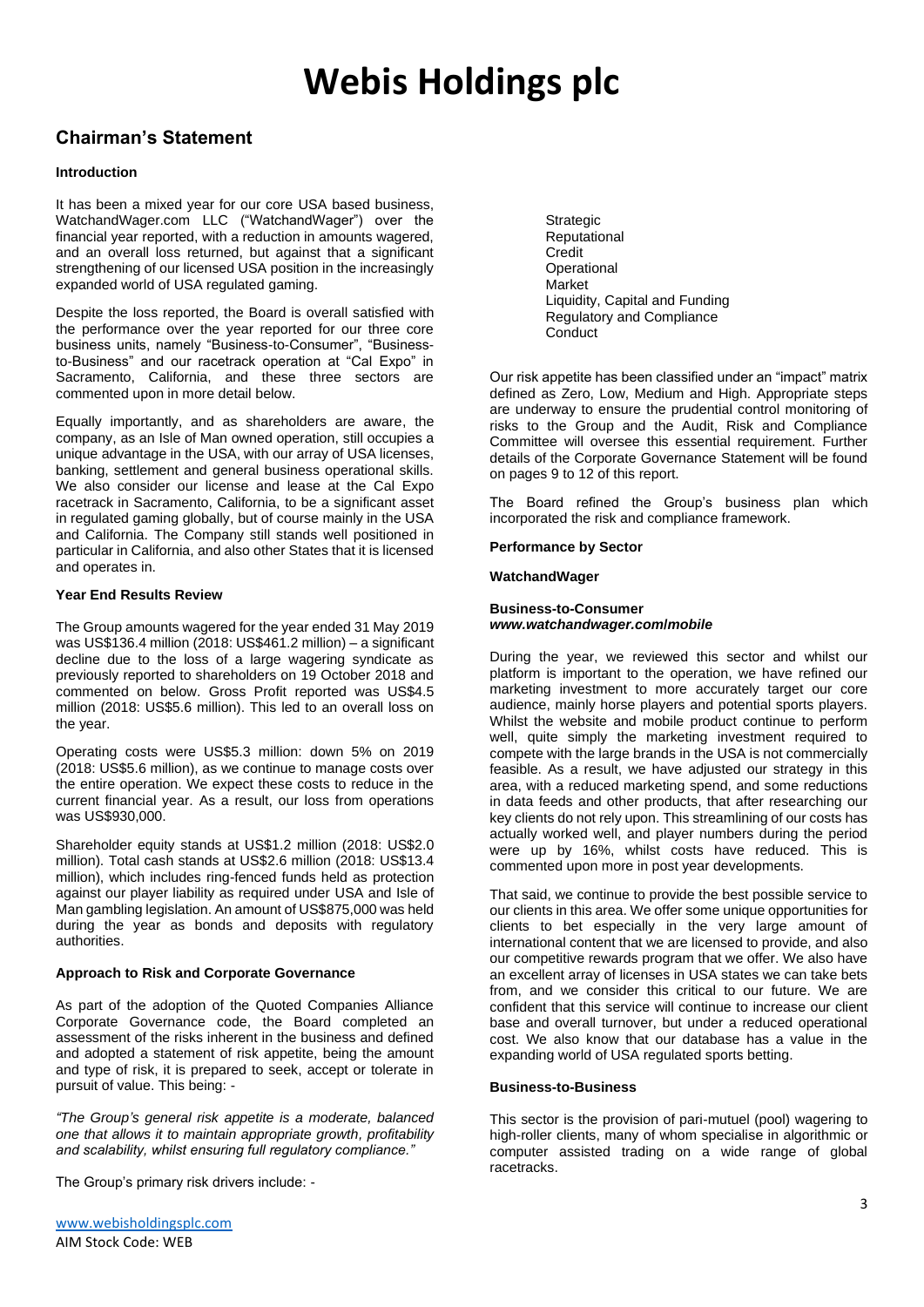### **Chairman's Statement continued**

#### **Business-to-Business continued**

The amounts wagered for the full year were significantly reduced by the previously reported cessation of wagering from a large syndicate group/agent for almost the entire year reported. Subsequent to that all contractual relations with this group have been terminated by WatchandWager. This impacted turnover into primarily the Hong Kong Jockey Club and the French PMU. This had the anticipated impact previously reported of around US\$800,000 in reduced gross margin during the period, which is the principal reason for the losses reported.

However, this does mean that the risk factor of a reliance on one particular group/agent is no longer. In addition, the reduction in business has in no manner impacted our worldwide licenses and content that we have worked hard upon and continue to be in good standing with. In fact, the opposite is the case with many regulators and content providers continuing to be in favour of us possessing a broader range of clients.

Our network of other players continued to grow both in terms of turnover and player sign-ups. By not paying third-party fees, we benefit from a much better margin than those through agents, and we are able to work proactively and directly with them.

That said and as previously notified, the entire sector remains volatile, being subject to changes in player or aggregator activities, as well as changes in the policies of key content providers and regulators. To that end whilst we will continue to service this sector, it is not our principal focus at this time.

#### **Cal Expo**

Cal Expo had a good racing season during the period, running 47 race meets between November 2018 and May 2019. Most importantly, our excellent health and safety record remains and, unlike other Californian tracks, with no equine fatalities relating to racing activities incurred during the meeting. Equine safety, and the safety of all our participants and customers remains of the upmost priority. These were tested during the severe wildfires experienced in Northern California during the period, and as a result we cancelled racing on two occasions to ensure the safety of all participants.

Given these circumstances, it was very encouraging that both horse numbers, and all sources handle, were up on the previous 2017/18 meeting, and this shows an encouraging trend for the new season. We were also assisted by the new International Racing Bill approved in California, which Management heavily lobbied for in Sacramento, and commenced in January 2019. As predicted, this added circa US\$100,000 of extra revenue to our operations, and we expect this to continue to improve.

The Board considers our licensed operations at Cal Expo to be one of the key assets of the Group and central to our growth in the USA.

#### **Licenses**

The management team have been busy during the period reported and subsequently, renewing our key strategic licenses and we can confirm the recent renewal of our core multi-jurisdictional license for wagering with the North Dakota Racing Commission for 2020. In addition, as previously announced, we have renewed our strategically important license in California for a period of two more years (to be reheard in 2021). At the same time, we have renewed or are in the process of renewing other key licenses in New York, Kentucky, Washington, Colorado and Minnesota. We are very confident all of these licenses will be in place in advance of the start of 2020, as we are in good status with the relevant State regulators. The Board considers these licences and future applications, alongside our physical presence at Cal Expo, to be the principal assets of the Group, and this is commented more in subsequent events below.

#### **Subsequent Events (post period reported)**

#### **Trading**

Trading has been much improved in the new financial year from June 1<sup>st</sup>, 2019 to time of writing. We have seen growth in all three divisions we operate, and our strategy of controlling costs, particularly in the areas of data provision, marketing and some staff costs has been and will continue to be effective. As a result, we are much closer to a breakeven situation at EBITDA level which is our initial task, with the ultimate need to return to profitability. A further update will be delivered to shareholders at our 2019/20 Interim announcement which will be delivered in February 2020.

#### **Cal Expo**

As previously reported, the Board is currently working with the Board of the state-run Cal Expo Exposition of Fairs on a license renewal up to 2025, with the possibility of extending even further beyond that. This is a very significant move forward as we believe the racetrack can operate in an increasing profitable manner, but even more importantly will continue to give the Group an important licensed presence in what will become by far the largest State for sports betting and other forms of gaming in the USA.

#### **Welfare issues**

On a less positive note, many shareholders will be aware of the larger number of equine fatalities at a track in Santa Anita, California. Whilst our operations are not impacted in any way, the Board are very aware of the effect this has and can continue to have on public opinion, particularly through organizations such as PETA (Protection of Ethical Treatment for Animals). That said, we are very pleased with the swift remedial action approved by the California Horseracing Board in particular. As stated above Cal Expo maintains an excellent welfare record, and the protection of our horses and participants is our upmost priority.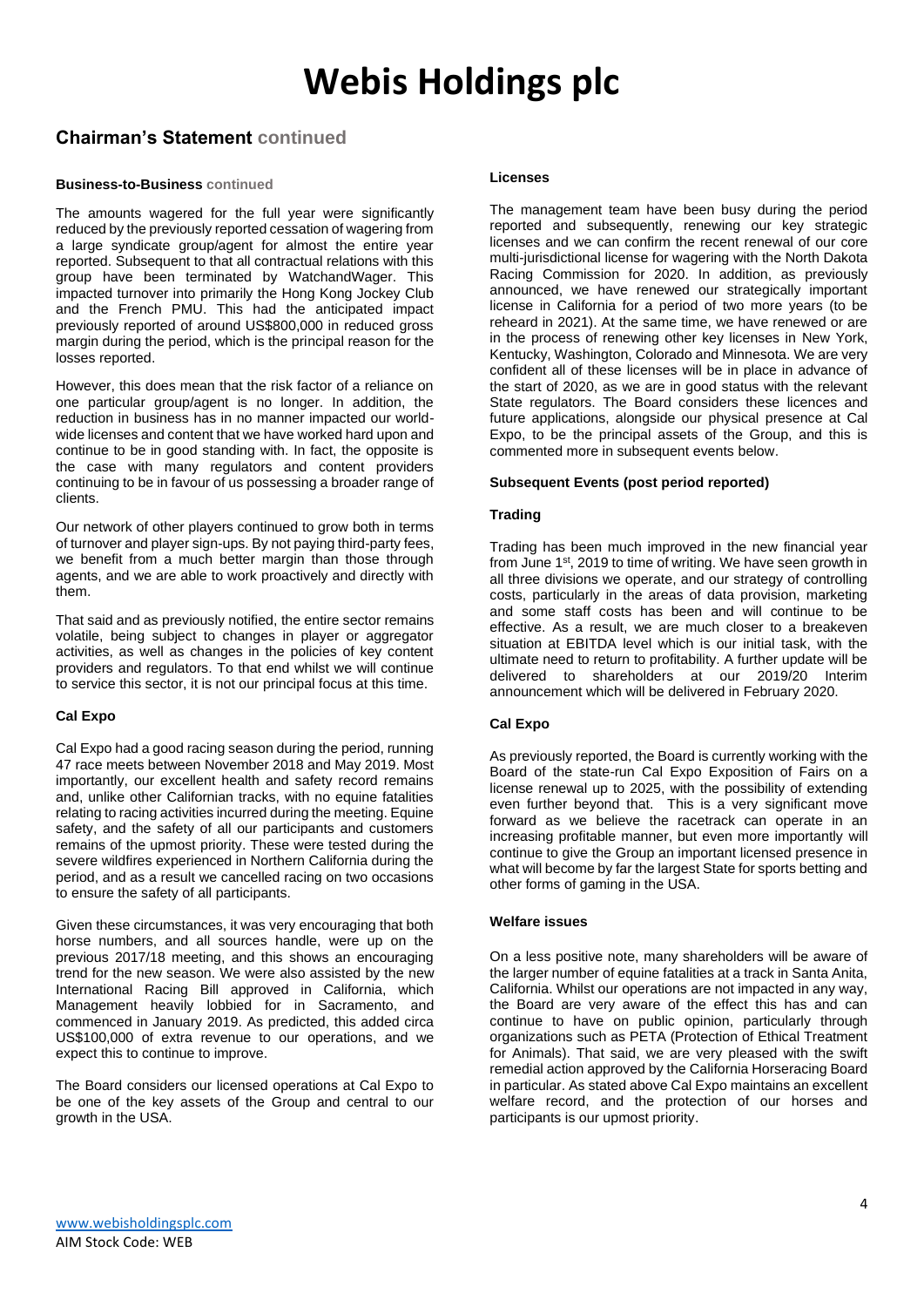### **Chairman's Statement continued**

#### **USA regulated sports betting and other gaming**

It is now only eighteen months since the Supreme Court's positive judgement on USA Sports betting in May 2018, and the Board is very encouraged by the significant progress that has been made in many first starter States, especially New Jersey, which is now creating significant revenues, and most importantly meaningful duties and tax back to the State. Also, encouragingly, the two best performing properties in New Jersey are both racetracks – namely Meadowlands and Monmouth Park, confirming our opinion that horseracing players will also bet on sports at far higher levels than casino or slot machine players. When sports betting is legalised in California, we plan to adopt a very similar model to that enjoyed at Meadowlands.

#### **Developments by State**

Clearly progress has been fastest on the East Coast, although we do feel we were best to stay out of these markets, where we have few licenses and less traction. That said it has been interesting to note the progress in the currently legalised states, and also the huge interest from the large USA gaming and media companies in the sector, not to mention the European operators, and software companies. This is further commented upon under strategic opportunities.

#### **California**

Our physical presence in California and accompanying licenses remains our biggest asset and opportunity, but the situation is complicated given the diverse interests in the State. We are very encouraged by progress in the State Capitol in Sacramento, located less than five miles from Cal Expo racetrack, and where the ultimate decisions will be made. We welcome the draft Dodd/Gray AB10 Bill and are actively participating in efforts to move this forward in the Capitol. Most significant is the current language that will only allow active land-based participants in California to apply for licences, namely Racetracks, Native American Casinos, and possibly Card Clubs. This effectively means the large USA and international gaming operations and software suppliers outside California will literally need to buy themselves into the State at large premiums. Whilst almost impossible to predict the progress of State legislature particularly in California, at present, we reasonably expect Sports betting to be legalized for those with a physical presence in the State by 2021, with a possible go-live date in 2022. We will update shareholders as and when more progress is made.

#### **Other State opportunities**

With California being a long-term goal, we are also focusing on other States, and additional opportunities to operate other forms of gaming, both land-based and on-line, with a view to generate short term profitability. At present, opportunities exist in North Dakota, Arizona and a few other key States, plus some international opportunities. We will update shareholders in due course.

#### **Corporate Governance**

One of the Group Board's primary responsibilities is to ensure the provision of effective corporate governance. To this end, the Board undertook a full review of every aspect of governance in light of the Quoted Companies Alliance Corporate Governance Code for Small and Mid-Size Quoted Companies (2018) and I am pleased to report that the Group is fully compliant in all aspects.

#### **Strategic opportunities and Outlook**

USA regulated gaming is seen as the hottest subject at present in global gaming, and something of a gold rush both in the USA and, indeed, internationally. Non-USA and certain European companies are experiencing severe regulatory issues, as well as margin problems, and appear almost desperate to be a part of the developments in the USA. As a result, it should come as no surprise that WatchandWager continues to be courted by large corporations, and indeed smaller operations with a view to software deals, strategic alliances, mergers or even outright acquisition opportunities. Principally led by our Managing Director, the Board assesses each opportunity on a case-by-case basis. It should be noted in the majority of instances, the Board takes the view that "they need us more than we need them" and we continue to protect our USA licensed presence as a core asset.

We are very aware of the increased consolidation in the industry and the economies of scale of strategic partnerships and will keep shareholders aware of any meaningful strategic developments with the Group, most likely in the USA, but possibly with international partnerships.

I also believe it is important to re-confirm the support of our principal shareholder for our USA operations, strategy and expansion plans. As a Board, we also believe we have the ability to raise further capital to support our operations both short term and indeed for future funding of our USA strategy.

Finally, I would like to thank all our shareholders, customers for their continued loyally, and our staff for their continued hard work.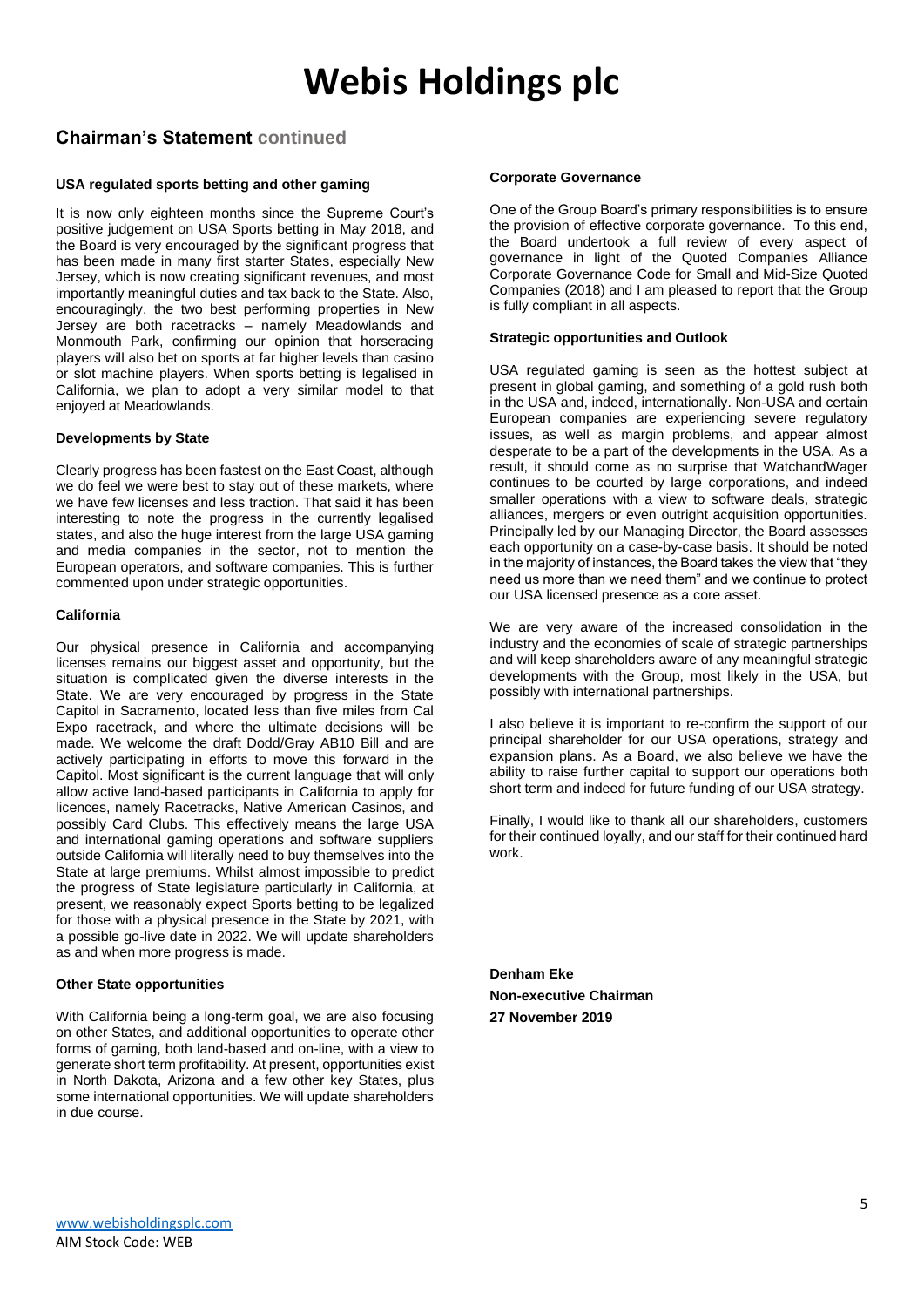### **The Board of Directors**

#### **Denham Eke, aged 68**

**Non-executive Chairman**

Denham Eke began his career in stockbroking before moving into corporate planning for a major UK insurance broker. He is a director of many years' standing of both public and private companies involved in the mining, leisure, manufacturing and financial services sectors.

Denham Eke was appointed Non-executive Chairman in April 2003.

#### **Ed Comins, aged 50**

**Managing Director**

Ed Comins has 22 years' experience in the betting and gaming industry with Coral, Ladbroke Casinos, the Tote and GameAccount. At the Tote he had overall responsibility for developing Totepool's parimutuel business as General Manager of Tote Direct and Development Director for Totepool. He was Commercial Director for GameAccount, a provider of online skill games, where he managed betting partner relationships with key sportsbooks.

Ed Comins joined the Board in May 2010.

## **Nigel Caine, aged 49**

**Non-executive Director**

Nigel Caine is the Chief Financial Officer for Burnbrae Group Limited. He is a Fellow of the<br>Association of Chartered Certified Association of Chartered Accountants and a Member of both the Chartered Institute of Securities and Investments and the Institute of Chartered Secretaries and Administrators. He also holds an MBA from the University of Wales. Nigel began his career in audit and transaction services with KPMG and Deloitte. Before joining Burnbrae Group Limited in 2014, Nigel was the Chief Financial Officer for Speymill Deutsche Immobilien Company Plc.

Nigel Caine joined the Board in June 2015.

#### **Sir James Mellon, aged 90**

**Non-executive Director**

Sir James Mellon is a former diplomat who began his career with the Department of Agriculture for Scotland before moving on to several varied roles including Head of Trade Relations and Export Dept (TRED); FCO; UK Ambassador to Denmark; Director-General for Trade and Investment, United States; and Consul-General, New York. He has many years of corporate experience having been a director of both public and private companies.

Sir James Mellon joined the Board in January 2012.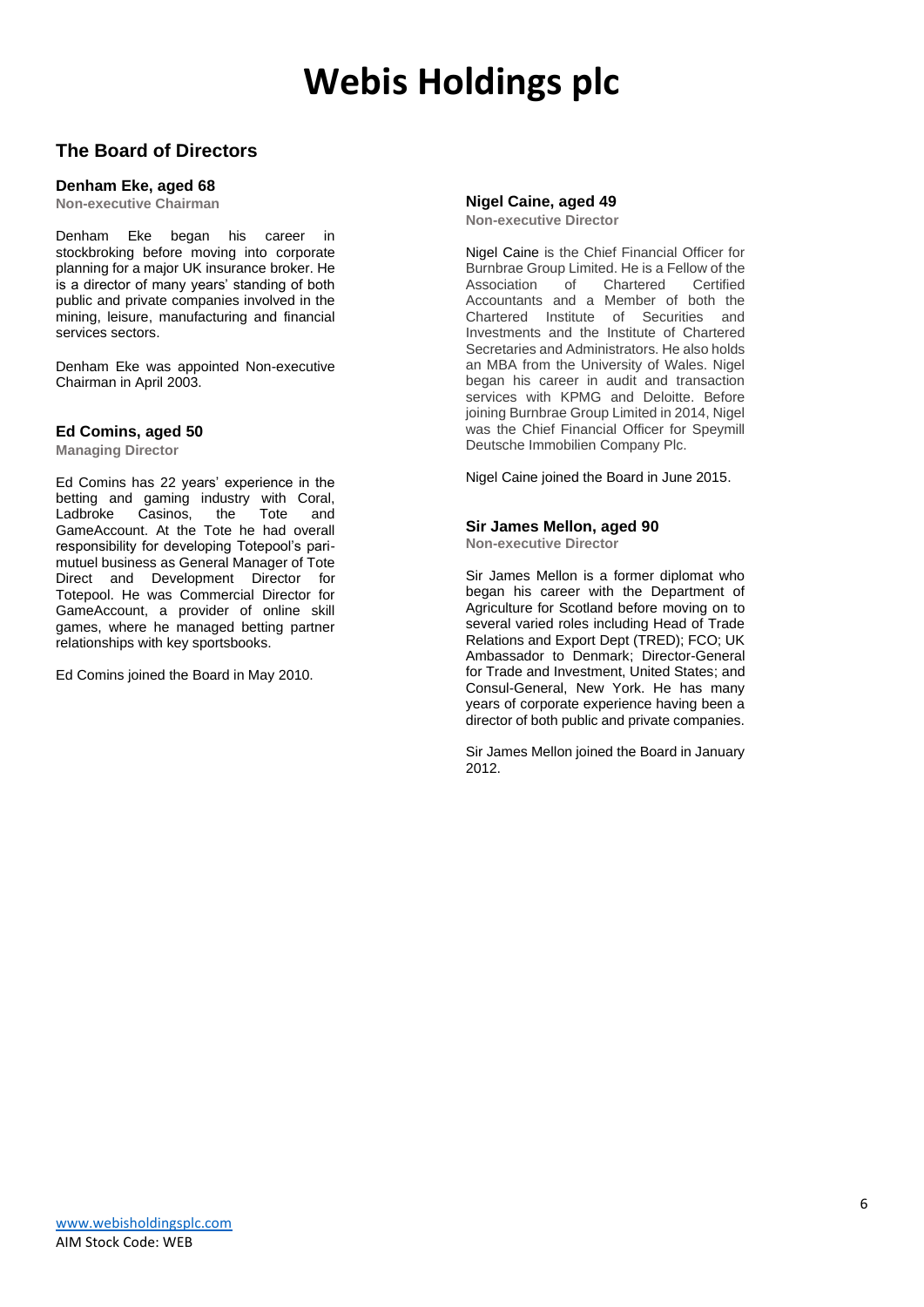### **Directors' Report**

The Directors present their annual report and the audited consolidated financial statements for the year ended 31 May 2019.

#### **Principal activities**

The Group operates:

- a pari-mutuel service to individual and business customers; and
- a racetrack under a licence issued in California. USA.

#### **Business review**

The Group operates on a worldwide basis and provides online and offline facilities in respect of a wide variety of pari-mutuel events.

A more detailed review of the business, its results and future developments is in the Chairman's Statement on pages 3 to 5.

#### **Proposed dividend**

The Directors do not propose the payment of a dividend (2018: US\$Nil).

#### **Policy and practice on payment of creditors**

It is the policy of the Group to agree appropriate terms and conditions for its transactions with suppliers by means of standard written terms to individually negotiated contracts. The Group seeks to ensure that payments are always made in accordance with these terms and conditions. At the year-end there were 19 days (2018: 12 days) of purchases in trade creditors.

#### **Financial risks**

Details relating to financial risk management are shown in note 20 to the financial statements.

#### **Directors and Directors' interests**

The Directors who held office during the year and to date were as follows:

| Denham Eke       | Non-executive Chairman   |
|------------------|--------------------------|
| Ed Comins        | <b>Managing Director</b> |
| Nigel Caine      | Non-executive Director   |
| Sir James Mellon | Non-executive Director   |

The Director retiring by rotation is Denham Eke who, being eligible, offers himself for re-election.

The Directors who held office at the end of the year had the following interests in the ordinary shares of the Company and options to purchase such shares arising from incentive schemes:

#### **Directors' interests**

|                  | Ordinary shares                              |                                         | Options                                      |                                         |
|------------------|----------------------------------------------|-----------------------------------------|----------------------------------------------|-----------------------------------------|
|                  | <b>Interest</b><br>at end of<br>year<br>2019 | Interest at<br>start of<br>year<br>2018 | <b>Interest</b><br>at end of<br>year<br>2019 | Interest at<br>start of<br>year<br>2018 |
| Denham Eke 1     |                                              |                                         |                                              |                                         |
| Ed Comins        |                                              |                                         | 14,000,000                                   | 14,000,000                              |
| Nigel Caine      |                                              |                                         |                                              |                                         |
| Sir James Mellon |                                              |                                         |                                              |                                         |

<sup>1</sup> Denham Eke is Managing Director of Burnbrae Limited which holds 248,204,442 ordinary shares representing 63.10% of the issued capital of the Company.

Further details of the options issued to the executive Directors are contained in the Report of the Remuneration Committee on pages 15 and 16.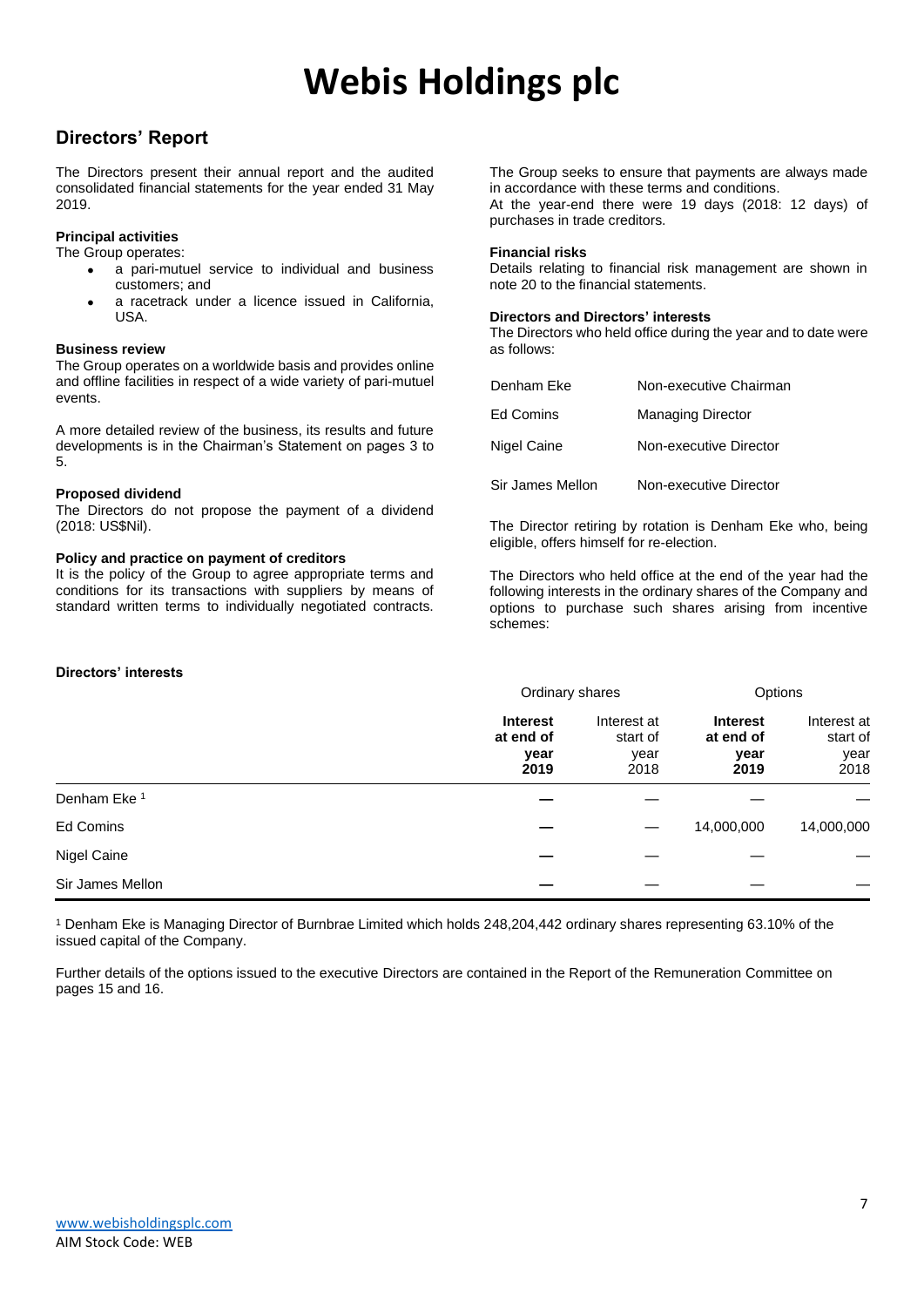### **Directors' Report continued**

#### **Substantial interests**

On 28 July 2019, the following interests in 3% or more of the Company's ordinary share capital had been reported:

|                            | %     | <b>Number of</b><br>ordinary<br>shares |
|----------------------------|-------|----------------------------------------|
| <b>Burnbrae Limited</b>    | 63.10 | 248,204,442                            |
| <b>BBHISL Nominees Ltd</b> | 4.17  | 16,400,000                             |

#### **Annual General Meeting**

Shareholders will be asked to approve at the Annual General Meeting certain resolutions as special business. Some of these resolutions have become routine business at the Annual General Meetings of most public companies, including your Company, and relate to the renewal of the authority for the Directors to allot relevant securities and the renewal of the powers for the Directors to allot equity securities for cash.

#### **Employees**

The Group is committed to a policy of equal opportunity in matters relating to employment, training and career development of employees, and is opposed to any form of less favourable treatment afforded on the grounds of disability, sex, race or religion.

The Group recognises the importance of ensuring employees are kept informed of the Group's performance, activities and future plans.

#### **Political and charitable contributions**

The Group made no political contributions during the year.

As part of the obligations of the pari-mutuel business in the United States, the Group made charitable contributions of US\$39,807 during the year (2018: US\$40,711).

#### **Auditors**

KPMG Audit LLC, being eligible, have expressed their willingness to continue in office in accordance with Section 12(2) of the Isle of Man Companies Act 1982.

On behalf of the Board

**Ed Comins Managing Director 27 November 2019**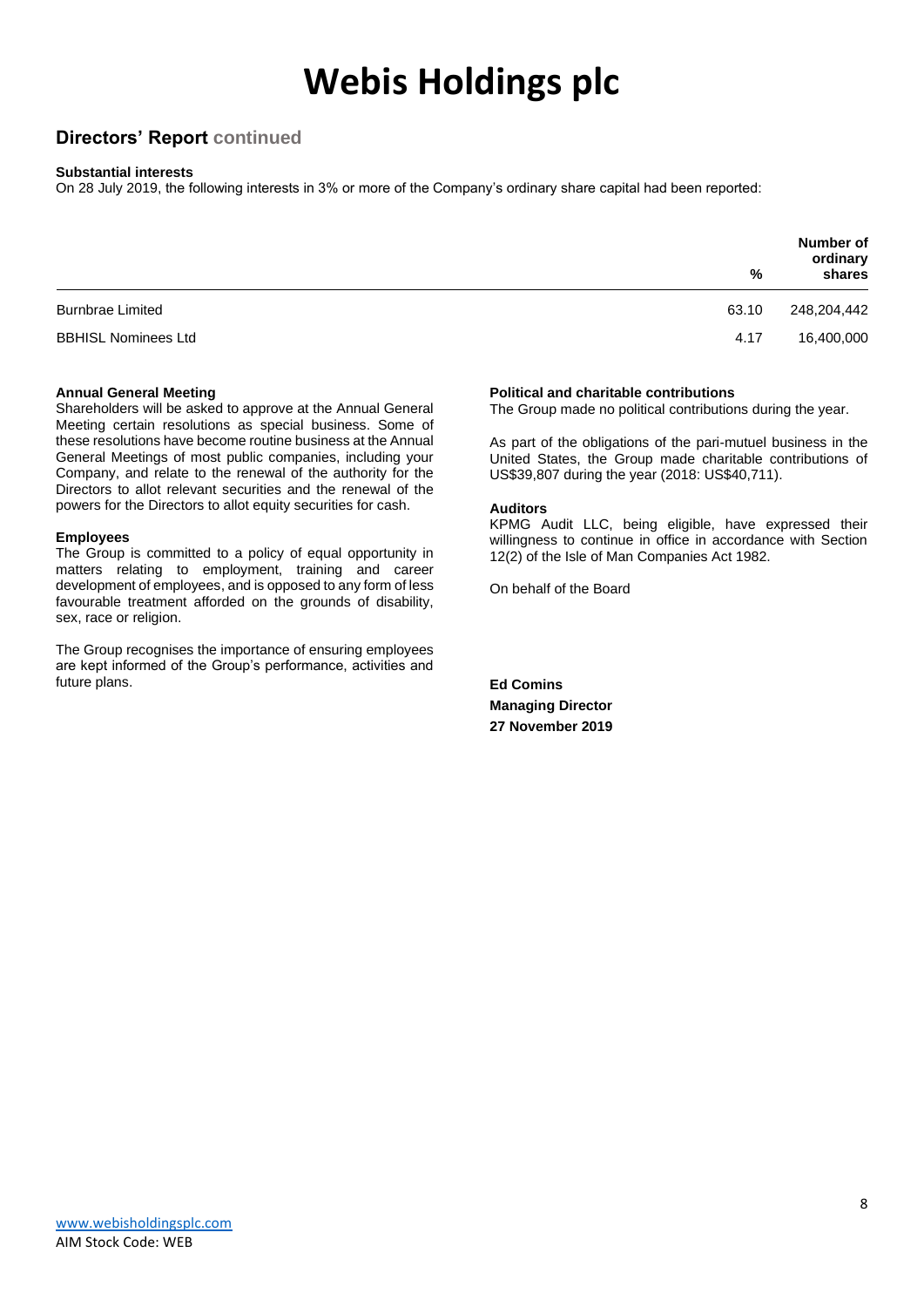### **Corporate Governance Statement**

#### **Corporate Governance Report**

The Webis Holdings Board (the "Board") is committed to best practice in corporate governance throughout Webis Holdings plc and all subsidiary companies (together the "Group"). The Directors have agreed to comply with the provisions of the Quoted Companies Alliance ("QCA") Corporate Governance Code for Small and Mid-Size Quoted Companies (2018) to the extent which is appropriate to its nature and scale of operations. This report illustrates how the Group complies with those principles.

#### **QCA Principle 1: Establish a strategy and business model which promotes long-term value for shareholders**

The strategy and business operations of the Group are set out in the Chairman's Statement on pages 3 to 5.

The Group's strategy and business model and amendments thereto, are developed by the Managing Director and his senior management team and approved by the Board. The management team, led by the Managing Director, is responsible for implementing the strategy and managing the business at an operational level.

The Group's overall strategic objective is to develop a profitable, sustainable advance deposit wagering ("ADW") platform that benefits from a wide and diverse client base, both business and retail. The Group operates through two principal operating subsidiaries: WatchandWager.com Ltd and WatchandWager.com LLC.

WatchandWager.com Ltd is regulated in the Isle of Man and operates a totalisator wagering hub through its United States Tote supplier, which enables it to conduct its ADW business by passing wagers directly into global racetrack betting pools in real time.

WatchandWager.com LLC has its operational base in Lexington, Kentucky, with its head office in Larkspur, California, and provides pari-mutuel, or pool-betting, wagering services through a number of distribution channels to a global client base. The company holds United States pari-mutuel licences for its ADW business in the US, issued by North Dakota, California, Maryland and Colorado. The business provides wagering opportunities predominantly on horse and greyhound racing and has contracted with a significant number of prestigious racetrack partners within the United States, Hong Kong, France, Canada, United Kingdom, Ireland, and Australia amongst others. It provides wagering facilities to customers through its website, watchandwager.com, as well as offering a business-tobusiness wagering product and a telephone call centre.

WatchandWager.com LLC also operates Cal Expo Harness Racetrack in Sacramento, California, under a licence issued by the California Horse Racing Board. This 'bricks and mortar' presence in the largest state economy in the US continues to provide leverage for our related global pari-mutuel operations.

The Group also plans to develop an attractive US-based sportsbook offering following the recent Supreme Court ruling which paves the way to legalizing wagering on sports in the United States, subject to individual State legislation. Whilst the ruling will not have an immediate impact on revenue levels until individual State legislation is in place, the Group considers this market to be a significant growth area for our US operations. Significantly, California's draft Sports Betting Bill specifies that only land-based racetracks and casinos will be eligible for license applications. In the United States, WatchandWager.com LLC holds ADW licenses not only for California, but also for North Dakota (providing regulated access to a total of 28 states), together with individual State licenses for New York, Kentucky, Colorado, Minnesota and Washington.

The Group operates in an inherently high risk and heavily regulated sector and this is reflected in the principal risks and uncertainties.

In executing the Group's strategy and operational plans, management will typically confront a range of day-to-day challenges associated with these key risks and uncertainties and will seek to deploy the identified mitigation steps to manage these risks as they manifest themselves.

#### **QCA Principle 2: Seek to understand and meet shareholder needs and expectations**

The Group via the Managing Director seeks to maintain a regular dialogue with both existing and potential new shareholders in order to communicate the Group's strategy and progress and to understand the needs and expectations of shareholders.

Beyond the Annual General Meeting, the Managing Director and, where appropriate, other members of the senior management team or Board will meet with investors and analysts to provide them with updates on the Group's business and to obtain feedback regarding the market's expectations of the Group.

The Group's investor relations activities encompass dialogue with both institutional and private investors. From time to time, the Company attends private investor events, providing an opportunity for those investors to meet with representatives from the Group in a more informal setting.

#### **QCA Principle 3: Take into account wider stakeholder and social responsibilities and their implications for longterm success**

The Group is aware of its corporate social responsibilities and the need to maintain effective working relationships across a range of stakeholder groups. These include the Group's employees, clients, partners, suppliers, regulatory authorities and horseracing colleagues involved in the Group's track facility at Cal Expo. The Group's operations and working methodologies take account of the need to balance the needs of all of these stakeholder groups while maintaining focus on the Board's primary responsibility to promote the success of the Group for the benefit of its members as a whole. The Group endeavours to take account of feedback received from stakeholders, making amendments to working arrangements and operational plans where appropriate and where such amendments are consistent with the Group's longer-term strategy.

The Group takes due account of any impact that its activities may have on the environment and seeks to minimise this impact wherever possible. Through the various procedures and systems it operates, the Group ensures full compliance with health and safety and environmental legislation relevant to its activities.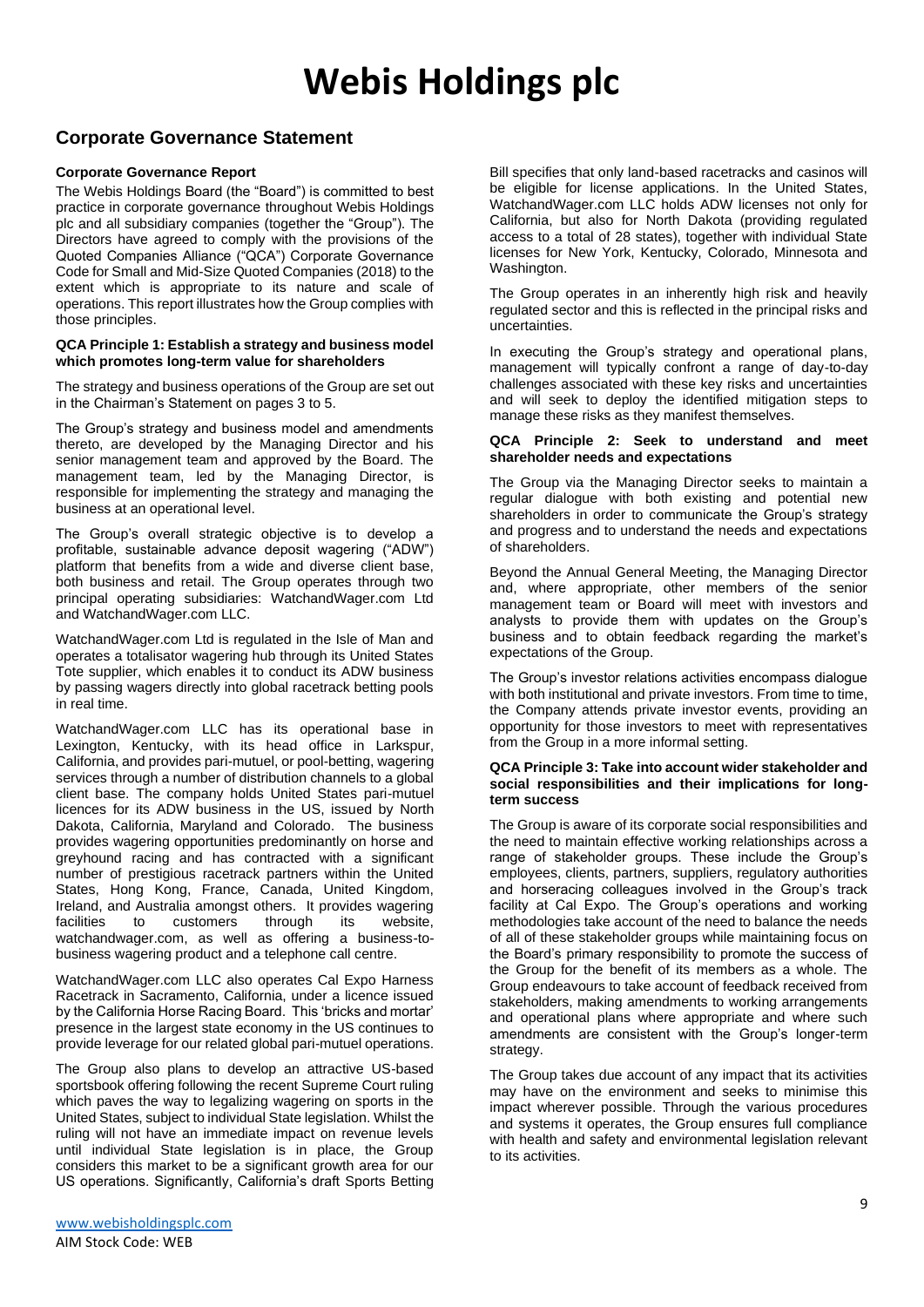### **Corporate Governance Statement continued**

#### **QCA Principle 4: Embed effective risk management, considering both opportunities and threats, throughout the organisation**

The Board is responsible for the systems of risk management and internal control and for reviewing their effectiveness. The internal controls are designed to manage rather than eliminate risk and provide reasonable but not absolute assurance against material misstatement or loss. Through the activities of the Group Audit, Risk and Compliance Committee, the effectiveness of these internal controls is reviewed annually.

A comprehensive budgeting process is completed once a year and is reviewed and approved by the Board. The Group's results, compared with the budget, are reported to the Board on a monthly basis.

The Group maintains appropriate insurance cover in respect of actions taken against the Directors because of their roles, as well as against material loss or claims against the Group. The insured values and type of cover are comprehensively reviewed on a periodic basis.

The senior management team meets at least monthly to consider new risks and opportunities presented to the Group, making recommendations to the Board and/or Group Audit, Risk and Compliance Committee as appropriate.

#### **QCA Principle 5: Maintain the board as a wellfunctioning, balanced team led by the chair**

The Group's Board currently comprises three Non-executive Directors and one Executive Director.

All of the Directors are subject to election by shareholders at the first Annual General Meeting after their appointment to the Board and will continue to seek re-election at least once every three years.

The Board is responsible to the shareholders for the proper management of the Group and meets at least four times a year to set the overall direction and strategy of the Group, to review operational and financial performance and to advise on management appointments. All key operational decisions are subject to Board approval.

Sir James Mellon, one of the Non-executive Directors is considered to be independent, although the Board intends to appoint at least one further independent Director at an appropriate time. The other two Non-executive Directors are not considered independent given their connection to the Company's controlling shareholder. The QCA Code suggests that a board should have at least two independent Nonexecutive Directors. The Board considers that the current composition and structure of the Board of Directors have been appropriate to maintain effective oversight of the Group's activities to date. However, the Board is aware that further oversight through independent Non-executive Directors could be beneficial to the governance environment. This process is under review and is pending the further development of the

sportsbook opportunity in the US in order to be able to determine the exact need and requirements.

Non-executive Directors receive their fees in the form of a basic cash emolument. The Executive Director receives a basic cash salary and also holds options over the Group's shares. The number and terms are set out on page 16.

The option grant concerned is not deemed to be significant for the individual Executive Director. The current remuneration structure for the Board's Executive and Non-executive Directors is deemed to be proportionate.

#### **QCA Principle 6: Ensure that between them the Directors have the necessary up-to-date experience, skills and capabilities**

The Board considers that all of the Executive and Nonexecutive Directors are of sufficient competence and calibre to add strength and objectivity to its activities and bring considerable experience in the operational and financial development of gambling and horseracing companies.

The Directors' biographies are set out on page 6.

The Board regularly reviews the composition of the Board to ensure that it has the necessary breadth and depth of skills to support the ongoing development of the Group. Whilst there is no Finance Director on the Board, the overview of the finance function is the responsibility of Nigel Caine, aided by a non-Board Financial Controller.

The Chairman, in conjunction with the Company Secretary, ensures that the Directors' knowledge is kept up to date on key issues and developments pertaining to the Group, its operational environment and to the Directors' responsibilities as members of the Board. During the course of the year, Directors received updates from the Company Secretary and various external advisers on a number of corporate governance matters.

Directors' service contracts or appointment letters make provision for a Director to seek personal advice in furtherance of his or her duties and responsibilities, normally via the Company Secretary.

#### **QCA Principle 7: Evaluate board performance based on clear and relevant objectives, seeking continuous improvement**

Internal evaluation of the Board, the Committees and individual Directors is undertaken on an annual basis in the form of peer appraisal and discussions to determine their effectiveness and performance as well as the Directors' continued independence.

The results and recommendations that come out of the appraisals for the directors shall identify the key corporate and financial targets that are relevant to each Director and their personal targets in terms of career development and training. Progress against previous targets is also assessed where relevant.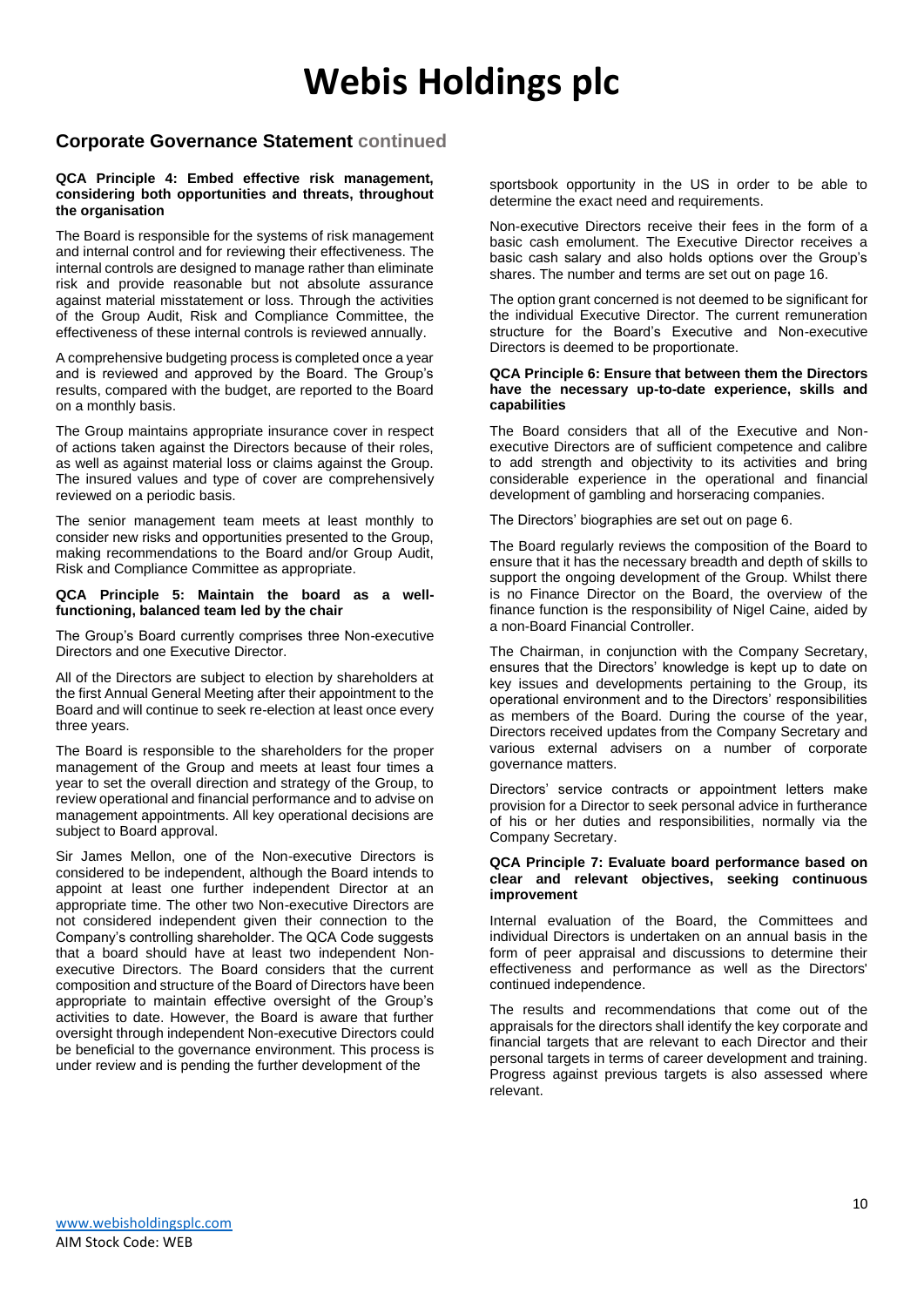### **Corporate Governance Statement continued**

#### **QCA Principle 8: Promote a corporate culture that is based on ethical values and behaviours**

The Board seeks to maintain the highest standards of integrity and probity in the conduct of the Group's operations. These values are enshrined in the written policies and working practices adopted by all employees in the Group. An open culture is encouraged within the Group, with regular communications to staff regarding progress and staff feedback regularly sought. The Executive Management regularly monitors the Group's cultural environment and seeks to address any concerns that may arise, escalating these to Board level as necessary.

The Group is committed to providing a safe environment for its staff and all other parties for which the Group has a legal or moral responsibility in this area. The Group's health and safety policies and procedures are enshrined in the Group's documented quality systems, which encompass all aspects of the Group's day-to-day operations.

#### **QCA Principle 9: Maintain governance structures and processes that are fit for purpose and support good decision- making by the board**

#### **The Role of the Board**

The Board is collectively responsible for the long-term success of the organisation. Its principal function is to determine the strategy and policies of the Group within an effective control framework which enables risk to be assessed and managed.

The Board ensures that the necessary financial and human resources are in place for the Group to meet its objectives and that business and management performances are reviewed. Furthermore, the Board ensures that the Group operates within its constitution, relevant legislation and regulation and that proper accounting records and effective systems of business control are established, maintained, documented and audited.

There are at least four formal Board meetings each year. All Board members have the benefit, at the Group's expense, of liability insurance in respect of their responsibilities as Directors and have access to independent legal or other professional advice if required. The Board has a formal schedule of matters which are reserved for its consideration and it has established three committees to consider specific issues in greater detail, being the Group Audit, Risk and Compliance, Remuneration and Nomination Committees. The Terms of Reference for each of these Committees are published on the Group's website.

#### **The Chairman**

The Chairman is responsible for leading the Board, ensuring its effectiveness in all aspects of its role, promoting a culture of openness of debate and communicating with the Group's members on behalf of the Board. The Chairman sets the direction of the Board and promotes a culture of openness and debate by facilitating the effective contribution of Nonexecutive Directors and ensuring constructive relations between Executive and Non-executive Directors. The Chairman also ensures that Directors receive accurate, timely and clear information. In doing so, this fosters a positive corporate governance culture throughout the Group.

#### **The Managing Director**

The Managing Director is responsible for managing the Group's business and operations within the parameters set by the Board.

#### **Non-executive Directors**

The Non-executive Directors are responsible for bringing independent judgement to the discussions held by the Board, using their breadth of experience and understanding of the business. Their key responsibilities are to constructively challenge and contribute to strategic proposals, and to monitor performance, resources, and standards of conduct, compliance and control, whilst providing support to executive management in developing the Group.

The Board has established a Group Audit, Risk and Compliance Committee ("ARCC"), a Remuneration Committee and a Nominations Committee with formally delegated duties and responsibilities. Sir James Mellon chairs both the ARCC and the Remuneration Committee.

#### **Group Audit, Risk and Compliance Committee**

The Group Audit, Risk and Compliance Committee (the "ARCC") meets at least two times each year and comprises two Non-executive Directors, currently Sir James Mellon (Chairman) and Denham Eke. The external auditors attend by invitation. Its role is to be responsible for reviewing the integrity of the financial statements and the balance of information disclosed in the accompanying Directors' Report, to review the effectiveness of internal controls and risk management systems and recommend to the Board (for approval by the members) the appointment or re-appointment of the external auditor. The ARCC reviews and monitors the external auditor's objectivity, competence, effectiveness and independence, ensuring that if it or its associates are invited to undertake non-audit work it will not compromise auditor objectivity and independence.

Further information can be found within the Group Audit, Risk and Compliance Report contained within this Annual Report.

#### **Remuneration Committee**

The Remuneration Committee meets at least twice a year and comprises of two Non-executive Directors. It is chaired by Sir James Mellon and is responsible for determining the remuneration of the Executive Director, the Company Secretary and other members of the management. Committee members do not take part in discussions concerning their own remuneration.

Further information can be found within the Remuneration Report contained within this Annual Report.

#### **Nomination Committee**

The Nomination Committee is comprised of the whole Board. It is chaired by the Chairman of the Board and is responsible for making recommendations to the Board on matters relating to the composition of the Board, including Executive and Nonexecutive Director succession planning, the appointment of new Directors and the election and re-election of Directors. The Nomination Committee only meets as matters arise.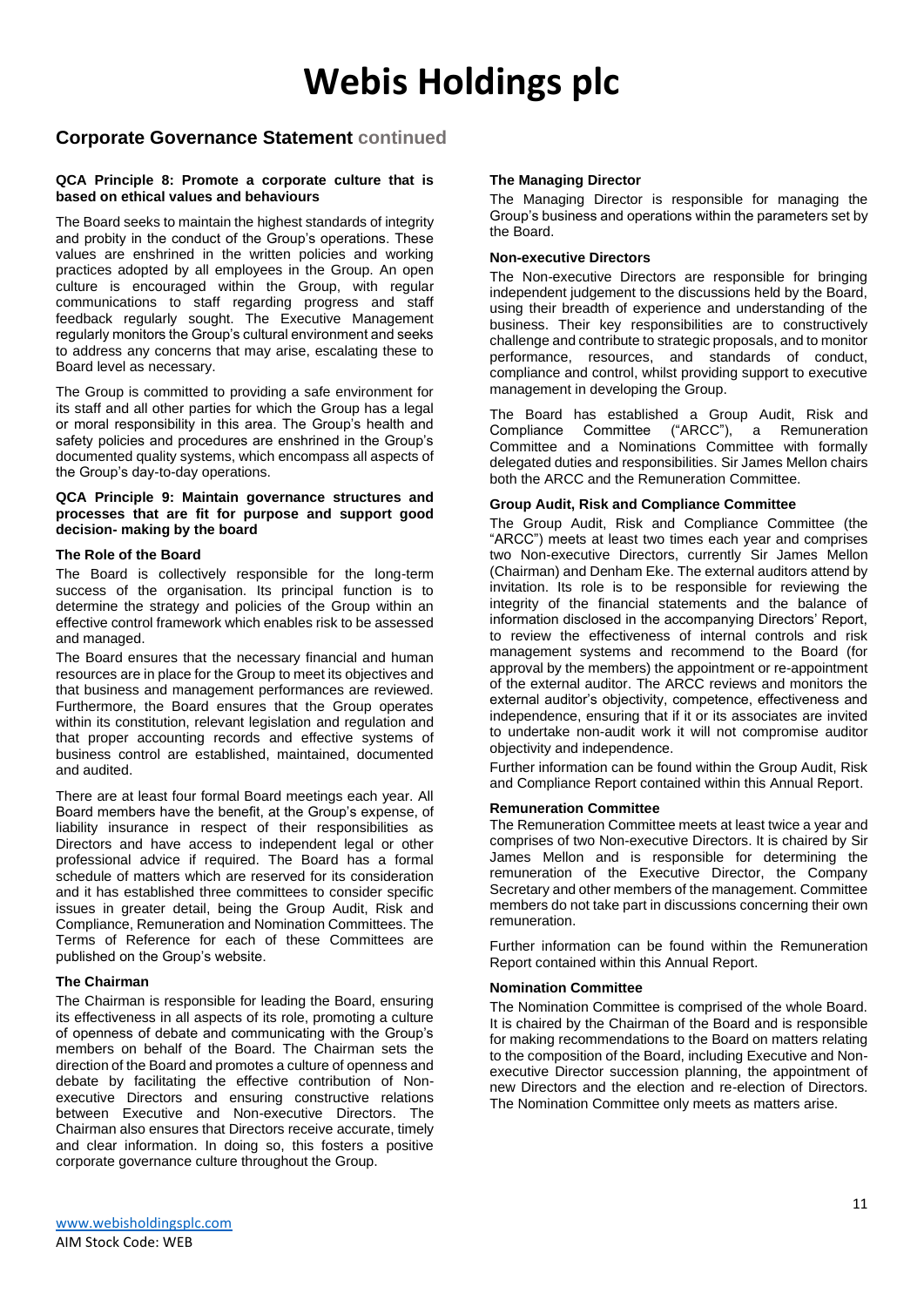### **Corporate Governance Statement continued**

#### **Appointments to the Board**

The principal purpose of the Nomination Committee is to undertake the assessment of the balance of skills, experience, independence and knowledge on the Board against the requirements of the business, with a view to determining whether any shortages exist. Having completed the assessment, the Committee makes recommendations to the Board accordingly. Appointments to the Board are made on merit, with due regard to the benefits of diversity. Within this context, the paramount objective is the selection of the best candidate, irrespective of background, and it is the view of the Board that establishing quotas or targets for the diversity of the Board is not appropriate.

All Director appointments must be approved by the Company's Nominated Adviser, as required under the AIM Rules, before they are appointed to the Board.

Prior to appointment, Non-executive Directors are required to demonstrate that they are able to allocate sufficient time to undertake their duties.

#### **Re-election**

The Group's Rules require that all Directors are submitted for election at the AGM following their first appointment to the Board. Thereafter all directors will submit themselves for reelection at least once every three years, irrespective of performance.

#### **Board and committee attendance**

The number of formal scheduled Board and committee meetings held and attended by Directors during the year was as follows: -

|                        | <b>Board</b> | <b>Audit</b> | <b>Remuneration</b> | <b>Nomination</b> |
|------------------------|--------------|--------------|---------------------|-------------------|
| Denham<br>Eke          | 8/8          | 2/2          | 2/2                 |                   |
| Sir<br>James<br>Mellon | 8/8          | 2/2          | 2/2                 |                   |
| Ed<br>Comins           | 8/8          |              |                     |                   |
| Nigel<br>Caine         | 8/8          |              |                     |                   |

#### **QCA Principle 10: Communicate how the company is governed and is performing by maintaining a dialogue with shareholders and other relevant stakeholders**

The Group places a high priority on regular communications with its various stakeholder groups and aims to ensure that all communications concerning the Group's activities are clear, fair and accurate. The Group's website is regularly updated, and users can register to be alerted when announcements or details of presentations and events are posted onto the website.

Notices of General Meetings of the Company can be found here: http://www.webisholdingsplc.com/latest-news/.

The results of voting on all resolutions in general meetings are posted to the Group's website, including any actions to be taken as a result of resolutions for which votes against have been received from at least 20 per cent of independent shareholders.

#### **Approval**

This report was approved by the Board of Directors on 27 November 2019 and signed on its behalf by: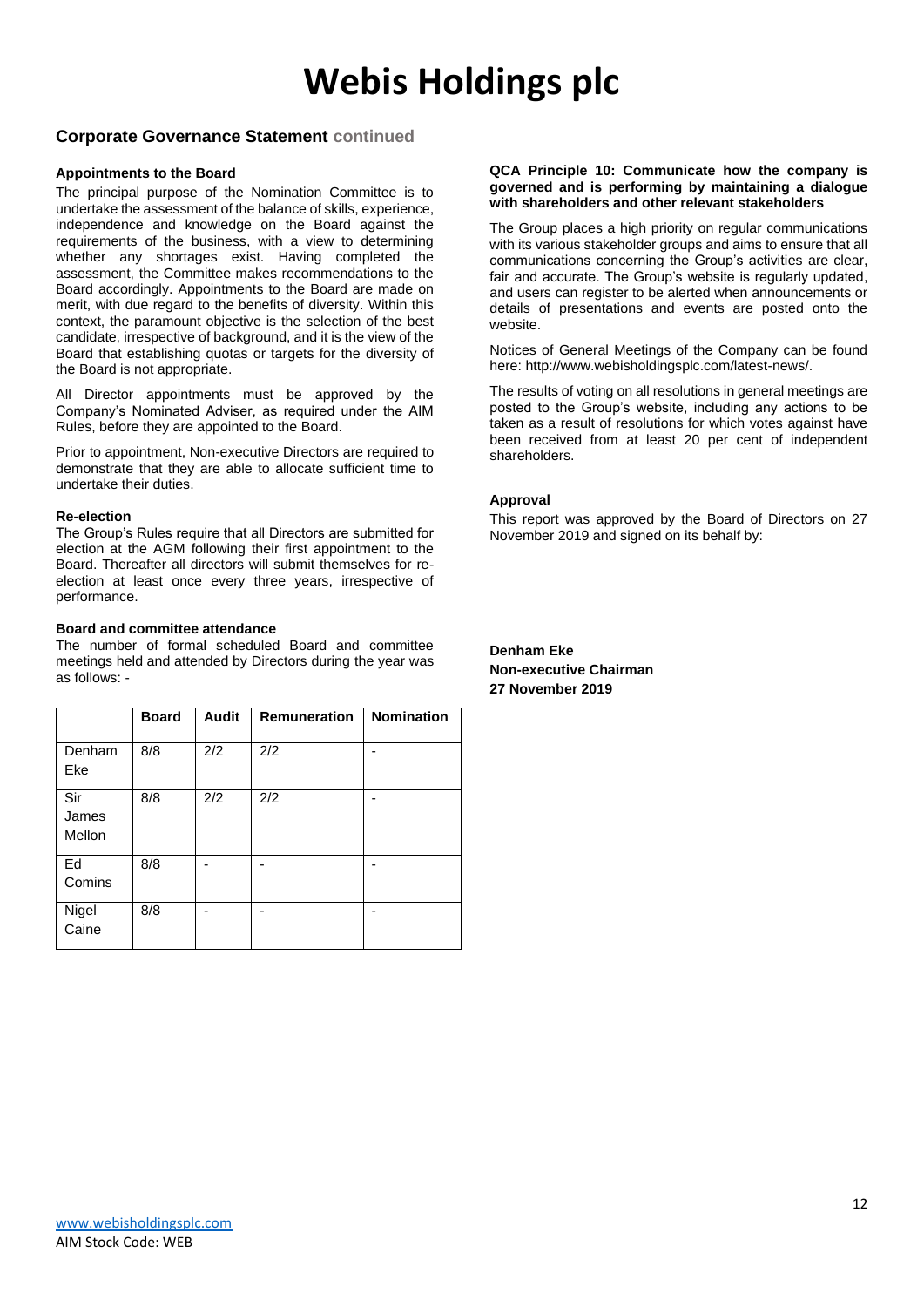### **Audit, Risk and Compliance Committee Report**

The Directors have agreed to comply with the provisions of the Quoted Companies Alliance ("QCA") Corporate Governance Code for Small and Mid-Size Quoted Companies (2018) to the extent which is appropriate to its nature and scale of operations.

This report illustrates how the Group complies with those principles in relation to its Group Audit, Risk and Compliance Committee (the "Committee").

#### **Membership**

The Committee comprises of two Non-executive Directors and the members are Sir James Mellon (Chairman) and Denham Eke. The composition of the Committee has been reviewed during the year and the Board is satisfied that the Committee members have recent relevant financial experience and the expertise to resource and fulfil its responsibilities effectively, including those relating to risk and controls.

#### **Meetings**

The Committee meets two times a year, including the review of the interim and full year results. Other Directors and representatives from the external auditors attend by invitation.

#### **Duties**

The Committee carries out the duties below for the Company and the Group as a whole, as appropriate:

- Monitors the integrity of the financial statements of the Company, including annual and half-yearly reports, interim management statements, and any other formal announcement relating to financial performance, reviewing significant financial reporting issues and judgements which they contain.
- Reviews and challenges the consistency the information presented within the financial statements, compliance with stock exchange or other legal requirements, accounting policies and the methods used to account for significant or unusual transactions.
- Keeps under review the effectiveness of the Group's internal controls and risk management systems.
- Reviews the Group's arrangements for its employees to raise, in confidence, possible wrongdoing in financial reporting or other matters, the procedures for detecting fraud, prevention of bribery and adequacy and effectiveness of the Group's anti-money laundering systems and control.
- KPMG Audit LLC was appointed as auditor in 2002 and the Committee oversees the relationship with them including regular meetings to discuss their remit and review the findings and any issues with the annual audit. It also reviews their terms of appointment, meets them once a year independent of management and considers and makes recommendations to the Board, to be put to the Company for approval at the Annual General Meeting, in relation to the appointment, re-appointment and removal of the Company's external auditor. There are no contractual restrictions in place in respect of the auditor choice.
- The Committee is governed by a Terms of Reference and a copy of this is available on [www.webisholdingsplc.com](http://www.webisholdingsplc.com/) - the Company's website.

#### **2019 Annual Report**

During the year the Committee held two meetings and can confirm that it has received sufficient, reliable and timely information from management and the external auditors to enable it to fulfil its responsibilities.

The Committee has satisfied itself that there are no relationships between the auditor and the Group which could adversely affect the auditor's independence and objectivity and regular meetings have been held with them at both the planning stage prior to the audit and after the audit at the reporting stage.

All internal control and risk issues that have been brought to the attention of the Committee by the external auditors have been considered and the committee confirms that it is satisfied that management has addressed the issues or has plans to do so.

The Group has a number of policies and procedures in place as part of its internal controls and these are subject to continuous review and as a minimum are reviewed by the Committee on an annual basis.

The Committee has reviewed and discussed together with management and the external auditor the Company's financial statements for the year ended 31 May 2019 and reports from the external auditor on the planning for and outcome of their reviews and audit. The key accounting issues and judgements considered relating to the Group's financial statements and disclosures were as follows:

- Revenue recognition  $-$  the Committee considered the conditions of revenue recognition, including that of being recognised on an accrual basis. The Committee agreed that the current method of revenue recognition is appropriate for the market that the Group operates within and that revenue satisfied the necessary criteria to be recognised. Disclosures are included in note 1;
- Going concern  $-$  the Committee reviewed the going concern position of the Group, taking into account the 12 month cash flow forecasts and the continued support of the principal shareholder. The Committee is satisfied that preparing the financial statements on a going concern basis is appropriate. Disclosures are included in note 1;
- Cash balances  $-$  the Committee reviewed the cash position to ensure that it is able to meet its ongoing requirements and also has sufficient cash reserves to cover the relevant player liabilities. The Committee is satisfied that there are sufficient cash balances to meet its ongoing expenses and cover the player balances in full if required. Disclosures are included in note 12; and
- Reviewed changes to impairment model due to adoption of IFRS 9 effective 1 June 2018.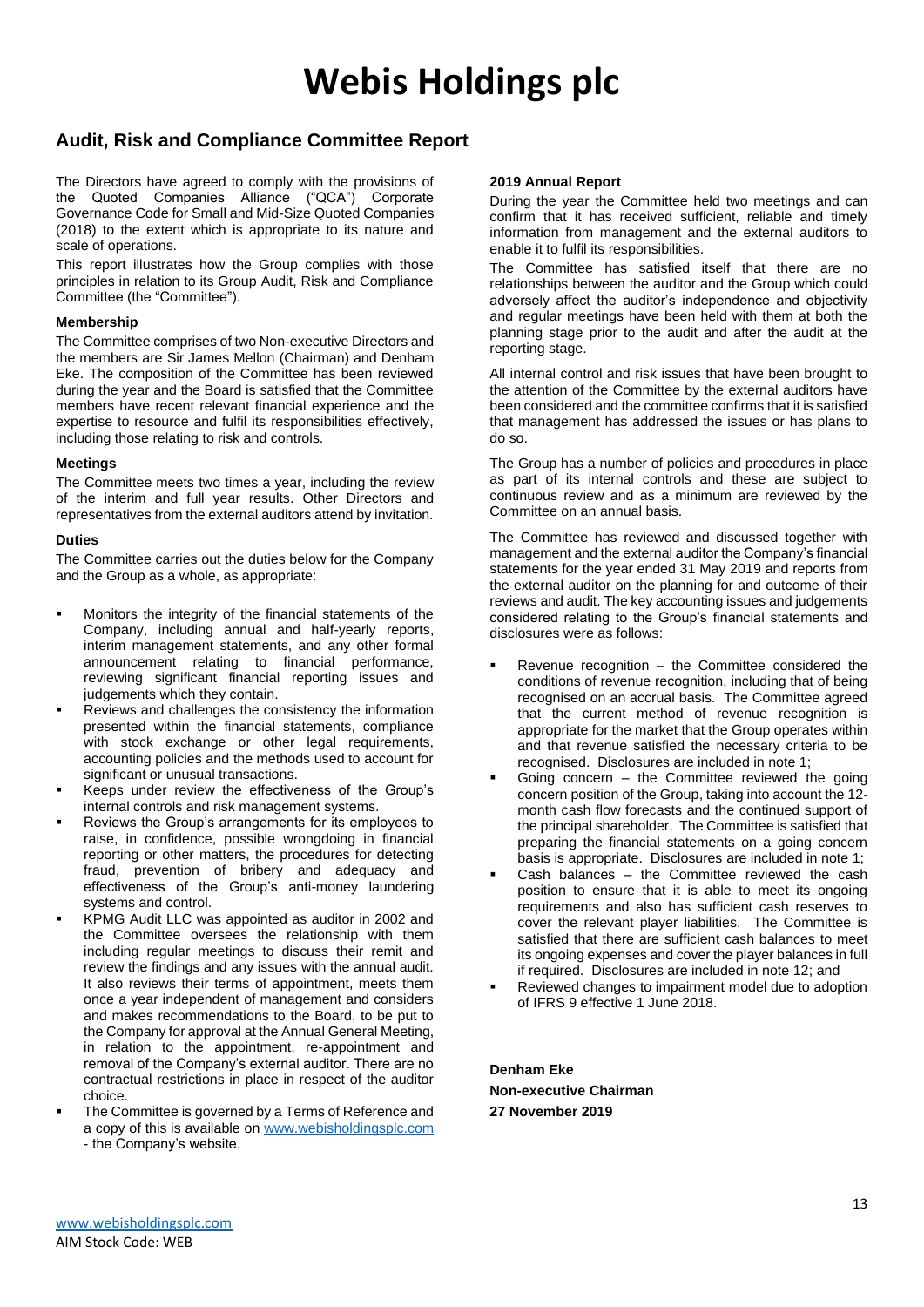### **Statement of Directors' Responsibilities in Respect of the Annual Report and the Financial Statements**

The Directors are responsible for preparing the Annual Report and the Group and Parent Company financial statements in accordance with applicable law and regulations.

Company law requires the Directors to prepare Group and parent Company financial statements for each financial year. Under the AIM Rules of the London Stock Exchange they are required to prepare the Group financial statements in accordance with International Financial Reporting Standards as adopted by the EU (IFRSs as adopted by the EU), as applicable to an Isle of Man company and applicable law and have elected to prepare the parent Company financial statements on the same basis.

Under company law the Directors must not approve the financial statements unless they are satisfied that they give a true and fair view of the state of affairs of the Group and Parent Company and of their profit or loss for that period. In preparing each of the Group and Parent Company financial statements, the Directors are required to:

- select suitable accounting policies and then apply them consistently;
- make judgements and estimates that are reasonable, relevant and reliable;
- state whether they have been prepared in accordance with IFRSs as adopted by the EU;
- assess the Group and Parent Company's ability to continue as a going concern, disclosing, as applicable, matters related to going concern; and
- use the going concern basis of accounting unless they either intend to liquidate the Group or the Parent Company or to cease operations or have no realistic alternative but to do so.

The Directors are responsible for keeping adequate accounting records that are sufficient to show and explain the Parent Company's transactions and disclose with reasonable accuracy at any time the financial position of the Parent Company and enable them to ensure that its financial statements comply with the Companies Acts 1931-2004. They are responsible for such internal control as they determine is necessary to enable the preparation of financial statements that are free from material misstatement, whether due to fraud or error, and have general responsibility for taking such steps as are reasonably open to them to safeguard the assets of the Group and to prevent and detect fraud and other irregularities.

Under applicable law and regulations, the Directors are also responsible for preparing a Directors' Report that complies with that law and those regulations.

The Directors are responsible for the maintenance and integrity of the corporate and financial information included on the company's website. Legislation in the Isle of Man governing the preparation and dissemination of financial statements may differ from legislation in other jurisdictions.

Signed on behalf of the Board.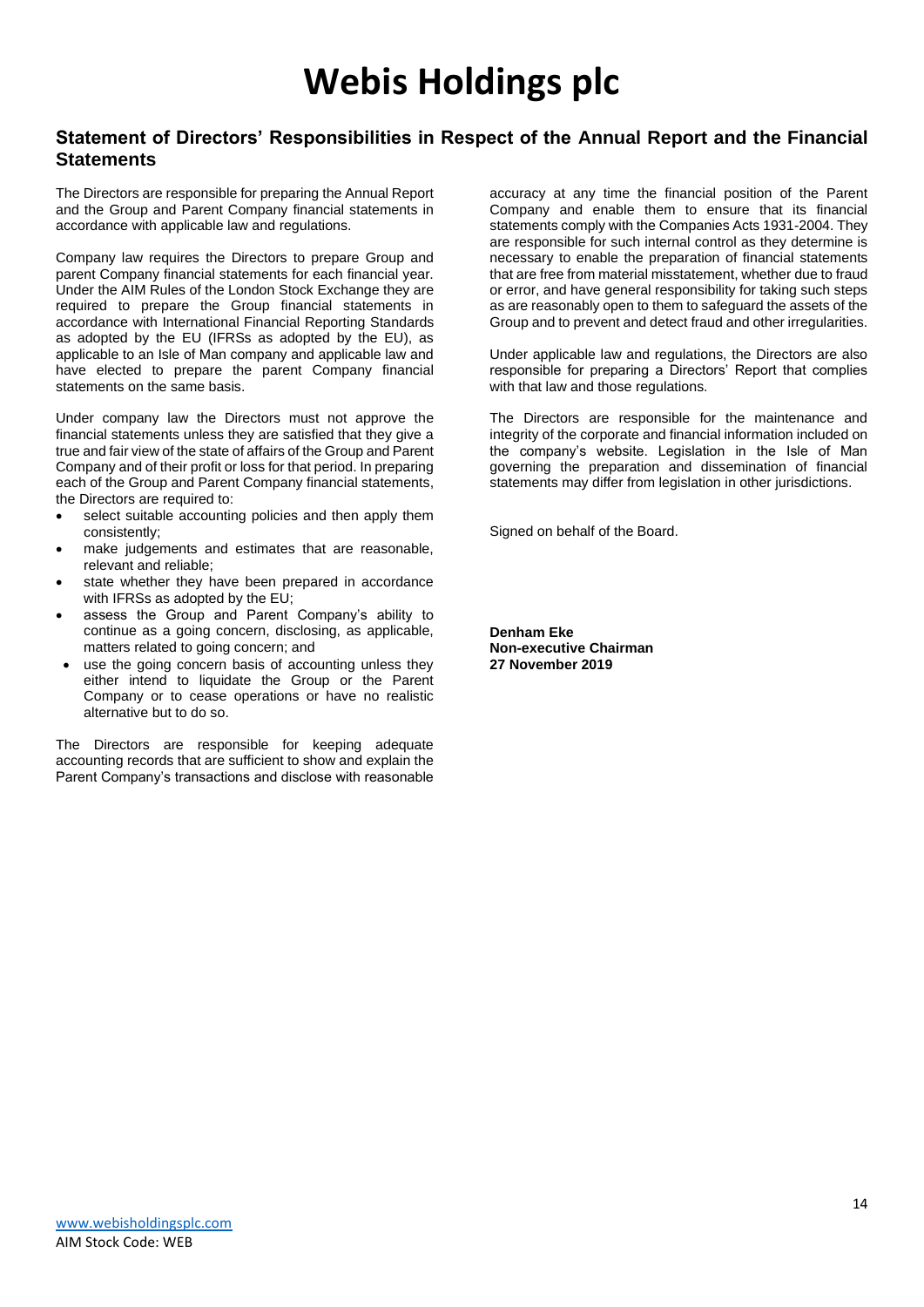### **Report of the Remuneration Committee**

#### **Directors' Remuneration Report**

As an Isle of Man registered company there is no requirement to produce a Directors' Remuneration Report. However, the Board follows best practice and therefore has prepared such a report.

The Directors have agreed to comply with the provisions of the Quoted Companies Alliance ("QCA") Corporate Governance Code for Small and Mid-Size Quoted Companies (2018) to the extent which is appropriate to its nature and scale of operations.

This report illustrates how the Group complies with those principles in relation to Directors' remuneration.

#### **The Level and Components of Executive Director Remuneration**

The Group's Remuneration Policy reflects the Group's business strategy and objectives as well as sustained and long-term value creation for shareholders. In addition, the policy aims to be fair and provide equality of opportunity, ensuring that: -

- the Group is able to attract, develop and retain highperforming and motivated employees in the competitive local and wider US markets;
- employees are offered a competitive remuneration package to encourage enhanced performance and are, in a fair and responsible manner, rewarded for their individual contribution to the success of the Group;
- it reflects our culture and values; and
- there is full transparency of the Group's Remuneration Policy.

In line with the Board's approach, which reflects that adopted within other comparable organisations, the Group's Remuneration Policy provides for the reward of the Executive Director through salary and other benefits.

#### **Executive Director's Emoluments**

The remuneration for the Executive Director reflects their responsibilities. It comprises basic salary, eligibility to participate in an annual bonus scheme when this is considered appropriate, private healthcare and share option incentives.

Annual bonus scheme payments are not pensionable and are not contracted.

As with staff generally, whose salaries are subject to annual reviews, the basic salary payable to the Executive Director is reviewed each year with reference to jobs carrying similar responsibilities in comparable e-gaming organisations, market

conditions generally and local employment competition in view of the Group's geographical position.

It is anticipated that an annual bonus scheme will operate when Group profitability and cash flow allow. Bonuses for the executive director are calculated with reference to the profit before tax as disclosed in the audited accounts of the Group, together with an assessment by the Committee of the director's performance against agreed personal targets. Bonus payments are not pensionable.

The Committee believes that share ownership by executives strengthens the link between their personal interests and those of shareholders. Options are granted to executives periodically at the discretion of the Remuneration Committee. The grant of share options is not subject to fixed performance criteria. This is deemed to be appropriate as it allows the Committee to consider the performance of the Group and the contribution of the individual executives and, as with annual bonus payments, illustrates the relative importance placed on performance-related remuneration.

The Group does not intend to contribute to the personal pension plans of Directors in the forthcoming year.

#### **Executive Directors' Contractual Terms**

The service contract of the Executive Director provides for a notice period of six months.

#### **Non-executive Directors' Remuneration**

Non-executive Directors do not receive any benefits other than their fees and travelling expenses for which they are reimbursed. The level of fees payable to Non-executive Directors is assessed using benchmarks from a group of comparable e-gaming organisations.

#### **The Procedure for Determining Remuneration**

The Remuneration Committee, comprising two Non-executive Directors, is responsible for setting the remuneration of the Executive Director and is chaired by Sir James Mellon. Committee members do not take part in discussions concerning their own remuneration. The basic Non-executive Director fee is set by the Group Chairman. The Chairman of the Committee reports at the Board meeting following a Committee meeting.

It is the view of the Committee that Directors' remuneration awarded across the Group for the year has been in accordance with the Group's stated Remuneration Policy and, on behalf of the Committee I recommend that you endorse this Group report. An analysis of Directors' emoluments is as follows:

| 2019<br><b>US\$000</b>                                     | 2018<br><b>US\$000</b> |
|------------------------------------------------------------|------------------------|
| 348<br>Emoluments - salaries, bonuses and taxable benefits | 350                    |
| 67<br>— fees                                               | 69                     |
| 415                                                        | 419                    |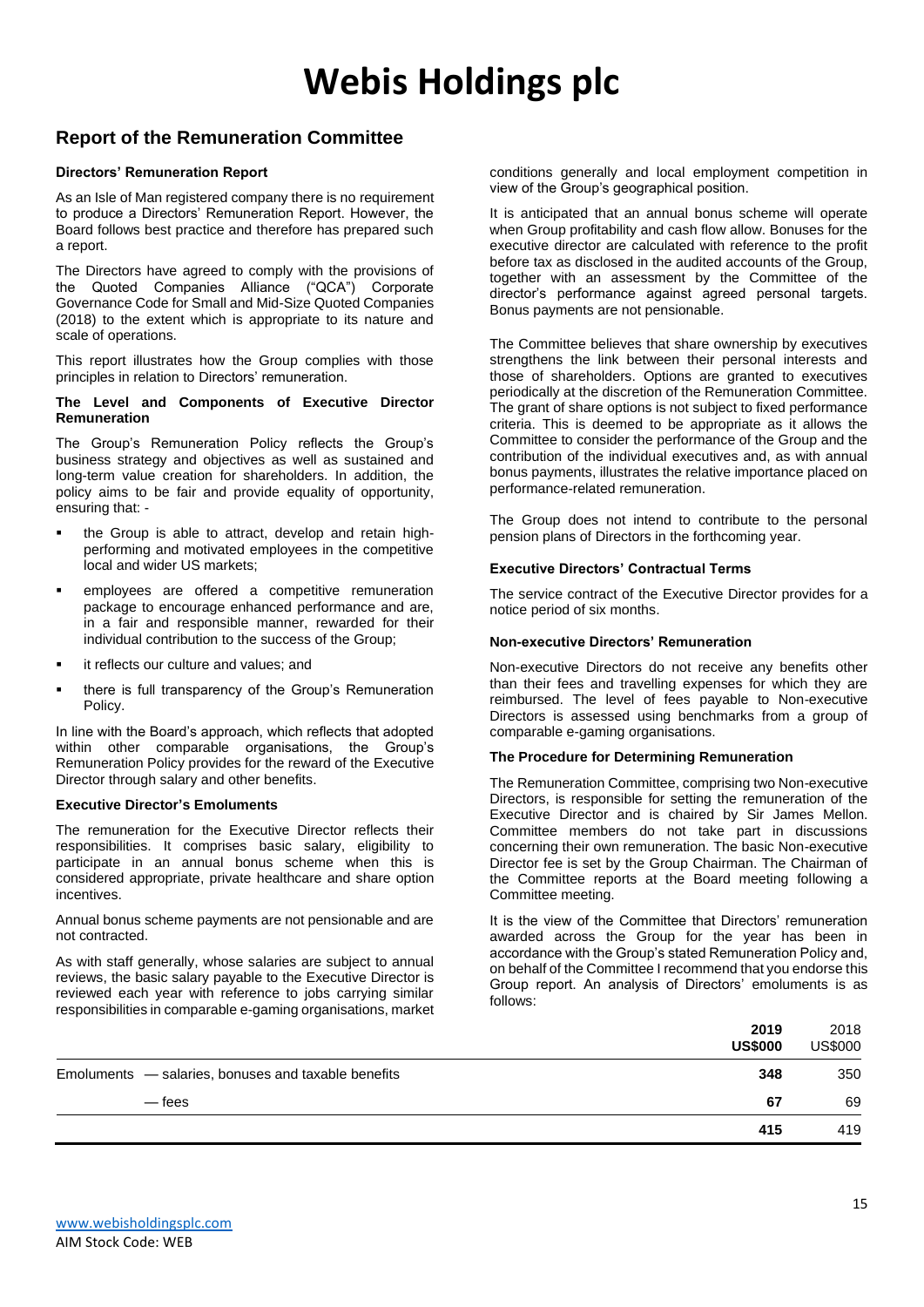### **Report of the Remuneration Committee continued**

#### **Directors' Emoluments**

|                             | Basic<br>salary<br><b>US\$000</b> | Fees<br><b>US\$000</b> | <b>Bonus</b><br>US\$000 | Termination<br>payments<br><b>US\$000</b> | <b>Benefits</b><br><b>US\$000</b> | 2019<br><b>Total</b><br><b>US\$000</b> | 2018<br>Total<br><b>US\$000</b> |
|-----------------------------|-----------------------------------|------------------------|-------------------------|-------------------------------------------|-----------------------------------|----------------------------------------|---------------------------------|
| <b>Executive</b>            |                                   |                        |                         |                                           |                                   |                                        |                                 |
| Ed Comins                   | 310                               |                        |                         |                                           | 38                                | 348                                    | 350                             |
| Non-executive               |                                   |                        |                         |                                           |                                   |                                        |                                 |
| Denham Eke*                 |                                   | 26                     |                         |                                           |                                   | 26                                     | 27                              |
| Nigel Caine*                |                                   | 21                     |                         |                                           |                                   | 21                                     | 22                              |
| Sir James Mellon            |                                   | 20                     |                         |                                           |                                   | 20                                     | 20                              |
| <b>Aggregate emoluments</b> | 310                               | 67                     |                         |                                           | 38                                | 415                                    | 419                             |

\* Paid to Burnbrae Limited.

Details of the options outstanding at 31 May 2019 are as follows:

| Name of<br>director    | 31 May<br>2018 | Granted /<br>(lapsed) in<br>vear | 31 May     | 2019 Exercise price | Date<br>from which<br>exercisable | Expiry<br>date |
|------------------------|----------------|----------------------------------|------------|---------------------|-----------------------------------|----------------|
| Ed Comins              |                |                                  |            |                     |                                   |                |
| 2016 Share Option Plan | 14,000,000     |                                  | 14,000,000 |                     | 1p 3 March 2019 3 March 2026      |                |
|                        | 14,000,000     |                                  | 14,000,000 |                     |                                   |                |

The market price of the shares at 31 May 2019 was 1.55p. The range during the year was 4.85p to 1.30p.

#### **Approval**

The report was approved by the Board of Directors and signed on behalf of the Board.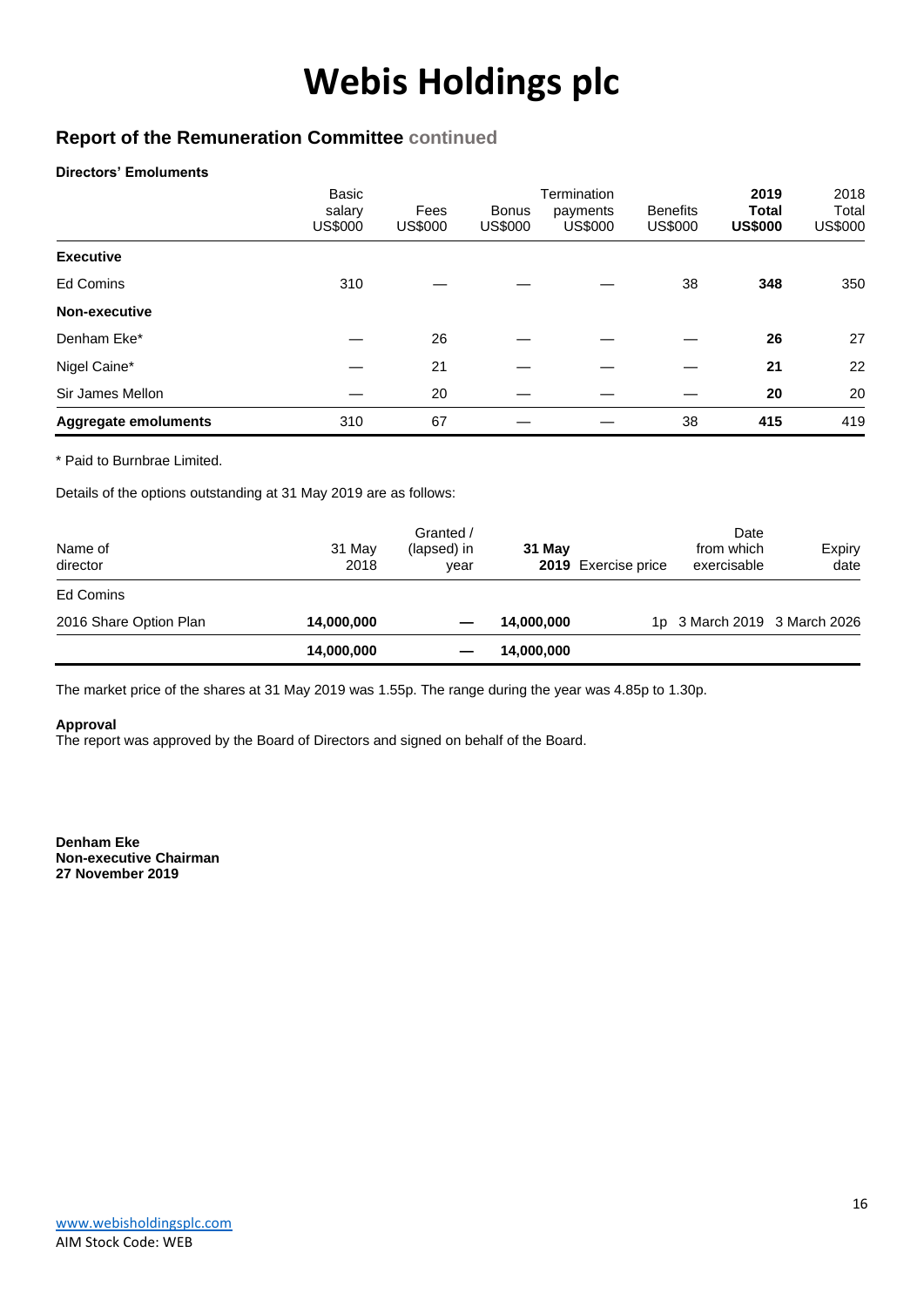### **Independent Auditor's Report, to the members of Webis Holdings plc**

#### **1 Our opinion is unmodified**

We have audited the financial statements of Webis Holdings PLC ("the Company") or ("the Group") for the year ended 31 May 2019 which comprise the Consolidated Statement of Comprehensive Income, Consolidated and Parent Company Statements of Financial Position, Consolidated and Parent Company Statements of Changes in Equity, Consolidated Statement of Cash Flows and the related notes, including the accounting policies in note 1.

In our opinion:

- the financial statements give a true and fair view of the state of the Group's and of the Parent Company's affairs as at 31 May 2019 and of the Group's loss for the year then ended;
- the Group financial statements have been properly prepared in accordance with International Financial Reporting Standards as adopted by the European Union (IFRSs as adopted by the EU);
- the financial statements have been prepared in accordance with the requirements of the Companies Acts 1931-2004.

#### *Basis for opinion*

We conducted our audit in accordance with International Standards on Auditing (UK) ("ISAs (UK)") and applicable law. Our responsibilities are described below. We have fulfilled our ethical responsibilities under, and are independent of the Group in accordance with, UK ethical requirements including the FRC Ethical Standard as applied to listed entities. We believe that the audit evidence we have obtained is a sufficient and appropriate basis for our opinion

#### **2 Material uncertainty related to going concern**

| <b>Going concern</b>                                                                                                                                                                                                                                                                                                                                                             | <b>Disclosure quality</b>                                                                                                                                                                                                                                                                                                                                   | Our procedures included:                                                                                                                                                                                                                                                                                                                                |
|----------------------------------------------------------------------------------------------------------------------------------------------------------------------------------------------------------------------------------------------------------------------------------------------------------------------------------------------------------------------------------|-------------------------------------------------------------------------------------------------------------------------------------------------------------------------------------------------------------------------------------------------------------------------------------------------------------------------------------------------------------|---------------------------------------------------------------------------------------------------------------------------------------------------------------------------------------------------------------------------------------------------------------------------------------------------------------------------------------------------------|
| We draw attention to note 1.1 to the<br>financial<br>statements<br>which<br>describes that the Group incurred a<br>net loss of US\$930,000 for the year<br>(2018: profit of US\$103,000).                                                                                                                                                                                        | The financial statements explain how<br>the Directors formed their judgement<br>that it is appropriate to adopt the going<br>concern basis of preparation for the<br>Group and Parent Company.                                                                                                                                                              | <b>Funding assessment:</b><br>- We compared the available cash balance<br>with the projected expenditure. We also<br>assessed the reasonableness of the<br>projected expenditure by comparing it                                                                                                                                                        |
| Based on forecasts prepared by the<br>Directors, the Group will sustain<br>losses to November 2020 and is<br>dependent on continued financial<br>support from Galloway Limited in<br>order to continue its operations and<br>implement the strategies outlined in<br>note 1.1.                                                                                                   | That judgement is based on an<br>evaluation of the inherent risks to the<br>Group's and Company's business<br>model and how those risks might affect<br>the Group's and Company's financial<br>resources or ability to continue<br>operations over a period of at least a<br>year from the date of approval of the                                          | against the actual expenditures in the<br>current year which have been agreed to<br>invoices and agreements.<br>Key dependency assessment:<br>- We inspected the letter of financial support<br>from a related party, Galloway Limited,<br>confirming that it does not intend to call the                                                               |
| The Group's and Parent Company's<br>ability to continue as a going<br>concern is dependent on Galloway<br>Limited, a related party, not seeking<br>repayment of the amounts payable<br>to it which at the reporting date<br>amounted to US\$850,000 and<br>additional<br>providing<br>financial<br>support if required. However, there<br>is no certainty that such support will | financial statements.<br>The risk for our audit was whether or<br>not subjectivities in the going concern<br>assessment were such that they<br>amounted to a material uncertainty that<br>may have cast significant doubt about<br>the ability to continue as a going<br>concern. The material uncertainty was<br>identified and disclosed in the financial | loan payable for 12 months after the signing<br>of these financial statements and will<br>provide additional financial support if<br>required in order to ensure the continuation<br>of the Group's existing operations.<br>- Further, we have enquired of Management<br>in respect of the ability of Galloway Limited<br>to provide financial support. |
| continue.<br>These events and conditions, along<br>with the other matters explained in<br>note 1.1, constitute a material                                                                                                                                                                                                                                                        | statements.                                                                                                                                                                                                                                                                                                                                                 | <b>Sensitivity analysis:</b><br>- We performed stress testing by assessing<br>the effect of a reasonable increase in<br>projected expenditure and a decrease in the<br>projected revenue on the Group's net assets.                                                                                                                                     |
| uncertainty that may cast significant<br>doubt on the Group and the Parent<br>Company's ability to continue as a<br>going concern.<br>Our opinion is not modified in                                                                                                                                                                                                             |                                                                                                                                                                                                                                                                                                                                                             | <b>Assessing transparency:</b><br>- We assessed the completeness<br>and<br>accuracy of the matters covered in the going<br>concern disclosure<br>by comparing the<br>disclosures in the financial statements                                                                                                                                            |
| respect of this matter.                                                                                                                                                                                                                                                                                                                                                          |                                                                                                                                                                                                                                                                                                                                                             | against the requirements of relevant<br>quidance.                                                                                                                                                                                                                                                                                                       |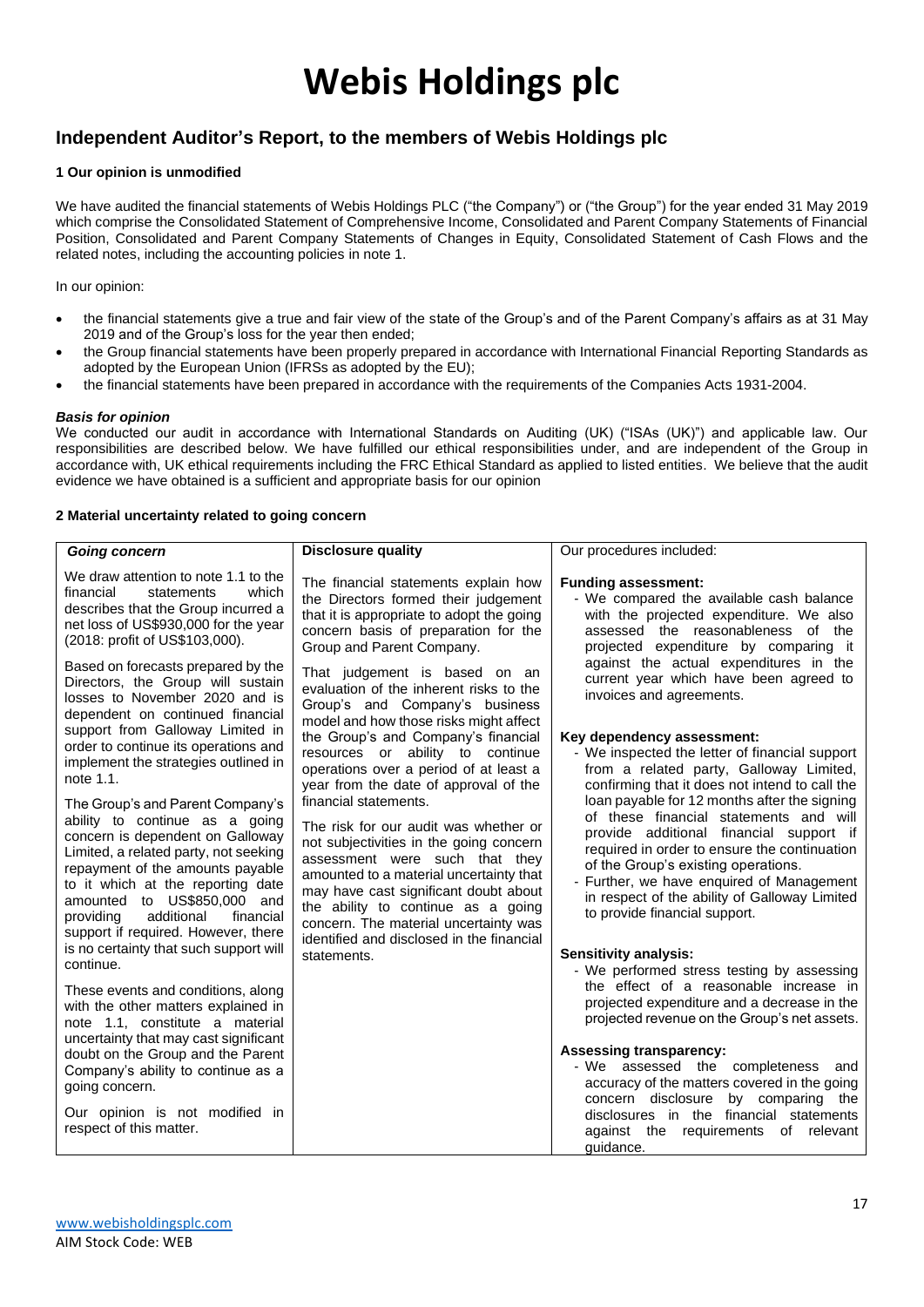### **Independent Auditor's Report, to the members of Webis Holdings plc continued**

#### **3 Other key audit matters: our assessment of risks of material misstatement**

Key audit matters are those matters that, in our professional judgment, were of most significance in the audit of the financial statements and include the most significant assessed risks of material misstatement (whether or not due to fraud) identified by us, including those which had the greatest effect on: the overall audit strategy; the allocation of resources in the audit; and directing the efforts of the engagement team. These matters were addressed in the context of our audit of the financial statements as a whole, and in forming our opinion thereon, we do not provide a separate opinion on these matters. Going concern is a significant key audit matter and is described in section 2 of our report. In arriving at our audit opinion above, the other key audit matters, in decreasing order of audit significance, were as follows (the only change from 2018 being the change in the key audit matter over going concern to an emphasis of a material uncertainty related to going concern):

| Key audit matter                                                                                                                                                                                          | The risk                                                                                                                                                                                                                                 | Our response                                                                                                                                                                                                                                                                                                                                                                                                                                                                                                                                                                                                                                                                                                                                                                                                                                                                                                                                             |
|-----------------------------------------------------------------------------------------------------------------------------------------------------------------------------------------------------------|------------------------------------------------------------------------------------------------------------------------------------------------------------------------------------------------------------------------------------------|----------------------------------------------------------------------------------------------------------------------------------------------------------------------------------------------------------------------------------------------------------------------------------------------------------------------------------------------------------------------------------------------------------------------------------------------------------------------------------------------------------------------------------------------------------------------------------------------------------------------------------------------------------------------------------------------------------------------------------------------------------------------------------------------------------------------------------------------------------------------------------------------------------------------------------------------------------|
| <b>Revenue recognition</b>                                                                                                                                                                                | recognition-<br>Revenue                                                                                                                                                                                                                  | Our procedures included:                                                                                                                                                                                                                                                                                                                                                                                                                                                                                                                                                                                                                                                                                                                                                                                                                                                                                                                                 |
| Consolidated<br>of<br>Statement<br>Comprehensive<br>Income:<br>Turnover<br>US\$47,259,000 (2018: US\$54,466,000)<br>Refer to note 1.2 (Accounting Policy for<br>Turnover) and note 2 (Segmental analysis) | occurrence<br>The Group enters into high<br>volumes of revenue-generating<br>transactions each day.<br>Given the complexity of the<br>relied<br>systems<br>upon,<br>we<br>identified the occurrence of<br>revenue as a significant risk. | <b>Outsourcing controls:</b><br>- We considered the control environment<br>of the service organisation by obtaining<br>the latest System and Organisation<br>Controls (SOC) reports upon whose<br>system infrastructure and applications<br>are relied on by the Group, and in<br>assessing the design and operating<br>effectiveness of their controls.<br>- We<br>the<br>objectivity,<br>assessed<br>competence and the nature of work<br>performed by the Independent Service<br>Auditor who provides the SOC reports.<br>Tests of detail:<br>- We agreed total revenues recorded by<br>the Group to the reports extracted from<br>the third-party service organisation's<br>system.<br><b>Expectation vs Outcome</b><br>- We re-performed the calculation of the<br>total pay-out for a sample of racetracks<br>based on the rates specified within the<br>signed agreements and compared our<br>expectation to the amount recorded by<br>the Group. |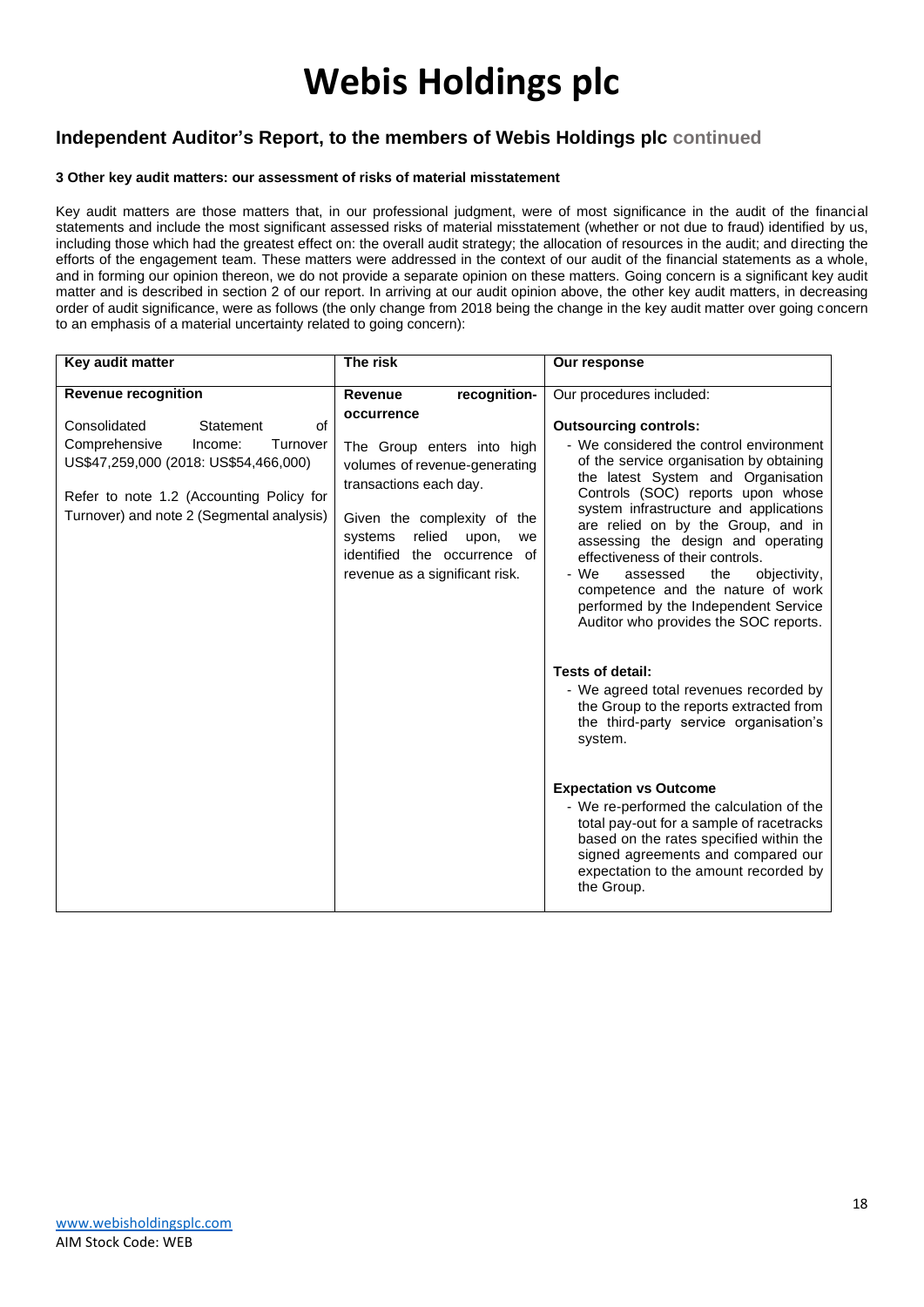### **Independent Auditor's Report, to the members of Webis Holdings plc continued**

| Key audit matter                                                                                                                           | The risk                                                                                                                                                                                                | Our response                                                                                                   |
|--------------------------------------------------------------------------------------------------------------------------------------------|---------------------------------------------------------------------------------------------------------------------------------------------------------------------------------------------------------|----------------------------------------------------------------------------------------------------------------|
| <b>Cash balances (Group and Parent</b><br>Company)                                                                                         | High value, non-subjective                                                                                                                                                                              | Our procedures included:                                                                                       |
| Consolidated Statement of Financial<br>Position: Cash US\$2,594,000 (2018:<br>US\$13,392,000)                                              | The cash balances comprise 53% of the<br>Group's Total Assets (by value) and<br>76% of the Company's Total Assets (by<br>value). We do not consider these cash<br>balances to be subject to significant | <b>Control design:</b><br>- Documented and assessed the<br>processes in place in reconciling<br>bank balances. |
| Parent Company Statement of Financial<br>Position: Cash US\$1,416,000 (2018:<br>US\$2,961,000)<br>Refer to note 1.2 (Accounting Policy for | level of judgment because they are<br>liquid assets. However, due to their<br>materiality in the context of the financial<br>statements as a whole, they are<br>considered to be one of the areas which | Tests of detail:<br>- Agreed the bank balances to the<br>independently obtained bank<br>confirmations.         |
| Cash and cash equivalents) and note 12<br>(Note disclosure for Cash and cash<br>equivalents)                                               | had the greatest effect on our overall<br>audit strategy and allocation of<br>resources in planning and completing<br>our audit.                                                                        | - Inspected the credit rating of the<br>banks to assess their ability to<br>meet contractual obligations.      |

#### **4 Our application of materiality and an overview of the scope of our audit**

Materiality for the Group financial statements as a whole was set at US\$40,000, determined with reference to a benchmark of the Group's net gaming revenue, of which it represents 0.9%. We consider net gaming revenue to be the most appropriate benchmark as it provides a more stable measure year on year than Group profit before tax.

In the prior year, Group materiality was set at US\$220,000, determined with reference to a benchmark of gross gaming revenue, of which it represented 0.4%.

The benchmark used for materiality was changed as a result of a reassessment of the benchmark which is most relevant to users of the accounts.

Materiality for the Parent Company financial statements as a whole was set at US\$18,000 (2018: US\$76,000), determined with reference to a benchmark of Parent Company's total assets, of which it represents 1% (2018: 2.5%).

We agreed to report to the Audit Committee any corrected or uncorrected identified misstatements exceeding US\$2,000 (2018: US\$11,000) for the Group financial statements and US\$900 (2018: US\$4,000) for the Parent Company financial statements, in addition to other identified misstatements that warranted reporting on qualitative grounds.

All of the Group's subsidiaries were subjected to full scope audit by the Group audit team and in accordance with the Group's materiality, or a lower level of materiality based on their individual financial statements.

#### **5 We have nothing to report on the other information in the Annual Report**

The Directors are responsible for the other information presented in the Annual Report together with the financial statements. Our opinion on the financial statements does not cover the other information and, accordingly, we do not express an audit opinion or, except as explicitly stated below, any form of assurance conclusion thereon.

Our responsibility is to read the other information and, in doing so, consider whether, based on our financial statements audit work, the information therein is materially misstated or inconsistent with the financial statements or our audit knowledge. Based solely on that work we have not identified material misstatements in the other information.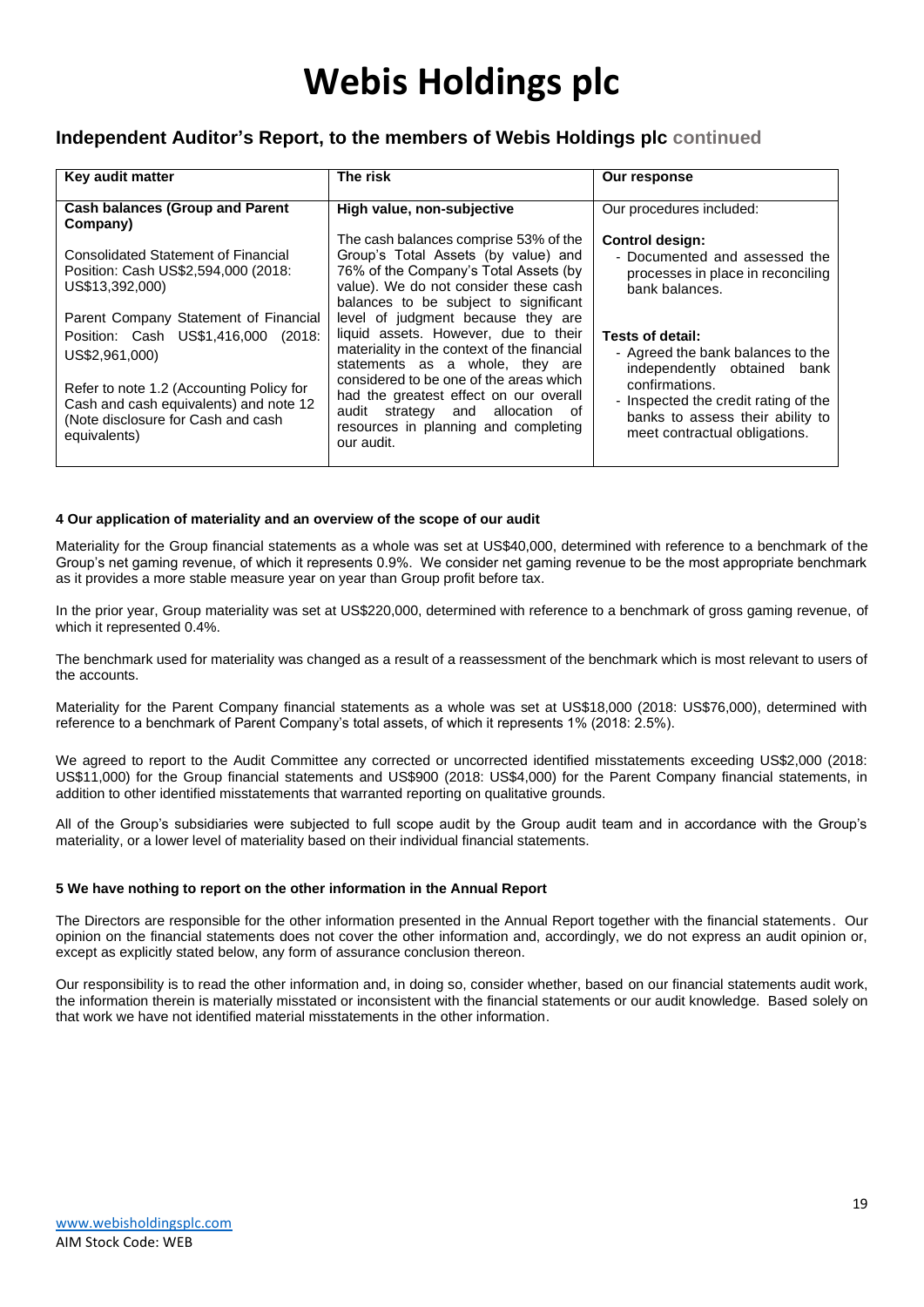### **Independent Auditor's Report, to the members of Webis Holdings plc continued**

#### **6 We have nothing to report on the other matters on which we are required to report by exception**

Under the Companies Act 1931-2004, we are required to report to you if, in our opinion:

- proper books of account have not been kept by the Parent Company and proper returns adequate for our audit have not been received from branches not visited by us; or
- the Parent Company financial statements are not in agreement with the accounting records and returns; or
- certain disclosures of Directors' remuneration specified by law are not made; or
- we have not received all the information and explanations we require for our audit.

We have nothing to report in these respects.

#### **7 Respective responsibilities**

#### *Directors' responsibilities*

As explained more fully in their statement set out on page 14, the Directors are responsible for: the preparation of the financial statements including being satisfied that they give a true and fair view; such internal control as they determine is necessary to enable the preparation of financial statements that are free from material misstatement, whether due to fraud or error; assessing the Group and Parent Company's ability to continue as a going concern, disclosing, as applicable, matters related to going concern; and using the going concern basis of accounting unless they either intend to liquidate the Group or the Parent Company or to cease operations, or have no realistic alternative but to do so.

#### *Auditor's responsibilities*

Our objectives are to obtain reasonable assurance about whether the financial statements as a whole are free from material misstatement, whether due to fraud or error, and to issue our opinion in an auditor's report. Reasonable assurance is a high level of assurance, but does not guarantee that an audit conducted in accordance with ISAs (UK) will always detect a material misstatement when it exists. Misstatements can arise from fraud or error and are considered material if, individually or in aggregate, they could reasonably be expected to influence the economic decisions of users taken on the basis of the financial statements.

A fuller description of our responsibilities is provided on the FRC's website at [www.frc.org.uk/auditorsresponsibilities.](http://www.frc.org.uk/auditorsresponsibilities)

#### **8 The purpose of our audit work and to whom we owe our responsibilities**

This report is made solely to the company's members, as a body, in accordance with Section 15 of the Companies Act 1982. Our audit work has been undertaken so that we might state to the company's members those matters we are required to state to them in an auditor's report and for no other purpose. To the fullest extent permitted by law, we do not accept or assume responsibility to anyone other than the company and the company's members as a body, for our audit work, for this report, or for the opinions we have formed.

**KPMG Audit LLC** Chartered Accountants Heritage Court 41 Athol Street Douglas Isle of Man IM99 1HN 27 November 2019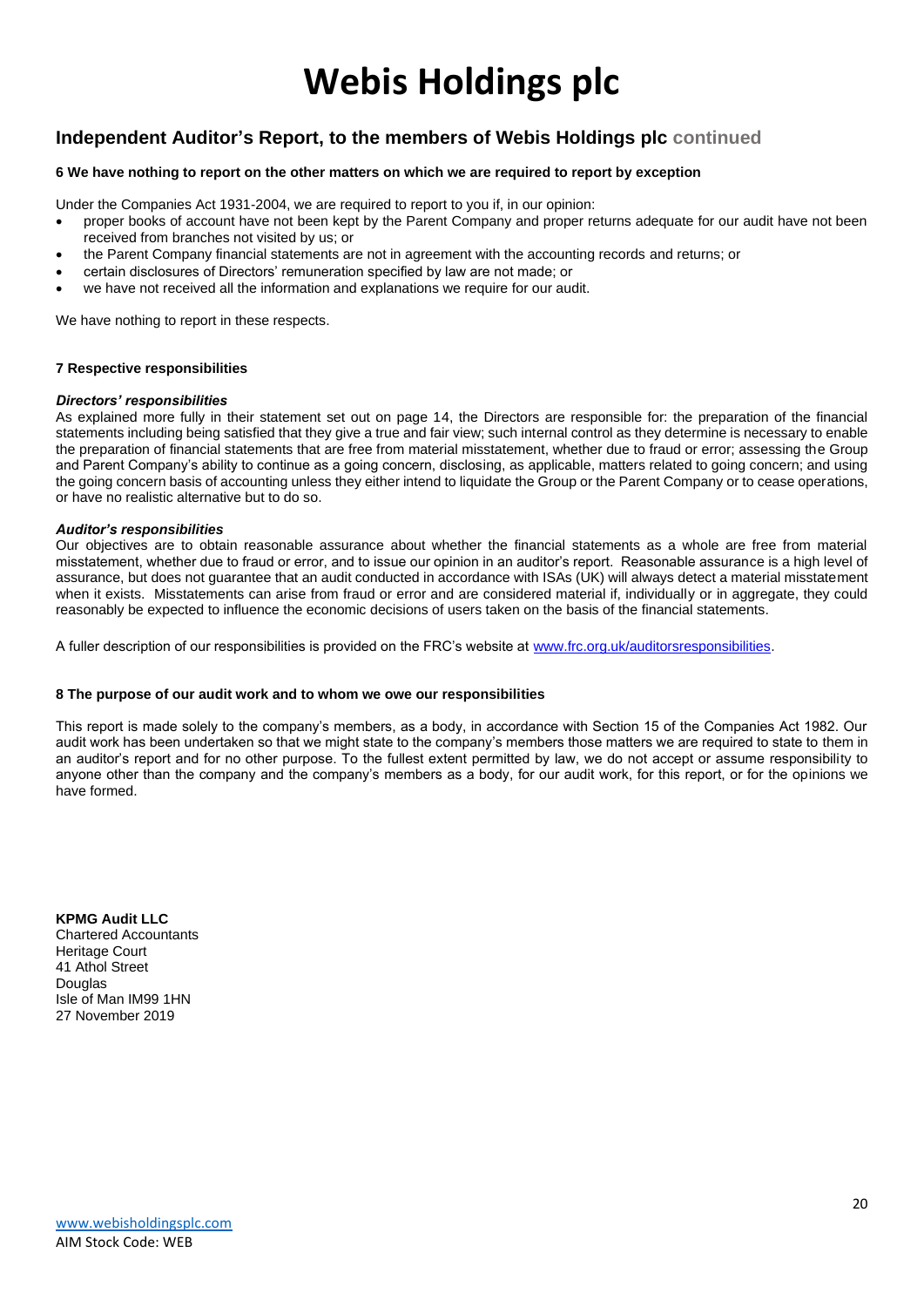### **Consolidated Statement of Comprehensive Income**

For the year ended 31 May 2019

|                                                                                                                           | Note           | 2019<br><b>US\$000</b> | 2018<br><b>US\$000</b> |
|---------------------------------------------------------------------------------------------------------------------------|----------------|------------------------|------------------------|
| <b>Amounts wagered</b>                                                                                                    |                | 136,353                | 461,154                |
|                                                                                                                           |                |                        |                        |
| Turnover                                                                                                                  | 2              | 47,259                 | 54,466                 |
| Cost of sales                                                                                                             |                | (42, 625)              | (48, 027)              |
| Betting duty paid                                                                                                         |                | (146)                  | (884)                  |
| <b>Gross profit</b>                                                                                                       |                | 4,488                  | 5,555                  |
| Operating costs                                                                                                           |                | (5, 277)               | (5, 562)               |
| Impairment loss on trade receivables                                                                                      | 20             | (67)                   |                        |
| Re-organisational and other costs                                                                                         |                | (54)                   | (86)                   |
| Other (losses)/gains                                                                                                      |                | (166)                  | 132                    |
| Other income                                                                                                              |                | 187                    | 104                    |
| <b>Operating (loss)/profit</b>                                                                                            | 3              | (889)                  | 143                    |
| Finance costs                                                                                                             | 4              | (41)                   | (40)                   |
| (Loss)/profit before income tax                                                                                           |                | (930)                  | 103                    |
| Income tax expense                                                                                                        | 6              |                        |                        |
| (Loss)/profit for the year                                                                                                |                | (930)                  | 103                    |
| Other comprehensive income:                                                                                               |                |                        |                        |
| Items that may be subsequently reclassified to profit or loss:                                                            |                |                        |                        |
| Currency translation differences on disposal of foreign subsidiaries                                                      |                |                        |                        |
| Other comprehensive income for the year                                                                                   |                |                        |                        |
| Total comprehensive income for the year                                                                                   |                | (930)                  | 103                    |
| Basic earnings per share for (loss)/profit attributable to the equity holders of the<br>Company during the year (cents)   | $\overline{7}$ | (0.24)                 | 0.03                   |
| Diluted earnings per share for (loss)/profit attributable to the equity holders of the<br>Company during the year (cents) | 7              | (0.23)                 | 0.03                   |
|                                                                                                                           |                |                        |                        |

The notes on pages 25 to 46 form part of these financial statements.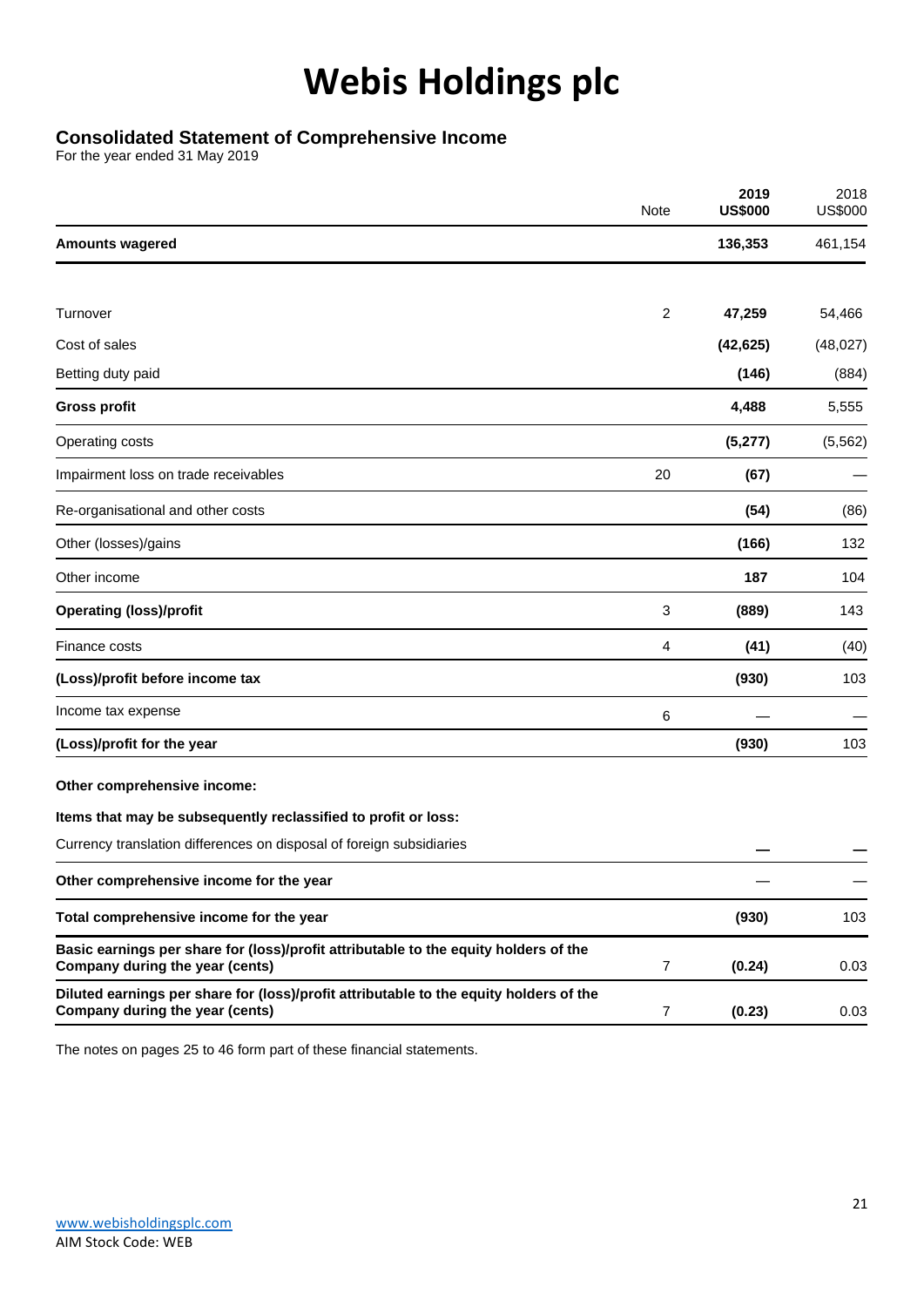### **Statements of Financial Position**

As at 31 May 2019

|                                        | Note | 31.05.19<br>Group<br><b>US\$000</b> | 31.05.19<br>Company<br><b>US\$000</b> | 31.05.18<br>Group<br><b>US\$000</b> | 31.05.18<br>Company<br><b>US\$000</b> |
|----------------------------------------|------|-------------------------------------|---------------------------------------|-------------------------------------|---------------------------------------|
| <b>Non-current assets</b>              |      |                                     |                                       |                                     |                                       |
| Intangible assets                      | 8    | 104                                 | $\overline{7}$                        | 166                                 | 13                                    |
| Property, equipment and motor vehicles | 9    | 26                                  | 10                                    | 60                                  | 19                                    |
| Investments                            | 10   |                                     | $\mathbf 3$                           |                                     | 8                                     |
| Bonds and deposits                     | 11   | 101                                 |                                       | 101                                 |                                       |
| <b>Total non-current assets</b>        |      | 231                                 | 20                                    | 327                                 | 40                                    |
| <b>Current assets</b>                  |      |                                     |                                       |                                     |                                       |
| Bonds and deposits                     | 11   | 882                                 |                                       | 2,846                               |                                       |
| Trade and other receivables            | 13   | 1,191                               | 427                                   | 2,300                               | 57                                    |
| Cash and cash equivalents              | 12   | 2,594                               | 1,416                                 | 13,392                              | 2,961                                 |
| <b>Total current assets</b>            |      | 4,667                               | 1,843                                 | 18,538                              | 3,018                                 |
| <b>Total assets</b>                    |      | 4,898                               | 1,863                                 | 18,865                              | 3,058                                 |
| <b>Equity</b>                          |      |                                     |                                       |                                     |                                       |
| Called up share capital                | 16   | 6,334                               | 6,334                                 | 6,334                               | 6,334                                 |
| Share option reserve                   | 16   | 42                                  | 42                                    | 4                                   | $\overline{4}$                        |
| <b>Retained losses</b>                 |      | (5, 224)                            | (5, 412)                              | (4,294)                             | (5,282)                               |
| <b>Total equity</b>                    |      | 1,152                               | 964                                   | 2,044                               | 1,056                                 |
| <b>Current liabilities</b>             |      |                                     |                                       |                                     |                                       |
| Trade and other payables               | 14   | 2,896                               | 49                                    | 16,321                              | 1,502                                 |
| <b>Total current liabilities</b>       |      | 2,896                               | 49                                    | 16,321                              | 1,502                                 |
| <b>Non-current liabilities</b>         |      |                                     |                                       |                                     |                                       |
| Loans                                  | 15   | 850                                 | 850                                   | 500                                 | 500                                   |
| <b>Total non-current liabilities</b>   |      | 850                                 | 850                                   | 500                                 | 500                                   |
| <b>Total liabilities</b>               |      | 3,746                               | 899                                   | 16,821                              | 2,002                                 |
| <b>Total equity and liabilities</b>    |      | 4,898                               | 1,863                                 | 18,865                              | 3,058                                 |

The notes on pages 25 to 46 form part of these financial statements

The financial statements were approved by the Board of Directors on 27 November 2019

**Denham Eke Ed Comins Non-executive Chairman Managing Director**

[www.webisholdingsplc.com](http://www.webisholdingsplc.com/) AIM Stock Code: WEB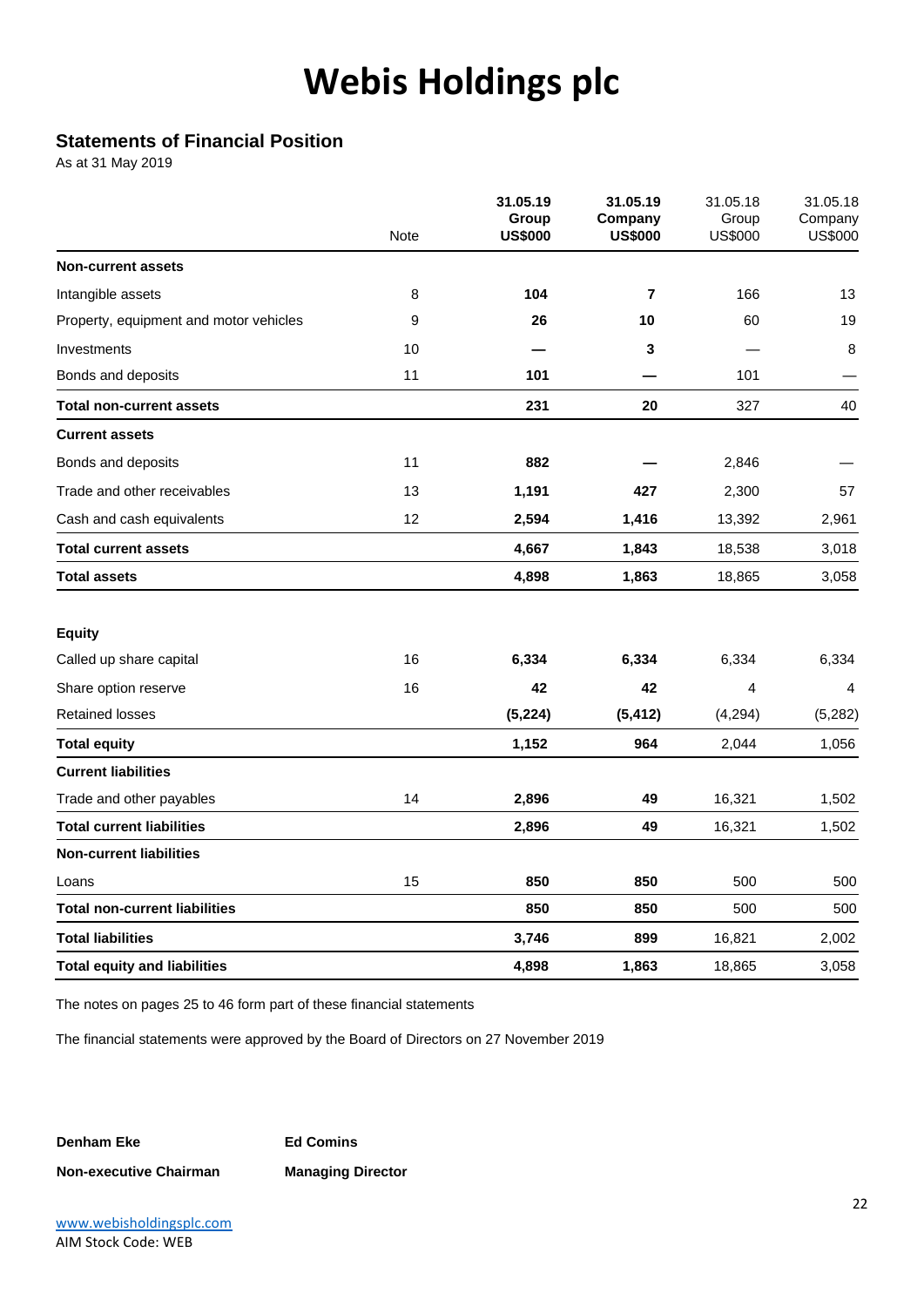### **Statements of Changes in Equity**

For the year ended 31 May 2019

| Group                                       | Called up<br>share capital<br><b>US\$000</b> | <b>Share option</b><br>reserve<br><b>US\$000</b> | <b>Retained</b><br>earnings<br><b>US\$000</b> | <b>Total</b><br>equity<br><b>US\$000</b> |
|---------------------------------------------|----------------------------------------------|--------------------------------------------------|-----------------------------------------------|------------------------------------------|
| Balance as at 31 May 2017                   | 6,334                                        | 2                                                | (4, 397)                                      | 1,939                                    |
| Total comprehensive income for the<br>year: |                                              |                                                  |                                               |                                          |
| Profit for the year                         |                                              |                                                  | 103                                           | 103                                      |
| <b>Transactions with owners:</b>            |                                              |                                                  |                                               |                                          |
| Share-based payment expense                 |                                              | 2                                                |                                               | 2                                        |
| Balance as at 31 May 2018                   | 6,334                                        | 4                                                | (4,294)                                       | 2,044                                    |
| Total comprehensive income for the<br>year: |                                              |                                                  |                                               |                                          |
| Loss for the year                           |                                              |                                                  | (930)                                         | (930)                                    |
| <b>Transactions with owners:</b>            |                                              |                                                  |                                               |                                          |
| Share-based payment expense (note 16)       |                                              | 38                                               |                                               | 38                                       |
| Balance as at 31 May 2019                   | 6,334                                        | 42                                               | (5, 224)                                      | 1,152                                    |

| Company                                     | Called up<br>share capital<br><b>US\$000</b> | <b>Share option</b><br>reserve<br><b>US\$000</b> | <b>Retained</b><br>earnings<br><b>US\$000</b> | Total<br>equity<br><b>US\$000</b> |
|---------------------------------------------|----------------------------------------------|--------------------------------------------------|-----------------------------------------------|-----------------------------------|
| Balance as at 31 May 2017                   | 6,334                                        | 2                                                | (5, 374)                                      | 962                               |
| Total comprehensive income for the<br>year: |                                              |                                                  |                                               |                                   |
| Profit for the year                         |                                              |                                                  | 92                                            | 92                                |
| <b>Transactions with owners:</b>            |                                              |                                                  |                                               |                                   |
| Share-based payment expense                 |                                              | 2                                                |                                               | 2                                 |
| Balance as at 31 May 2018                   | 6,334                                        | 4                                                | (5,282)                                       | 1,056                             |
| Total comprehensive income for the<br>year: |                                              |                                                  |                                               |                                   |
| Loss for the year                           |                                              |                                                  | (130)                                         | (130)                             |
| <b>Transactions with owners:</b>            |                                              |                                                  |                                               |                                   |
| Share-based payment expense (note 16)       |                                              | 38                                               |                                               | 38                                |
| Balance as at 31 May 2019                   | 6,334                                        | 42                                               | (5, 412)                                      | 964                               |

The notes on pages 25 to 46 form part of these financial statements.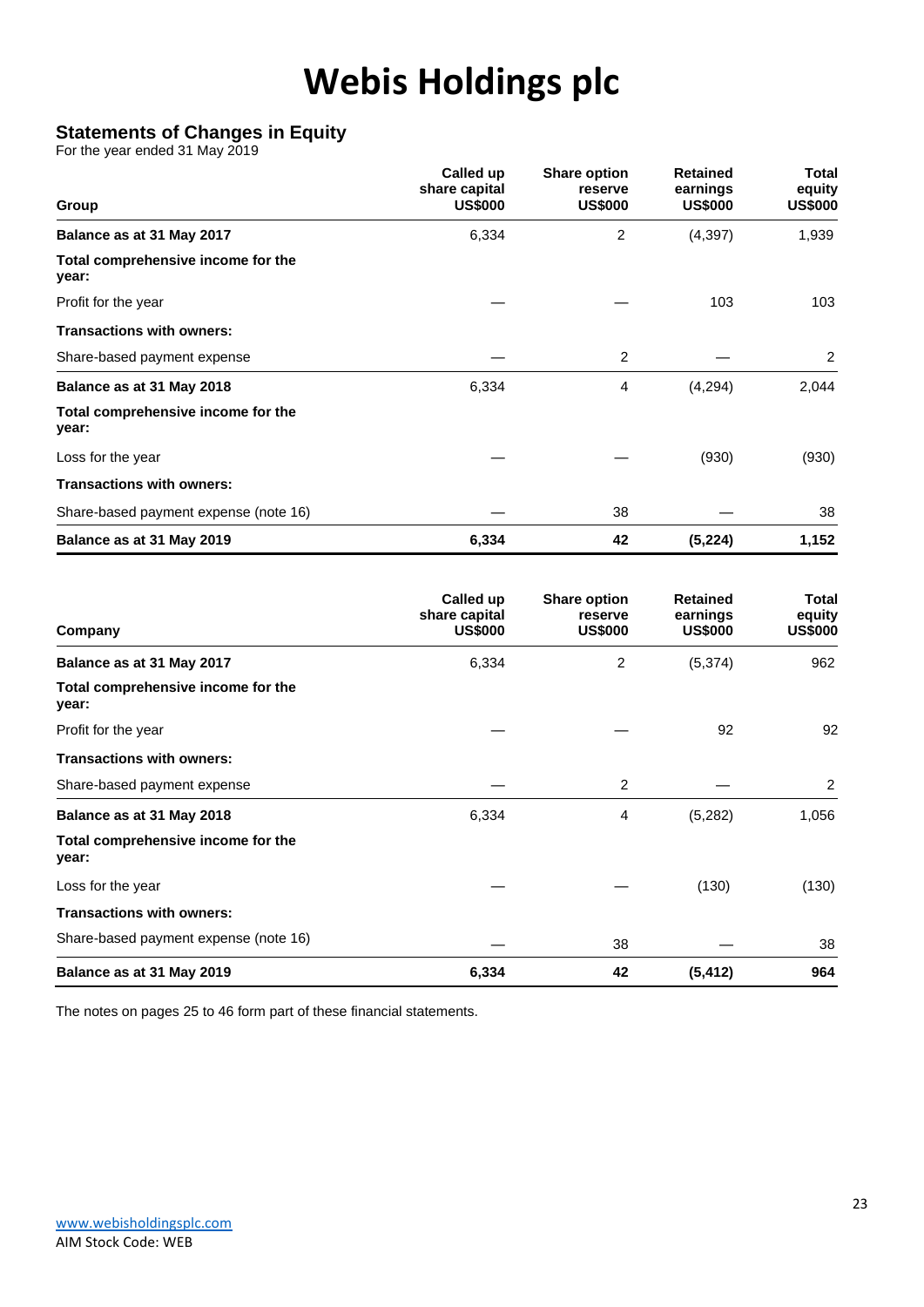### **Consolidated Statement of Cash Flows**

For the year ended 31 May 2019

|                                                          | <b>Note</b> | 2019<br><b>US\$000</b> | 2018<br><b>US\$000</b> |
|----------------------------------------------------------|-------------|------------------------|------------------------|
| Cash flows from operating activities                     |             |                        |                        |
| (Loss) / profit before income tax                        |             | (930)                  | 103                    |
| Adjustments for:                                         |             |                        |                        |
| - Depreciation of property, equipment and motor vehicles | 9           | 34                     | 74                     |
| - Amortisation of intangible assets                      | 8           | 80                     | 70                     |
| - Finance costs                                          | 4           | 41                     | 40                     |
| - Share based payment expense                            | 16          | 38                     | 2                      |
| - Other foreign exchange movements                       |             | 363                    | (691)                  |
| Changes in working capital:                              |             |                        |                        |
| - Decrease in receivables                                |             | 1,109                  | 771                    |
| - Decrease in payables                                   |             | (13, 425)              | (2, 563)               |
| <b>Cash flows from operations</b>                        |             | (12,690)               | (2, 194)               |
| Bonds and deposits placed in the course of operations    | 11          | 1,964                  | 19                     |
| Net cash used in operating activities                    |             | (10, 726)              | (2, 175)               |
| Cash flows from investing activities                     |             |                        |                        |
| Purchase of intangible assets                            | 8           | (18)                   | (130)                  |
| Purchase of property, equipment and motor vehicles       | 9           |                        | (24)                   |
| Net cash used in investing activities                    |             | (18)                   | (154)                  |
| Cash flows from financing activities                     |             |                        |                        |
| Interest paid                                            | 4           | (41)                   | (40)                   |
| Loans received                                           | 15          | 350                    |                        |
| Net cash generated from / (used in) financing activities |             | 309                    | (40)                   |
| Net decrease in cash and cash equivalents                |             | (10, 435)              | (2,369)                |
| Cash and cash equivalents at beginning of year           |             | 13,392                 | 15,072                 |
| Exchange (losses) / gains on cash and cash equivalents   |             | (363)                  | 689                    |
| Cash and cash equivalents at end of year                 |             | 2,594                  | 13,392                 |

The notes on pages 25 to 46 form part of these financial statements.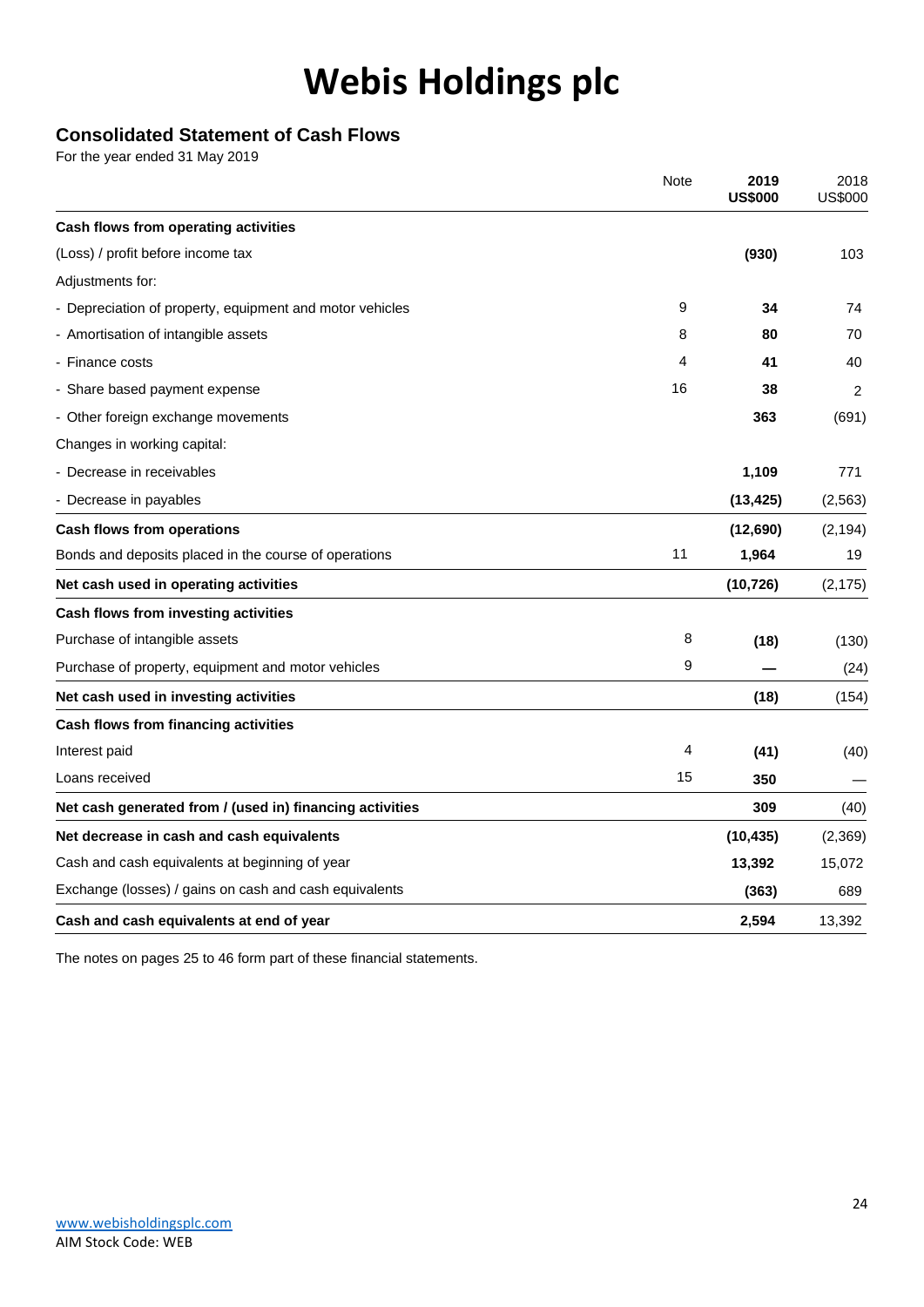#### **Notes to the Financial Statements**

For the year ended 31 May 2019

#### **1 Reporting entity (the "Company")**

Webis Holdings plc is a company domiciled in the Isle of Man. The address of the Company's registered office is Viking House, Nelson Street, Douglas, Isle of Man, IM1 2AH. The Webis Holdings plc consolidated financial statements as at and for the year ended 31 May 2019 consolidate those of the Company and its subsidiaries (together referred to as the "Group").

#### **1.1 Basis of preparation**

#### **(a) Statement of compliance**

The consolidated financial statements have been prepared in accordance with International Financial Reporting Standards ("IFRS") and its interpretations as adopted by the European Union.

There has been no material impact on the Group financial statements of new standards/interpretations that have come into effect during the current reporting period.

#### **Functional and presentational currency**

These financial statements are presented in US Dollars which is the Group's primary functional currency and its presentational currency. Financial information presented in US Dollars has been rounded to the nearest thousand. All continued operations of the Group have US Dollars as their functional currency.

#### **(b) Basis of measurement**

The Group consolidated financial statements are prepared under the historical cost convention except where assets and liabilities are required to be stated at their fair value.

#### **(c) Use of estimates and judgement**

The preparation of the Group financial statements in conformity with IFRS as adopted by the EU requires management to make judgements, estimates and assumptions that affect the application of policies and reported amounts of assets and liabilities, income and expenses. Although these estimates are based on management's best knowledge and experience of current events and expected economic conditions, actual results may differ from these estimates.

The Directors consider the only critical judgement area to be the valuation of share options. The Directors believe the models and assumptions used to calculate the fair value of the share-based payments, outlined in note 16, are the most appropriate for the Group.

The accounting policies set out below have been applied consistently to all periods presented in these consolidated financial statements.

#### **Going concern**

The Group and Parent Company financial statements have been prepared on a going concern basis.

The Group incurred a net loss of US\$930,000 for the year (2018: profit of US\$103,000) and as at 31 May 2019. Based on forecasts prepared by the Directors, the Group will sustain losses to November 2020 and is dependent on continued financial support from Galloway Limited in order to continue its operations and implement the strategies outlined below. The reported turnover declined by US\$7,207,000 during the year following a decrease in wagering activities and the cessation of wagering services to a large syndicate, with an anticipated annual impact of approximately US\$800,000 in reduced gross margin. The Directors recognise that there is a risk involved in the sustainability of the business operations and have identified that these circumstances in combination represent a material uncertainty that casts significant doubt upon the Group's ability to continue as a going concern, without shareholder support.

The Directors are pursuing strategies that include:

- broadening the Group's client base and expanding its business to customer base
- continuing to renew and acquire further US state regulated gaming licenses and continuing to develop and expand the Cal Expo racetrack operation including the extension of the lease to a longer lease term
- taking advantage of the anticipated regulatory change in the State of California's adoption of sports betting legislation which will further open up opportunities for the Group
- reducing operational costs as a key priority for the Group in achieving its goal of profitability and maintaining adequate liquidity in order to continue its operations.

The Directors continue to assess all strategic options in this regard, albeit that the ultimate success of strategies adopted is difficult to predict as they require additional cash, including bonds to be placed with the relevant authorities. The Directors have prepared cash flow forecasts for a period of 12 months from the date of approval of these financial statements which indicate that, taking account of reasonably possible downsides, the Group is projected to have sufficient funds through funding from its related entity, to meet its liabilities as they fall due for that period.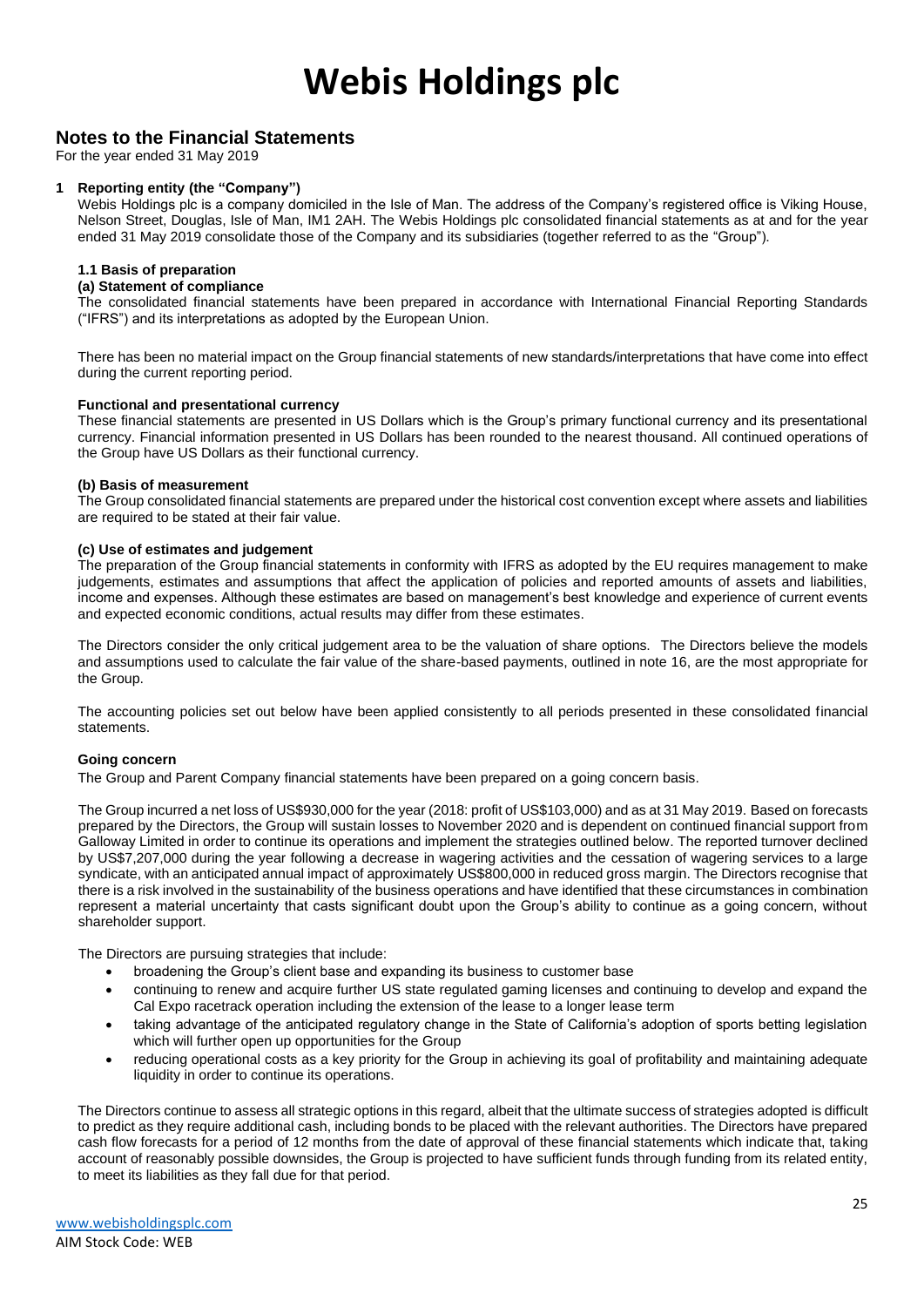### **Notes to the Financial Statements continued**

#### **1.1 Basis of preparation continued**

#### **Going concern continued**

Those forecasts are also dependent on Galloway Limited not seeking repayment of the amounts currently due by the Group, which at 31 May 2019 amounted to US\$850,000, and providing additional financial support if required in order to ensure the continuation of the Group's existing operations. Galloway Limited has indicated its intention to continue to make available such funds as are needed by the company, and that it does not intend to seek repayment of the amounts due at the balance sheet date, for the period covered by the forecasts. As with any company placing reliance on other parties for financial support, the Directors acknowledge that there can be no certainty that this support will continue although, at the date of approval of these financial statements, they have no reason to believe that it will not do so.

The willingness of Galloway Limited to continue to provide this support is reliant on the strategies highlighted above which are subject to uncertainty.

Based on these indications, the Directors believe that it remains appropriate to prepare the financial statements on a going concern basis. However, these circumstances represent a material uncertainty that may cast significant doubt on the Company's ability to continue as a going concern and, therefore, to continue realising its assets and discharging its liabilities in the normal course of business. The financial statements do not include any adjustments that would result from the basis of preparation being inappropriate.

#### **1.2 Changes in significant accounting policies**

During the current year the Group adopted all the new and revised IFRSs that are relevant to its operation and are effective for accounting periods beginning on 1 June 2019. This adoption did not have a material effect on the accounting policies of the Group. The changes to the significant accounting policies are described below:

#### **IFRS 9 Transition**

#### *Classification and measurement on adoption*

The Group adopted *IFRS 9 Financial Instruments* for the first time on 1 June 2018. For the Group, there is no financial impact on adopting IFRS 9 for changes in the measurement basis for financial assets and liabilities and consequently no adjustment to opening retained earnings at 1 June 2018. There has however been a change to classification terminology, outlined below for the company's main financial instruments:

| <b>Financial instrument</b> | <b>New Classification</b><br>under IFRS 9 | Original<br><b>Classification under</b><br><b>IAS 39</b> | <b>Measurement</b><br>model |
|-----------------------------|-------------------------------------------|----------------------------------------------------------|-----------------------------|
| Cash and cash equivalents   | Amortised cost                            | Loans and receivables                                    | Amortised cost              |
| Trade receivables           | Amortised cost                            | Loans and receivables                                    | Amortised cost              |
| Loans and advances          | Amortised cost                            | Loans and receivables                                    | Amortised cost              |
| <b>Bonds and Deposits</b>   | Amortised cost                            | Loans and<br>receivables/Loans<br>and receivables        | Amortised cost              |
| Equity instruments          | FV<br>on day 1,<br>no<br>remeasurements   | FV.<br>day<br>on.<br>no<br>remeasurements                | <b>FVTPL</b>                |

#### **Impairment on adoption**

The Group has determined that the impact of adopting IFRS 9's ECL model is an immaterial transitional impact on the Group's opening retained earnings at 1 June 2018. The accounting policies set out above have been applied consistently to all periods presented in these financial statements in accordance with IFRS.

#### **Impairment of financial assets**

IFRS 9 introduces an expected loss accounting model for credit losses that differs significantly from the incurred loss model under IAS 39 and results in earlier recognition of credit losses. The new impairment model applies to financial assets measured at amortised cost and contract assets. Financial assets at amortised cost include trade receivables, cash and cash equivalents, bonds and deposits.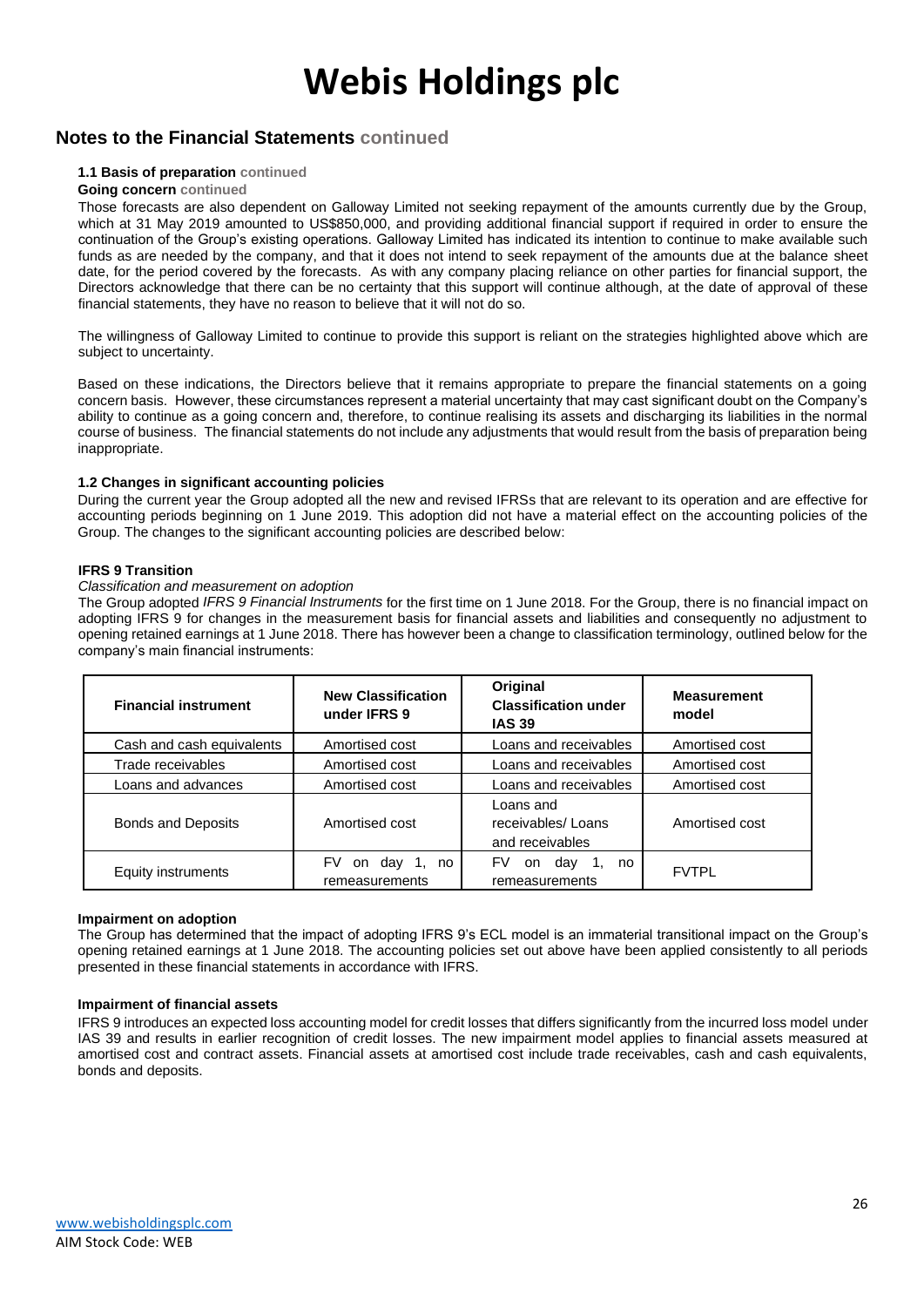### **Notes to the Financial Statements continued**

#### **1.2 Changes in significant accounting policies continued**

#### **IFRS 9 Transition** continued

**Impairment of financial assets** continued

#### *Performing financial assets*

#### Stage 1

From initial recognition of a financial asset to the date on which an asset has experienced a significant increase in credit risk relative to its initial recognition, a stage 1 loss allowance is recognised equal to the credit losses expected to result from its default occurring over the earlier of the next 12 months or its maturity date ('12-month ECL').

#### Stage 2

Following a significant increase in credit risk relative to the initial recognition of the financial asset, a stage 2 loss allowance is recognised equal to the credit losses expected from all possible default events over the remaining lifetime of the asset ('Lifetime ECL'). The assessment of whether there has been a significant increase in credit risk requires considerable judgment, based on the lifetime probability of default ('PD'). Stage 1 and 2 allowances are held against performing loans; the main difference between stage 1 and stage 2 allowances is the time horizon. Stage 1 allowances are estimated using the PD with a maximum period of 12 months, while stage 2 allowances are estimated using the PD over the remaining lifetime of the asset.

#### *Impaired financial assets*

#### Stage 3

When a financial asset is considered to be credit-impaired, the allowance for credit losses ('ACL') continues to represent lifetime expected credit losses, however, interest income is calculated based on the amortised cost of the asset, net of the loss allowance, rather than its gross carrying amount.

#### *Application of the new impairment model*

The Group applies IFRS 9's new ECL model to two main types of financial assets that are measured at amortised cost:

Trade receivables, to which the simplified approach (provision matrix) prescribed by IFRS 9 is applied. This approach requires the recognition of a Lifetime ECL allowance on day one.

Other financial assets at amortised cost, to which the general three stage model (described above) is applied, whereby a 12 month ECL is recognised initially and the balance is monitored for significant increases in credit risk which triggers the recognition of a Lifetime ECL allowance.

CLs are a probability-weighted estimate of credit losses. ECLs for financial assets that are not credit-impaired at the reporting date are measured as the present value of all cash shortfalls (i.e. the difference between the cash flows due in accordance with the contract and the cash flows that the company expects to receive). ECLs for financial assets that are credit-impaired at the reporting date are measured as the difference between the gross carrying amount and the present value of estimated future cash flows. ECLs are discounted at the effective interest rate of the financial asset which is 0% for all financial assets at amortised cost. The maximum period considered when estimating ECLs is the maximum contractual period over which the Group is exposed to credit risk. The measurement of ECLs considers information about past events and current conditions, as well as supportable information about future events and economic conditions. The Group has revised its impairment methodology for estimating the ECLs, taking into account forward-looking information in determining the appropriate level of allowance. In addition, it has identified indicators and set up procedures for monitoring for significant increases in credit risk.

As a result of the adoption of IFRS 9, the Group has adopted the consequential amendments to IAS 1 Presentation of Financial Statements, which requires impairment of financial assets to be presented in a separate line item in the Statement of Comprehensive Income. Previously, the Group's approach was to include impairment of trade receivables in operating costs. There were no impairment losses recorded that required reclassification in the Statement of Comprehensive Income for the year ended 31 May 2018.

#### **IFRS 15 Transition – Revenue from contracts with customers**

The Group generates revenue primarily from the provision of wagering services and the hosting of races on which guests are entitled to participate in the related wagering services. Revenue is measured based on the consideration specified in a contract with a customer. The Group recognises revenue when it discharges services to a customer. Revenue has been disaggregated by geographical locations which are consistent with the operating segments (note 2).

Hosting fees are recognised when the customers participate in the Group's pari-mutuel pools and the race audio visual signals are transmitted.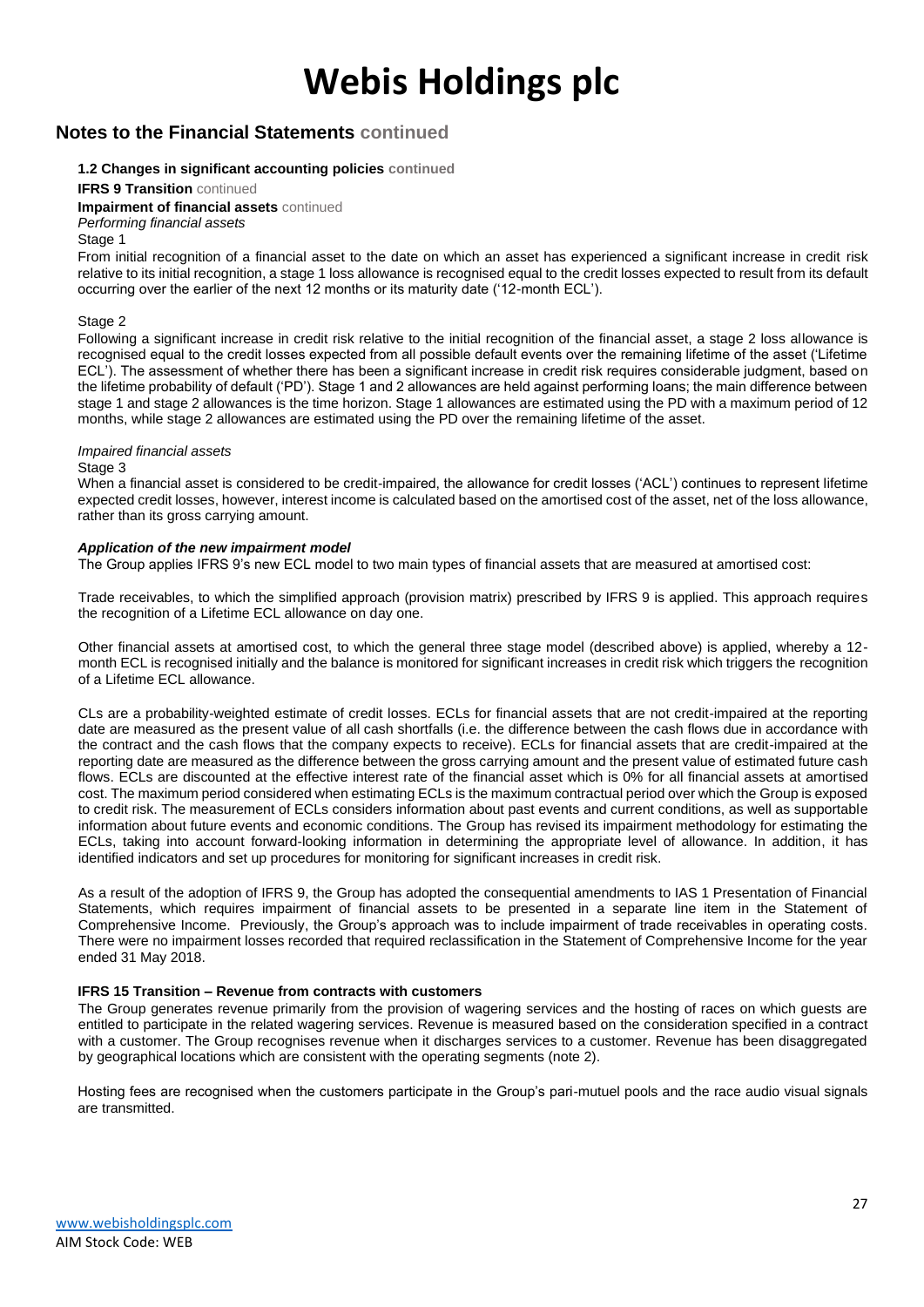### **Notes to the Financial Statements continued**

#### **1.2 Changes in significant accounting policies continued**

#### **IFRS 15 Transition – Revenue from contracts with customers continued**

Wagering revenue from the Group's activities as the race host is recognised when a race on which wagers are placed is completed. The wagering commission from the Group's commingling of its wagering pools with a host's pool is recognised when the race on which those wagers are placed is completed. The Group acts as a principal when it allows customers to place wagers in the races it hosts and as an agent when it allows customers to place wagers in other entities' races.

Transactions fees are recognised when the Group facilitates customers' deposit transactions into their betting accounts.

There were no restatements in the retained earnings on adoption of IFRS 15 as the resultant amounts, timing and pattern of recognition of revenue did not change.

#### **1.3 Summary of significant accounting policies**

The principal accounting policies applied in the preparation of these consolidated financial statements are set out below. These policies have been consistently applied to all the years presented unless otherwise stated.

#### **Basis of consolidation**

The consolidated financial statements incorporate the results of the Group. Subsidiaries are consolidated from the date of acquisition, being the date on which the Group obtains control, and continue until the date that such control ceases. Control exists when the Group has the power, directly or indirectly, to govern the financial and operating policies of an entity so as to obtain benefits from its activities.

The Group applies the acquisition method to account for business combinations. The consideration transferred for the acquisition of a subsidiary is the fair values of the assets transferred, the liabilities incurred to the former owners of the acquiree and the equity interests issued by the Group. The consideration transferred includes the fair value of any asset or liability resulting from a contingent consideration arrangement. Identifiable assets acquired and liabilities and contingent liabilities assumed in a business combination are measured initially at their fair values at the acquisition date. Acquisition-related costs are expensed as incurred.

Inter-company transactions, balances and unrealised gains on transactions between the Group companies are eliminated. Unrealised losses are also eliminated. When necessary amounts reported by subsidiaries have been adjusted to conform with the Group's accounting policies.

#### **Foreign currency translation**

#### (a) Functional and presentation currency

Items included in the financial statements of each of the Group's entities are measured using the currency of the primary economic environment in which the entity operates ('the functional currency'). The consolidated financial statements are presented in US Dollars, which is also the Group's functional currency.

#### (b) Transactions and balances

Foreign currency transactions are translated into the functional currency using the exchange rates prevailing at the dates of the transactions or valuation where items are remeasured. Foreign exchange gains and losses resulting from the settlement of such transactions and from the translation at year-end exchange rates of monetary assets and liabilities denominated in foreign currencies are recognised in the income statement, except when deferred in other comprehensive income as qualifying cash flow hedges and qualifying net investment hedges. Foreign exchange gains and losses that relate to borrowings are presented in the income statement within 'Finance income' or 'Finance costs'. All other foreign exchange gains and losses are presented in the income statement within 'Other (losses)/gains'.

#### (c) Group companies

The results and financial position of all the Group entities (none of which has the currency of a hyper-inflationary economy) that have a functional currency different from the presentation currency are translated into the presentation currency as follows: (i) assets and liabilities for each balance sheet presented are translated at the closing rate at the date of that balance sheet; (ii) income and expenses for each income statement are translated at average exchange rates (unless this average is not a reasonable approximation of the cumulative effect of the rates prevailing on the transaction dates, in which case income and expenses are translated at the rate on the dates of the transactions); and

(iii) all resulting exchange differences are recognised in other comprehensive income.

Goodwill and fair value adjustments arising on the acquisition of a foreign entity are treated as assets and liabilities of the foreign entity and translated at the closing rate. Exchange differences arising are recognised in other comprehensive income.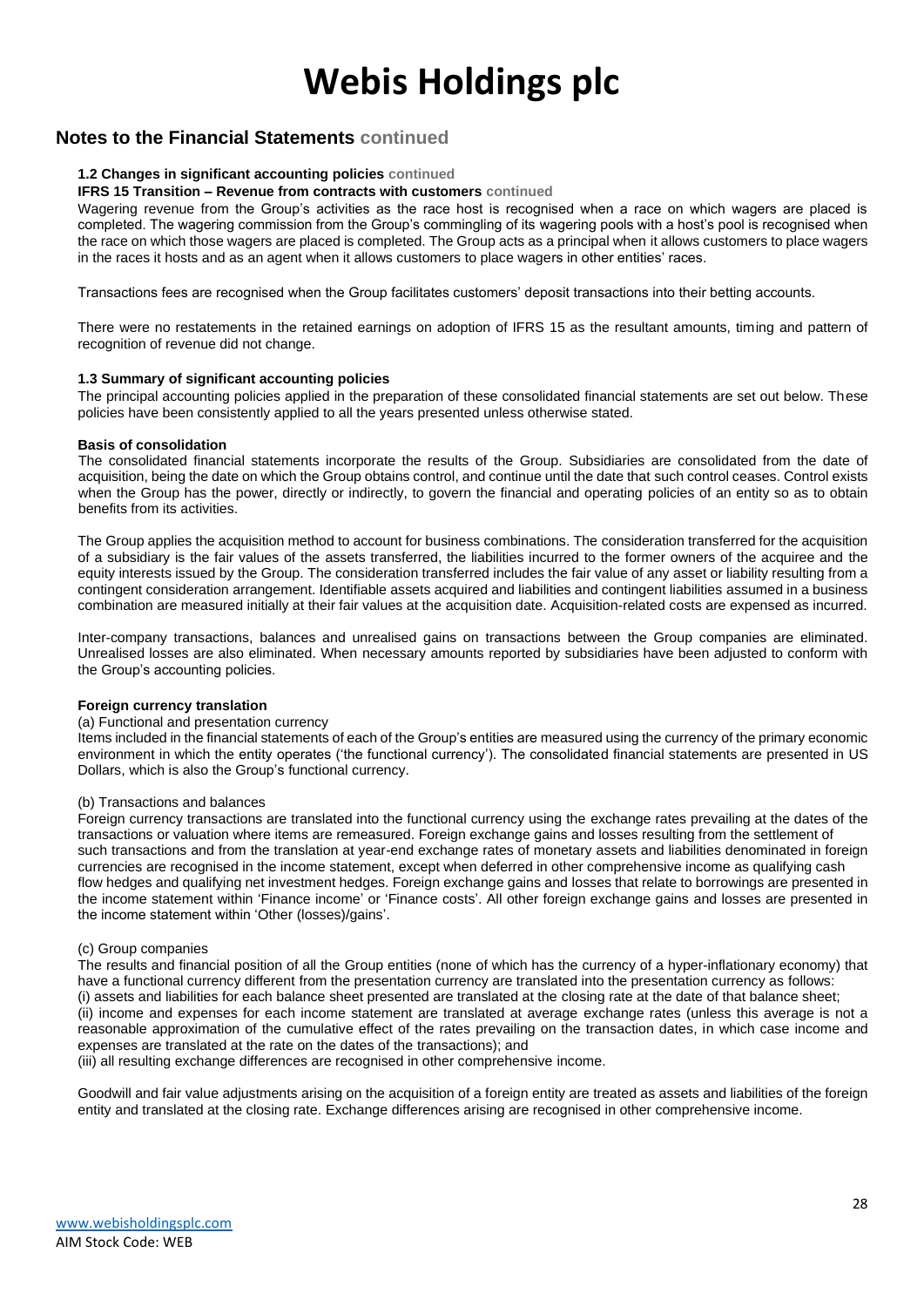### **Notes to the Financial Statements continued**

#### **1.3 Summary of significant accounting policies continued Segmental reporting**

Segmental reporting is based on the business areas in accordance with the Group's internal reporting structure, which allows the individual operating segments to be identified by the disparate nature of the principal activity they undertake. The Group determines and presents segments based on the information that internally is provided to the Board and Managing Director, the Group's chief operating decision maker.

An operating segment is a component of the Group and engages in business activities from which it may earn revenues and incur expenses. An operating segment's operating results are reviewed regularly by the Board and Managing Director to make decisions about resources to be allocated to the segment and assess its performance, and for which discrete financial information is available.

#### **Current and deferred income tax**

The tax expense for the period comprises current and deferred tax. Tax is recognised in the income statement, except to the extent that it relates to items recognised in other comprehensive income or directly in equity. In this case, the tax is also recognised in other comprehensive income or directly in equity, respectively.

The current income tax charge is calculated on the basis of the tax laws enacted or substantively enacted at the reporting date in the countries where the Group operates and generates taxable income. Management periodically evaluates positions taken in tax returns with respect to situations in which applicable tax regulation is subject to interpretation. It establishes provisions where appropriate on the basis of amounts expected to be paid to the tax authorities.

Deferred income tax is recognised on temporary differences arising between the tax bases of assets and liabilities and their carrying amounts in the consolidated financial statements. However, deferred tax liabilities are not recognised if they arise from the initial recognition of goodwill; deferred tax is not accounted for if it arises from initial recognition of an asset or liability in a transaction other than a business combination that at the time of the transaction affects neither accounting nor taxable profit or loss. Deferred tax is determined using tax rates (and laws) that have been enacted or substantively enacted by the reporting date and are expected to apply when the related deferred income tax asset is realised or the deferred income tax liability is settled.

Deferred income tax assets are recognised only to the extent that it is probable that future taxable profit will be available against which the temporary differences can be utilised.

Deferred income tax liabilities are provided on taxable temporary differences arising from investments in subsidiaries except for deferred income tax liability, where the timing of the reversal of the temporary difference is controlled by the Group and it is probable that the temporary difference will not reverse in the foreseeable future. Only where there is an agreement in place that gives the Group the ability to control the reversal of the temporary difference is the liability not recognised.

Deferred income tax assets are recognised on deductible temporary differences arising from investments in subsidiaries only to the extent that it is probable the temporary difference will reverse in the future and there is sufficient taxable profit available against which the temporary difference can be utilised.

Deferred income tax assets and liabilities are offset when there is a legally enforceable right to offset current tax assets against current tax liabilities and when the deferred income taxes, assets and liabilities relate to income taxes levied by the same taxation authority on either the same taxable entity or different taxable entities where there is an intention to settle the balances on a net basis.

#### **Intangible assets — goodwill**

Goodwill arises on the acquisition of subsidiaries and represents the excess of the consideration transferred over the Group's interest in net fair value of the net identifiable assets, liabilities and contingent liabilities of the acquiree and the fair value of the non-controlling interest in the acquiree.

For the purpose of impairment testing, goodwill acquired in a business combination is allocated to each of the cash-generating units ("CGUs"), or groups of CGUs, that is expected to benefit from the synergies of the combination. Each unit or group of units to which the goodwill is allocated represents the lowest level within the entity at which the goodwill is monitored for internal management purposes. Goodwill is monitored at the operating segment level.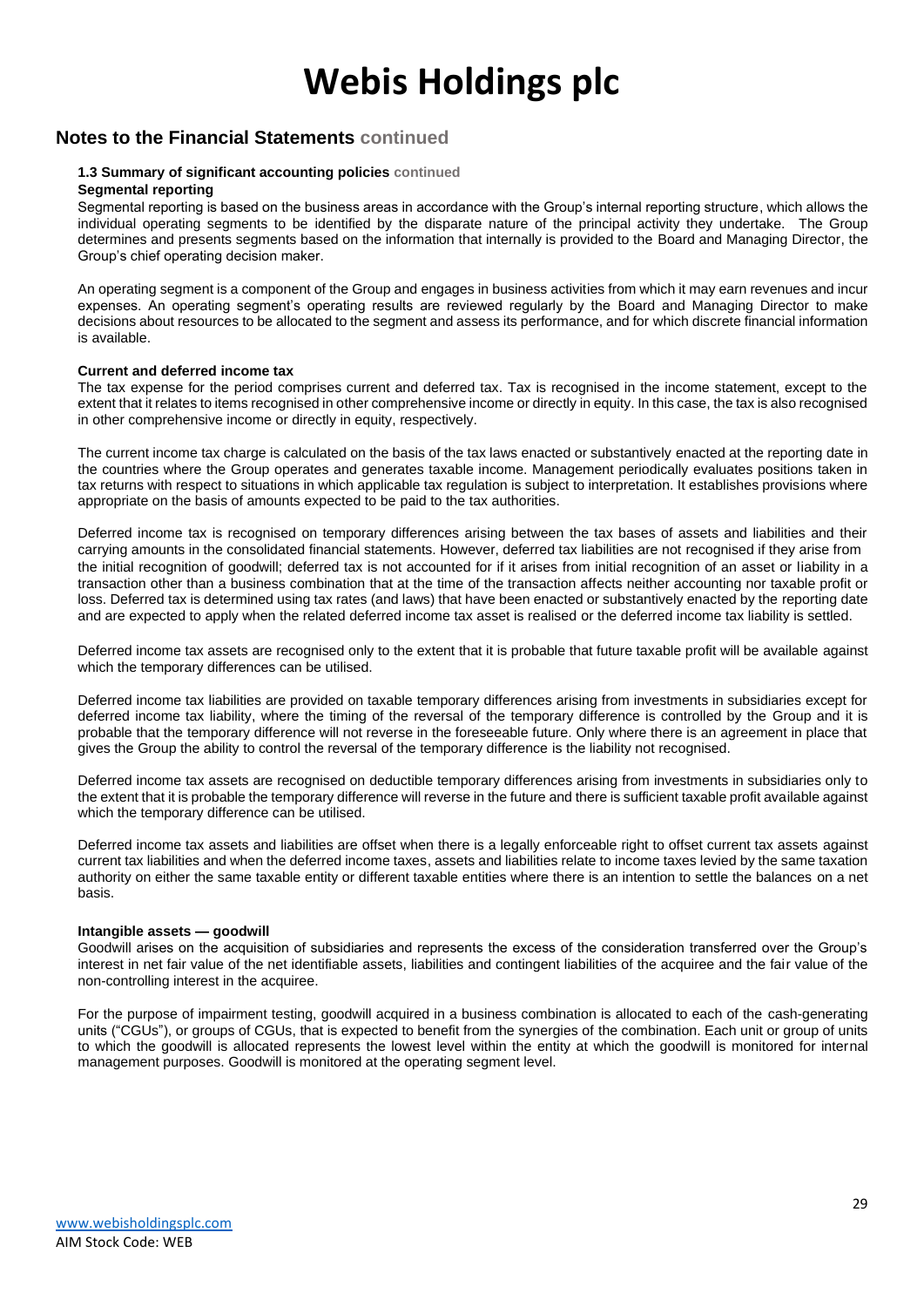### **Notes to the Financial Statements continued**

#### **1.3 Summary of significant accounting policies continued**

#### **Intangible assets — goodwill continued**

Goodwill impairment reviews are undertaken annually or more frequently if events or changes in circumstances indicate a potential impairment. The carrying value of goodwill is compared to the recoverable amount, which is the higher of value in use and the fair value less costs of disposal. Any impairment is recognised immediately as an expense and is not subsequently reversed.

#### **Intangible assets — other**

#### (a) Trademarks and licences

Separately acquired trademarks and licences are shown at historical cost. Trademarks and licences acquired in a business combination are recognised at fair value at the acquisition date. Trademarks and licences have a finite useful life and are carried at cost less accumulated amortisation. Amortisation is calculated using the straight-line method to allocate the cost of trademarks and licences over their estimated useful lives of three years.

Acquired computer software licences are capitalised on the basis of the costs incurred to acquire and bring to use the specific software. These costs are amortised over their estimated useful lives of three years.

#### (b) Website design and development costs

Costs associated with maintaining websites are recognised as an expense as incurred. Development costs that are directly attributable to the design and testing of identifiable and unique websites controlled by the Group are recognised as intangible assets when the following criteria are met:

- it is technically feasible to complete the website so that it will be available for use;
- management intends to complete the website and use it;
- there is an ability to use the website;
- it can be demonstrated how the website will generate probable future economic benefits;
- adequate technical, financial and other resources to complete the development and to use the website are available; and
- the expenditure attributable to the website during its development can be reliably measured.

Directly attributable costs that are capitalised as part of the website include the website employee costs and an appropriate portion of relevant overheads.

Other development expenditures that do not meet these criteria are recognised as an expense as incurred. Development costs previously recognised as an expense are not recognised as an asset in a subsequent period.

Website development costs recognised as assets are amortised over their estimated useful lives, which do not exceed three years.

#### **Property, equipment and motor vehicles**

Items of property, equipment and motor vehicles are stated at historical cost less accumulated depreciation (see below) and impairment losses. Historical cost includes expenditure that is directly attributable to the acquisition of the items.

Subsequent costs are included in the asset's carrying amount or recognised as a separate asset, as appropriate, only when it is probable that future economic benefits associated with the item will flow to the Group and the cost of the item can be measured reliably. The carrying amount of the replaced part is derecognised. All other repairs and maintenance are charged to the income statement during the financial period in which they are incurred.

The assets' residual values and useful lives are reviewed, and adjusted if appropriate, at the financial position date. An asset's carrying amount is written down immediately to its recoverable amount if the asset's carrying amount is greater than its estimated recoverable amount. Depreciation is calculated using the straight-line method to allocate the cost of property, equipment and motor vehicles over their estimated useful lives of three years.

Gains and losses on disposals are determined by comparing the proceeds with the carrying amount and are recognised within 'Other gains/(losses) – net' in the income statement.

#### **Share-based payment expense**

The Group operates an equity-settled, share-based compensation plan, under which the entity receives services from employees as consideration for equity instruments (options) of the Group. The fair value of the employee services received in exchange for the grant of the options is recognised as an expense. The total amount to be expensed is determined by reference to the fair value of the options granted:

• including any market performance conditions (for example, an entity's share price); and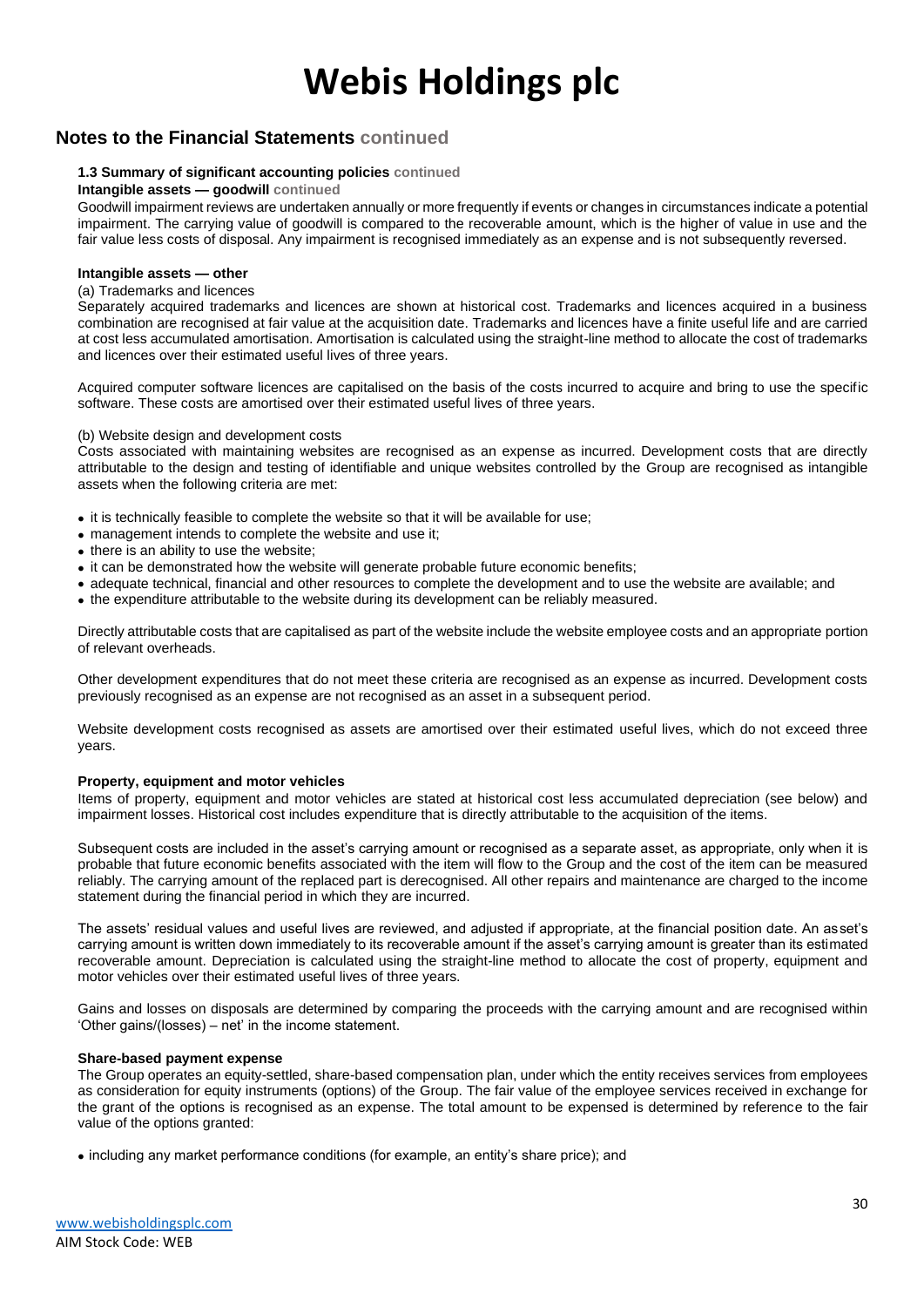### **Notes to the Financial Statements continued**

#### **1.3 Summary of significant accounting policies** continued

#### **Share-based payment expense** continued

• excluding the impact of any service and non-market performance vesting conditions (for example, profitability, sales growth targets and remaining an employee of the entity over a specified time-period).

Non-market performance and service conditions are included in assumptions about the number of options that are expected to vest. The total expense is recognised over the vesting period, which is the period over which all of the specified vesting conditions are to be satisfied.

At the end of each reporting period, the Group revises its estimates of the number of options that are expected to vest based on the non-market vesting conditions. It recognises the impact of the revision to original estimates, if any, in the income statement, with a corresponding adjustment to equity.

When the options are exercised, the Company issues new shares. The proceeds received net of any directly attributable transaction costs are credited to share capital (nominal value) and share premium.

#### **Leases**

Leases in which a significant portion of the risks and rewards of ownership are retained by the lessor are classified as operating leases. Payments made under operating leases (net of any incentives received from the lessor) are charged to the income statement on a straight-line basis over the period of the lease. The Group is not party to any leases that are classified as finance leases.

#### **Equity**

Share capital is determined using the nominal value of shares that have been issued.

Equity settled share-based employee remuneration is credited to the share option reserve until related stock options are exercised. On exercise or lapse, amounts recognised in the share option reserve are taken to retained earnings.

Retained earnings include all current and prior period results as determined in the income statement and any other gains or losses recognised in the Statement of Changes in Equity.

#### **Financial instruments**

Non-derivative financial instruments include trade and other receivables, cash and cash equivalents, bonds and deposits, borrowings and trade and other payables. Ante-post sports bets are recognised when the Company becomes party to the contractual agreements of the instrument.

Financial assets and financial liabilities are recognised on the Group's balance sheet when the Group becomes party to the contractual terms of the instrument. Transaction costs are included in the initial measurement of financial instruments, except financial instruments classified as at fair value through profit and loss. The subsequent measurement of financial instruments is dealt with below.

#### *Trade and other receivables*

Trade and other receivables are recognised initially at fair value and subsequently measured at amortised cost using the effective interest method, less provision for impairment.

#### *Cash and cash equivalents*

Cash and cash equivalents are defined as cash in bank and in hand as well as bank deposits, money held for processors and cash balances held on behalf of players. Cash equivalents are held for the purpose of meeting short-term cash commitments rather than for investment or other purposes.

#### *Bonds and deposits*

Bonds and deposits are recognised initially at fair value and subsequently measured at amortised cost using the effective interest method, less provision for impairment.

#### *Borrowings*

Interest-bearing borrowings and overdrafts are recorded at the proceeds received net of direct issue costs. Finance charges, including premiums payable on settlement or redemption and direct issue costs are charged on an accrual basis using the effective interest method and are added to the carrying amount of the instrument to the extent they are not settled in the period in which they arise.

#### *Trade and other payables*

Trade payables are recognised initially at fair value and subsequently measured at amortised cost using the effective interest method.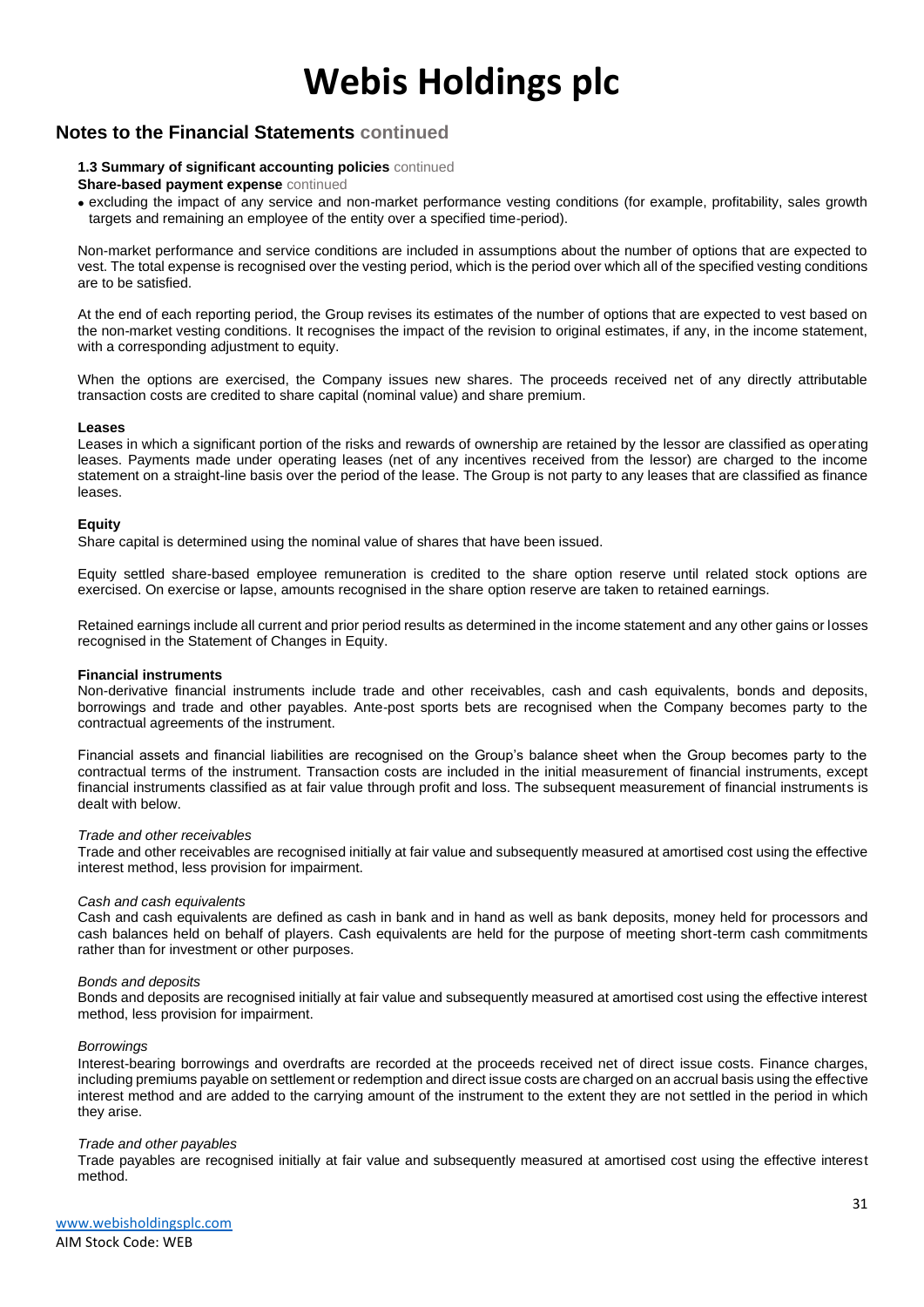### **Notes to the Financial Statements continued**

#### **1.3 Summary of significant accounting policies** continued

**Employee benefits**

### (a) Pension obligations

The Group does not operate any post-employment schemes, including both defined benefit and defined contribution pension plans.

#### (b) Short-term employee benefits

Short-term employee benefits, such as salaries, paid absences, and other benefits, are accounted for on an accrual's basis over the period in which employees have provided services in the year. All expenses related to employee benefits are recognised in the Statement of Comprehensive Income in operating costs.

#### (c) Profit sharing and bonus plans

The Group recognises a liability and an expense for bonuses and profit sharing, based on a formula that takes into consideration the profit attributable to the Company's shareholders after certain adjustments. The Group recognises a provision where contractually obliged or where there is a past practice that has created a constructive obligation.

#### **Standards and interpretations in issue not yet adopted**

A number of new standards, amendments to standards and interpretations are not yet effective for the year, and have not been applied in preparing these consolidated financial statements:

| New/revised International Accounting Standards / International Financial Reporting<br>Standards ("IAS/IFRS")              | <b>Effective date</b><br>(accounting periods<br>commencing on or after) |
|---------------------------------------------------------------------------------------------------------------------------|-------------------------------------------------------------------------|
| <b>IFRS 16 Leases</b>                                                                                                     | 1 January 2019                                                          |
| <b>Amendments</b>                                                                                                         |                                                                         |
| Amendments to reference to Conceptual Framework in IFRS Standards                                                         | 1 January 2020                                                          |
| Annual improvements to IFRS Standards 2015-2017 Cycle (issued on 12 December 2017)                                        | Not yet endorsed                                                        |
| Amendments to IFRS 9 Financial Instruments: Prepayment Features with Negative Compensation<br>(issued on 12 October 2017) | Not yet endorsed                                                        |

IFRS 16 provides a single lessee accounting model, requiring lessees to recognise assets and liabilities for all leases unless the lease term is less than 12 months, or the underlying asset is of an immaterial value.

The Group's assessment of the potential impact resulting from the implementation of IFRS 16 is currently in progress. The actual impact of adopting the standard on 1 June 2019 will be known when the Group presents its first financial statements after the date of initial application.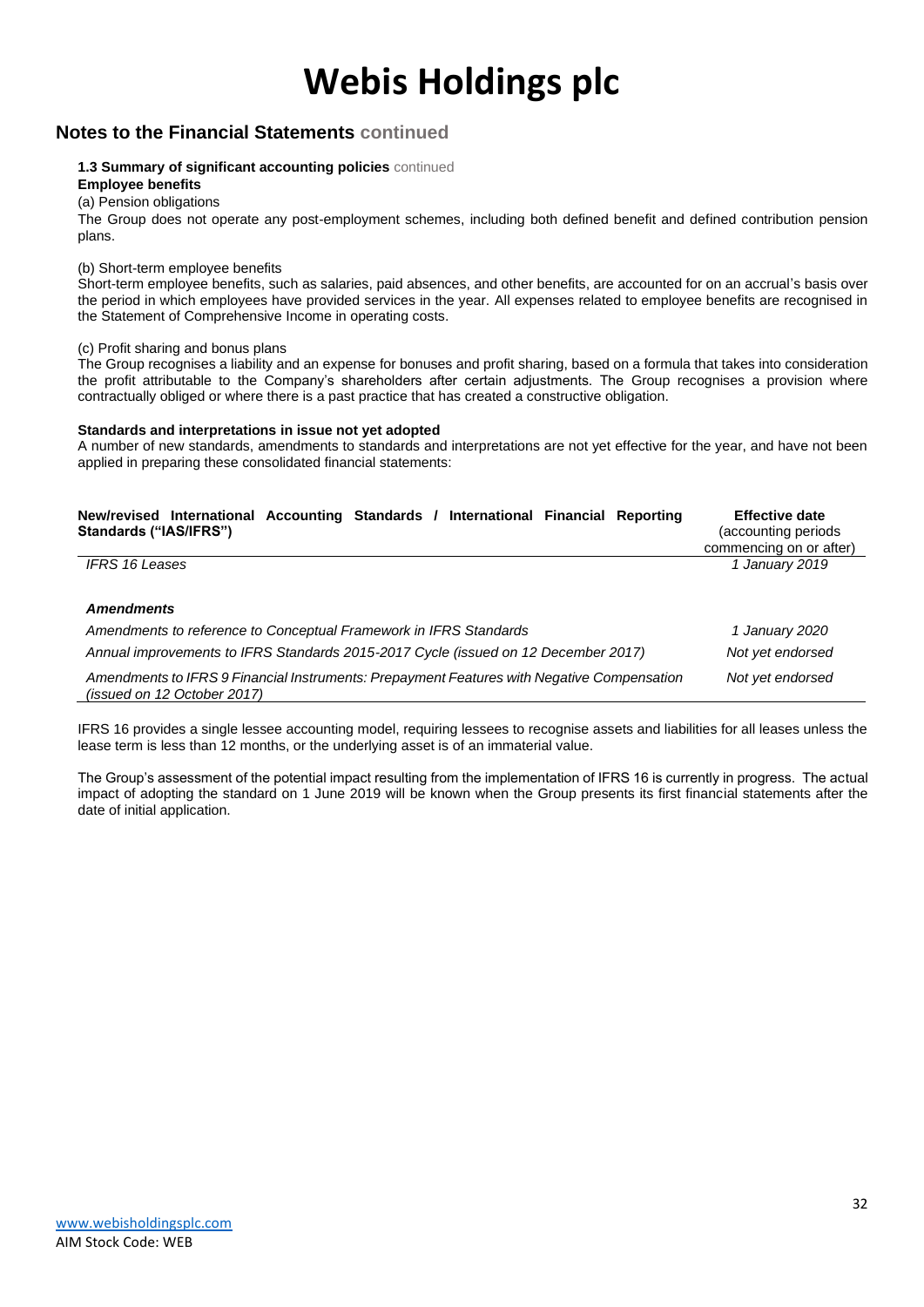### **Notes to the Financial Statements continued**

#### **2 Operating Segments**

#### **A. Basis for segmentation**

The Group has the below two operating segments, which are its reportable segments. The segments offer different services in relation to various forms of pari-mutuel racing, which are managed separately due to the nature of their activities.

#### **Reportable segments and operations provided**

Racetrack operations – hosting of races through the management and operation of a racetrack facility, enabling patrons to attend and wager on horse racing, as well as utilise simulcast facilities.

ADW operations – provision of online ADW services to enable customers to wager into global racetrack betting pools.

The Group's Board of Directors review the internal management reports of the operating segment on a monthly basis.

#### **B. Information about reportable segments**

Information relating to the reportable segments is set out below. Segment revenue along with segment profit / (loss) before tax are used to measure performance as management considers this information to be a relevant indicator for evaluating the performance of the segments.

|                                                                    | <b>Reportable segments</b>                 |                                      |                                                 |                                 |
|--------------------------------------------------------------------|--------------------------------------------|--------------------------------------|-------------------------------------------------|---------------------------------|
|                                                                    | <b>Racetrack</b><br>2019<br><b>US\$000</b> | <b>ADW</b><br>2019<br><b>US\$000</b> | All other<br>segments<br>2019<br><b>US\$000</b> | Total<br>2019<br><b>US\$000</b> |
| External revenues                                                  | 44,753                                     | 2,506                                | $\overline{\phantom{a}}$                        | 47,259                          |
| <b>Segment revenue</b>                                             | 44,753                                     | 2,506                                | $\overline{\phantom{0}}$                        | 47,259                          |
| Segment loss before tax                                            | (97)                                       | (708)                                | (125)                                           | (930)                           |
| Interest expense                                                   |                                            |                                      | (41)                                            | (41)                            |
| Depreciation and amortisation                                      | (8)                                        | (106)                                |                                                 | (114)                           |
| Other material non-cash items:                                     |                                            |                                      |                                                 |                                 |
| Impairment losses on trade receivables<br>$\overline{\phantom{a}}$ |                                            | (67)                                 |                                                 | (67)                            |
| <b>Segment assets</b>                                              | 423                                        | 2,612                                | 1,863                                           | 4,898                           |
| <b>Segment liabilities</b>                                         | 181                                        | 2,666                                | 899                                             | 3,746                           |

|                                  | Reportable segments                 |                                      |                                                 |                                 |
|----------------------------------|-------------------------------------|--------------------------------------|-------------------------------------------------|---------------------------------|
|                                  | Racetrack<br>2018<br><b>US\$000</b> | <b>ADW</b><br>2018<br><b>US\$000</b> | All other<br>segments<br>2018<br><b>US\$000</b> | Total<br>2018<br><b>US\$000</b> |
| <b>External revenues</b>         | 50,173                              | 4,293                                |                                                 | 54,466                          |
| <b>Segment revenue</b>           | 50,173                              | 4,293                                |                                                 | 54,466                          |
| Segment (loss)/profit before tax | (359)                               | 477                                  | (15)                                            | 103                             |
| Interest expense                 |                                     |                                      | (40)                                            | (40)                            |
| Depreciation and amortisation    | (41)                                | (103)                                |                                                 | (144)                           |
| <b>Segment assets</b>            | 327                                 | 15,480                               | 3,058                                           | 18,865                          |
| <b>Segment liabilities</b>       | 191                                 | 14.628                               | 2,002                                           | 16,821                          |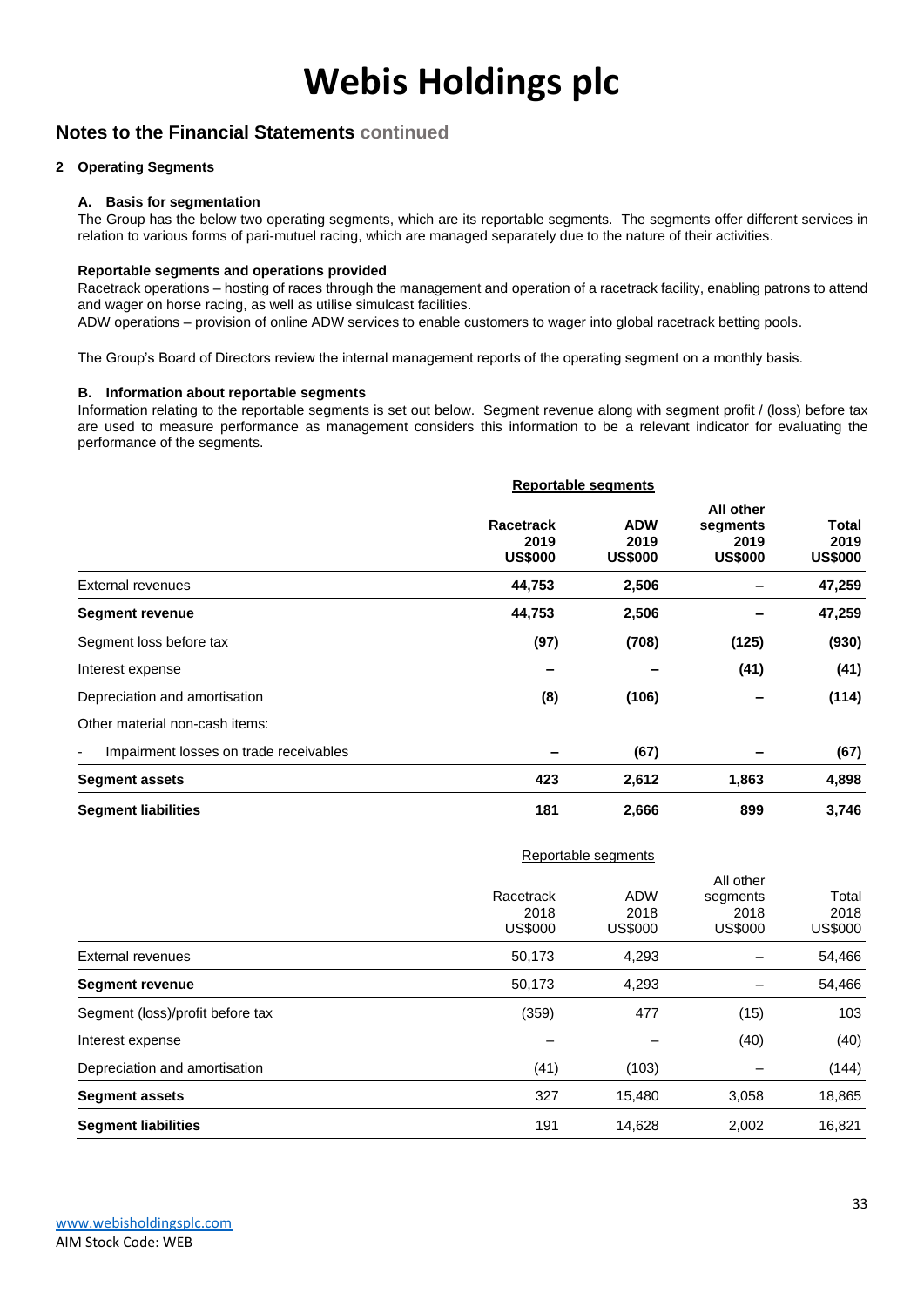### **Notes to the Financial Statements continued**

#### **2 Operating Segments** continued

#### **C. Reconciliations of information on reportable segments to the amounts reported in the financial statements**

|                                                          | 2019<br><b>US\$000</b> | 2018<br><b>US\$000</b> |
|----------------------------------------------------------|------------------------|------------------------|
| i. Revenues                                              |                        |                        |
| Total revenue for reportable segments                    | 47,259                 | 54,466                 |
| <b>Consolidated revenue</b>                              | 47,259                 | 54,466                 |
| ii. (Loss) / profit before tax                           |                        |                        |
| Total (loss) / profit before tax for reportable segments | (805)                  | 118                    |
| Loss before tax for other segments                       | (125)                  | (15)                   |
| Consolidated (loss) / profit before tax                  | (930)                  | 103                    |
| iii. Assets                                              |                        |                        |
| Total assets for reportable segments                     | 3,035                  | 15,807                 |
| Assets for other segments                                | 1,863                  | 3,058                  |
| <b>Consolidated total assets</b>                         | 4,898                  | 18,865                 |
| iv. Liabilities                                          |                        |                        |
| Total liabilities for reportable segments                | 2,847                  | 14,819                 |
| Liabilities for other segments                           | 899                    | 2,002                  |
| <b>Consolidated total liabilities</b>                    | 3,746                  | 16,821                 |
| v. Other material items                                  |                        |                        |
| Interest expense                                         | (41)                   | (40)                   |
| Depreciation and amortisation                            | (114)                  | (144)                  |
| Impairment losses on trade receivables                   | (67)                   |                        |

#### **D. Geographic information**

The below table analyses the geographic location of the customer base of the operating segments.

|                      |                      | 2019<br><b>US\$000</b> | 2018<br><b>US\$000</b> |
|----------------------|----------------------|------------------------|------------------------|
| <b>Turnover</b>      |                      |                        |                        |
| Racetrack operations | North America        | 44,753                 | 50,173                 |
| ADW operations       | North America        | 1,541                  | 1,323                  |
|                      | <b>British Isles</b> | 692                    | 23                     |
|                      | Asia Pacific         | 273                    | 2,947                  |
|                      |                      | 47,259                 | 54,466                 |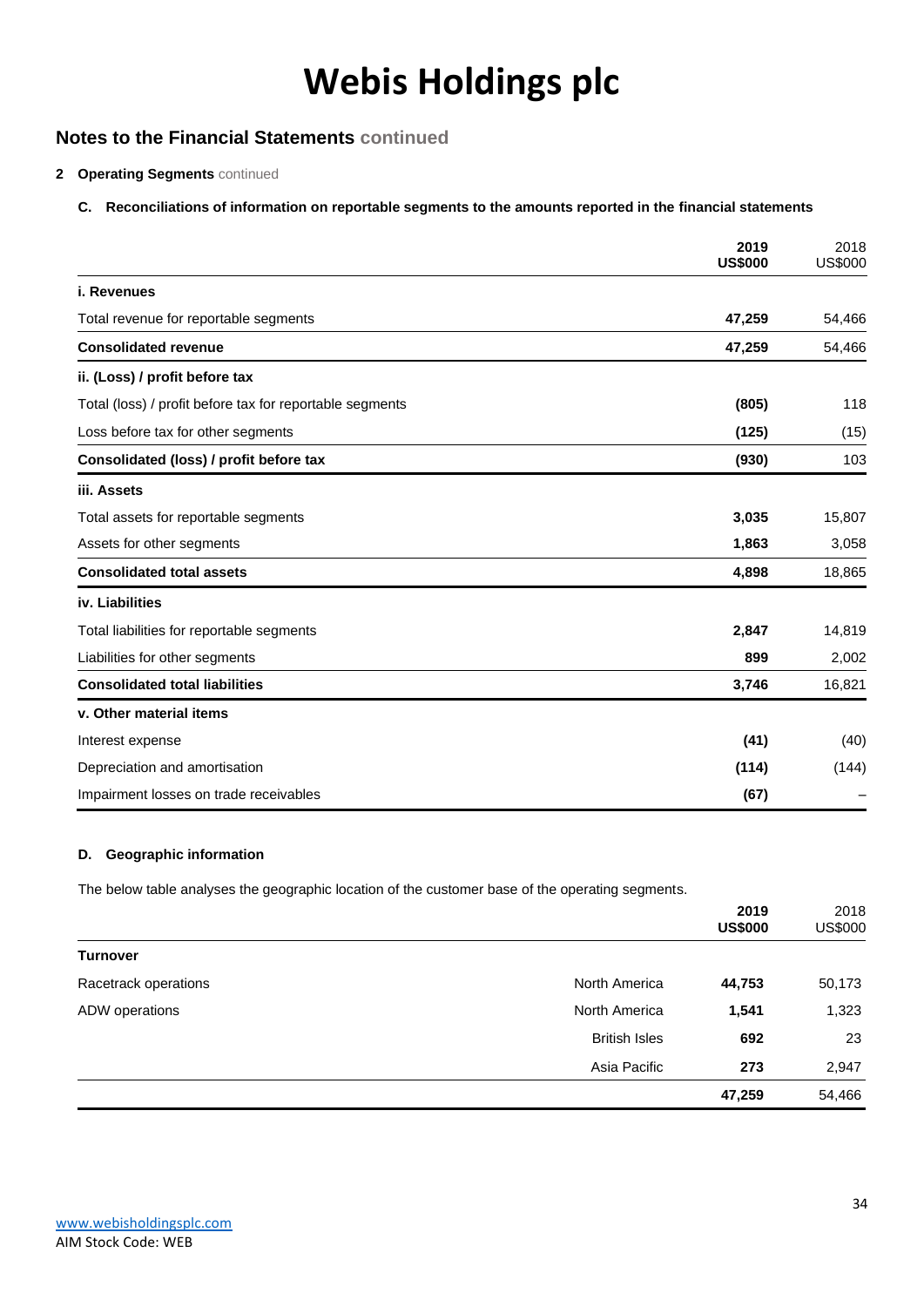### **Notes to the Financial Statements continued**

#### **3 Operating (loss)/profit**

| Operating (loss)/profit is stated after charging:                           | 2019<br><b>US\$000</b> | 2018<br>US\$000 |
|-----------------------------------------------------------------------------|------------------------|-----------------|
| Auditors' remuneration - audit                                              | 81                     | 64              |
| Depreciation of property, equipment and motor vehicles                      | 34                     | 74              |
| Amortisation of intangible assets                                           | 80                     | 70              |
| Exchange losses / (gains)                                                   | 166                    | (132)           |
| Operating lease rentals — other than plant, equipment and Harness Racetrack | 30                     | 29              |
| Operating lease rentals — Harness Racetrack                                 | 74                     | 89              |
| Directors' fees                                                             | 67                     | 69              |

#### **4 Finance costs**

|                       | 2019<br><b>US\$000</b> | 2018<br>US\$000 |
|-----------------------|------------------------|-----------------|
| Loan interest payable | (41)                   | (40)            |
| <b>Finance costs</b>  | (41)                   | (40)            |

#### **5 Staff numbers and cost**

|                                                                    | 2019                   | 2018            |
|--------------------------------------------------------------------|------------------------|-----------------|
| Average number of employees - Pari-mutuel and Racetrack Operations | 55                     | 59              |
| The aggregate payroll costs of these persons were as follows:      |                        |                 |
| <b>Pari-mutuel and Racetrack Operations</b>                        | 2019<br><b>US\$000</b> | 2018<br>US\$000 |
| Wages and salaries                                                 | 1,711                  | 1,866           |
| Social security costs                                              | 121                    | 132             |
|                                                                    | 1,832                  | 1,998           |

#### **6 Income tax expense**

#### **(a) Current and Deferred Tax Expenses**

The current and deferred tax expenses for the year were US\$Nil (2018: US\$Nil). Despite having made losses, no deferred tax was recognised as there is no reasonable expectation that the Group will recover the resultant deferred tax assets.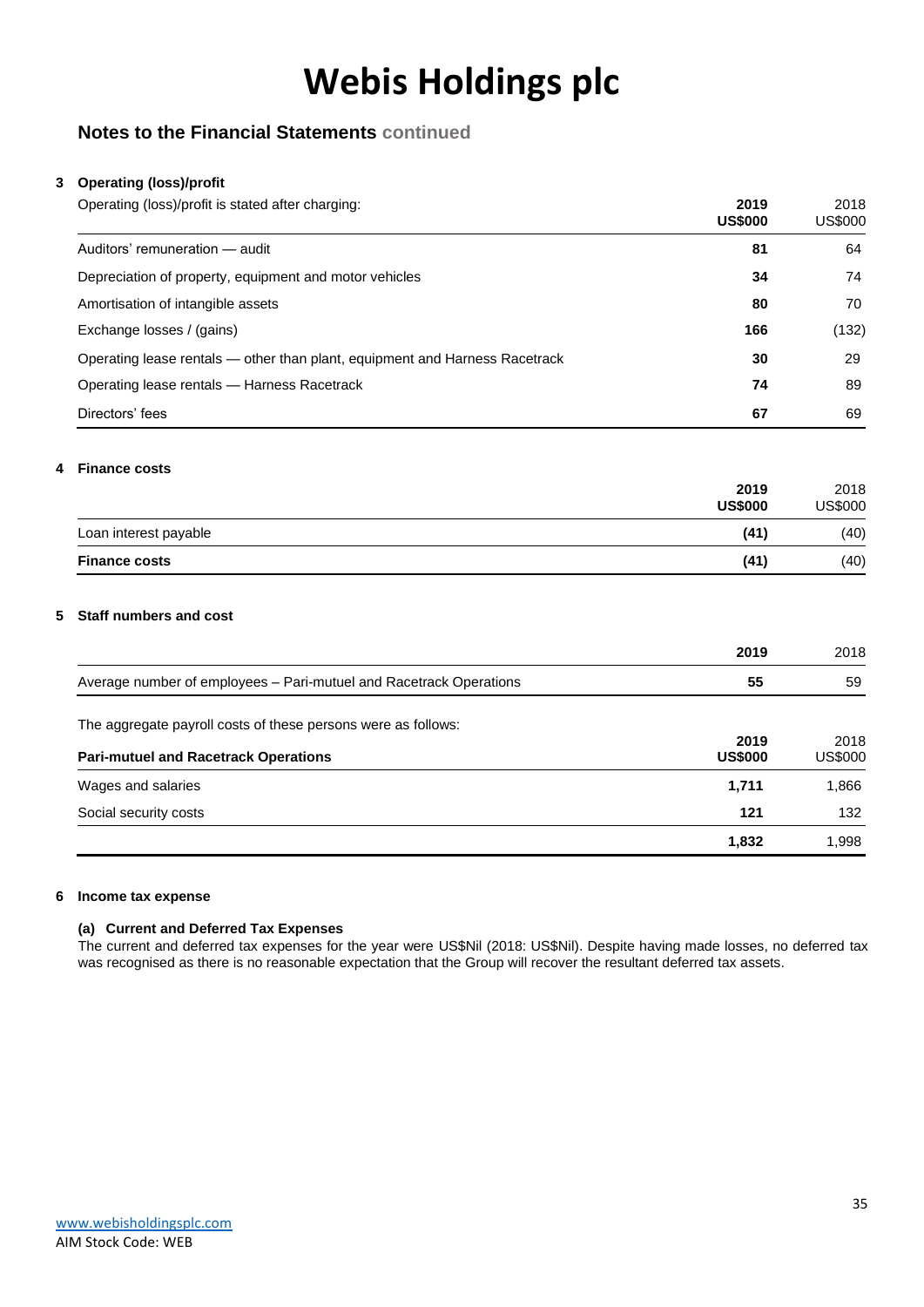### **Notes to the Financial Statements continued**

#### **6 Income tax expense** continued

#### **(b) Tax Rate Reconciliation**

|                                             | 2019<br><b>US\$000</b> | 2018<br><b>US\$000</b> |
|---------------------------------------------|------------------------|------------------------|
| (Loss)/profit before tax                    | (930)                  | 103                    |
| Tax charge at IOM standard rate (0%)        |                        |                        |
| Adjusted for:                               |                        |                        |
| Tax credit for US tax losses (at 15%)       | (166)                  | (97)                   |
| Add back deferred tax losses not recognised | 166                    | 97                     |
| Tax charge for the year                     |                        |                        |

The maximum deferred tax asset that could be recognised at year end is approximately US\$810,000 (2018: US\$644,000). The Group has not recognised any asset as it is not reasonably known when the Group will recover such deferred tax assets.

#### **7 Earnings per ordinary share**

The calculation of the basic earnings per share is based on the earnings attributable to ordinary shareholders divided by the weighted average number of shares in issue during the year.

The calculation of diluted earnings per share is based on the basic earnings per share, adjusted to allow for the issue of shares, on the assumed conversion of all dilutive share options.

An adjustment for the dilutive effect of share options in the current period has not been reflected in the calculation of the diluted loss per share, as the effect would have been anti-dilutive.

|                                                          | 2019<br><b>US\$000</b> | 2018<br><b>US\$000</b> |
|----------------------------------------------------------|------------------------|------------------------|
| (Loss)/profit for the year                               | (930)                  | 103                    |
|                                                          | No.                    | No.                    |
| Weighted average number of ordinary shares in issue      | 393,338,310            | 393,338,310            |
| Dilutive element of share options if exercised (note 16) | 14,000,000             | 14,000,000             |
| Diluted number of ordinary shares                        | 407,338,310            | 407,338,310            |
| Basic earnings per share (cents)                         | (0.24)                 | 0.03                   |
| Diluted earnings per share (cents)                       | (0.23)                 | 0.03                   |

The earnings applied are the same for both basic and diluted earnings calculations per share as there are no dilutive effects to be applied.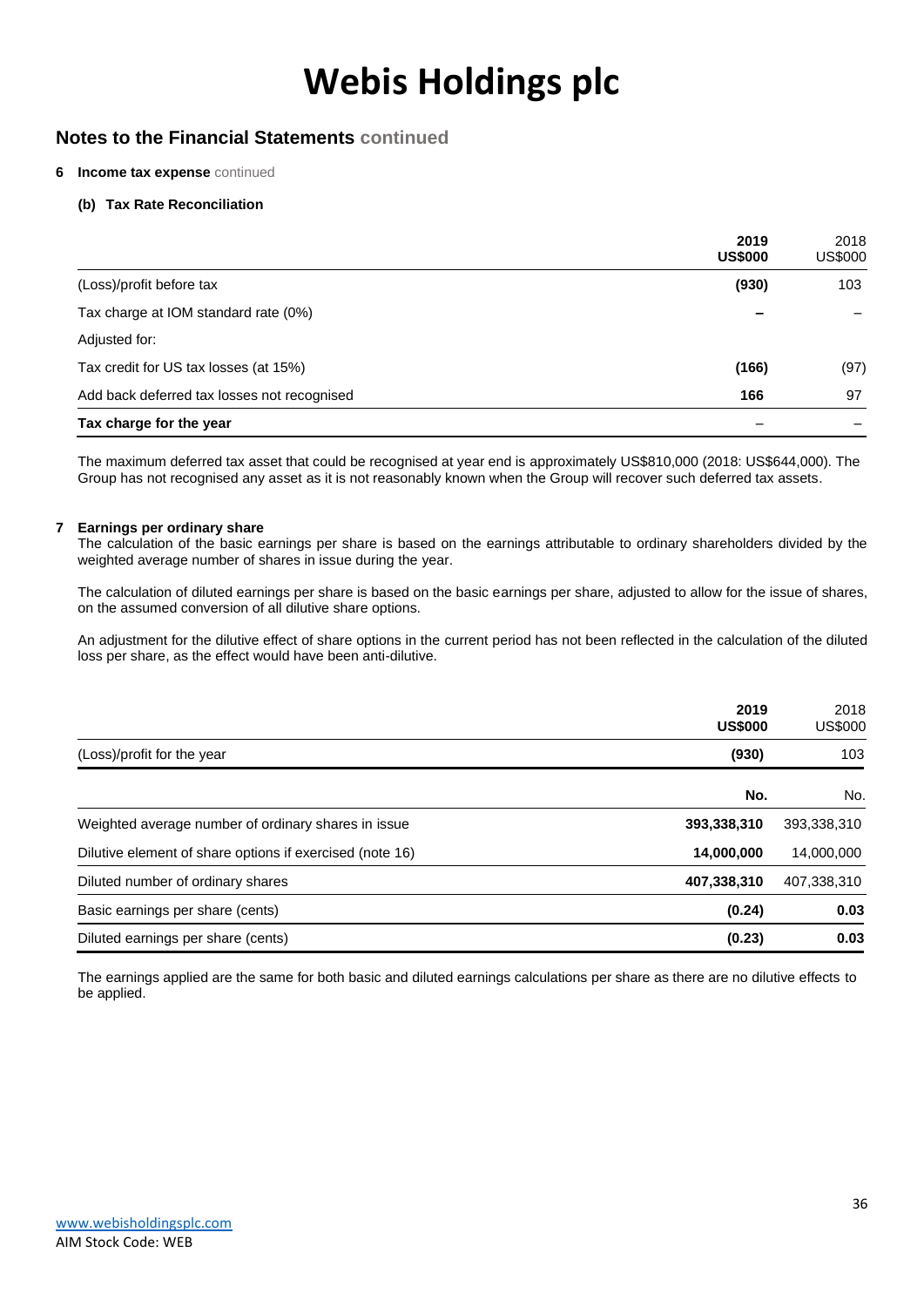### **Notes to the Financial Statements continued**

**8 Intangible assets**

|                                    | Software & development<br>Goodwill<br>costs |                         |                           |                         | <b>Total</b>              |
|------------------------------------|---------------------------------------------|-------------------------|---------------------------|-------------------------|---------------------------|
|                                    | Group<br><b>US\$000</b>                     | Group<br><b>US\$000</b> | Company<br><b>US\$000</b> | Group<br><b>US\$000</b> | Company<br><b>US\$000</b> |
| Cost                               |                                             |                         |                           |                         |                           |
| Balance at 1 June 2017             | 177                                         | 1,354                   | 50                        | 1,531                   | 50                        |
| Additions during the year          |                                             | 130                     | 14                        | 130                     | 14                        |
| Currency translation differences   |                                             | 1                       | $\overline{\phantom{0}}$  | 1                       |                           |
| Balance at 31 May 2018             | 177                                         | 1,485                   | 64                        | 1,662                   | 64                        |
| Balance at 1 June 2018             | 177                                         | 1,485                   | 64                        | 1,662                   | 64                        |
| Additions during the year          |                                             | 18                      |                           | 18                      |                           |
| Balance at 31 May 2019             | 177                                         | 1,503                   | 64                        | 1,680                   | 64                        |
| <b>Amortisation and Impairment</b> |                                             |                         |                           |                         |                           |
| Balance at 1 June 2017             | 177                                         | 1,249                   | 50                        | 1,426                   | 50                        |
| Amortisation for the year          |                                             | 70                      | 1                         | 70                      | 1                         |
| Balance at 31 May 2018             | 177                                         | 1,319                   | 51                        | 1,496                   | 51                        |
| Balance at 1 June 2018             | 177                                         | 1,319                   | 51                        | 1,496                   | 51                        |
| Amortisation for the year          |                                             | 80                      | 6                         | 80                      | 6                         |
| Balance at 31 May 2019             | 177                                         | 1,399                   | 57                        | 1,576                   | 57                        |
| <b>Carrying amounts</b>            |                                             |                         |                           |                         |                           |
| At 1 June 2017                     |                                             | 105                     |                           | 105                     |                           |
| At 31 May 2018                     |                                             | 166                     | 13                        | 166                     | 13                        |
| At 31 May 2019                     |                                             | 104                     | $\overline{7}$            | 104                     | $\overline{7}$            |

The goodwill balance brought forward relates to the historical acquisition of subsidiary businesses. The goodwill balances were fully impaired during the year ended 31 May 2015. The Group tests intangible assets annually for impairment or more frequently if there are indications that the intangible assets may be impaired (see note 1).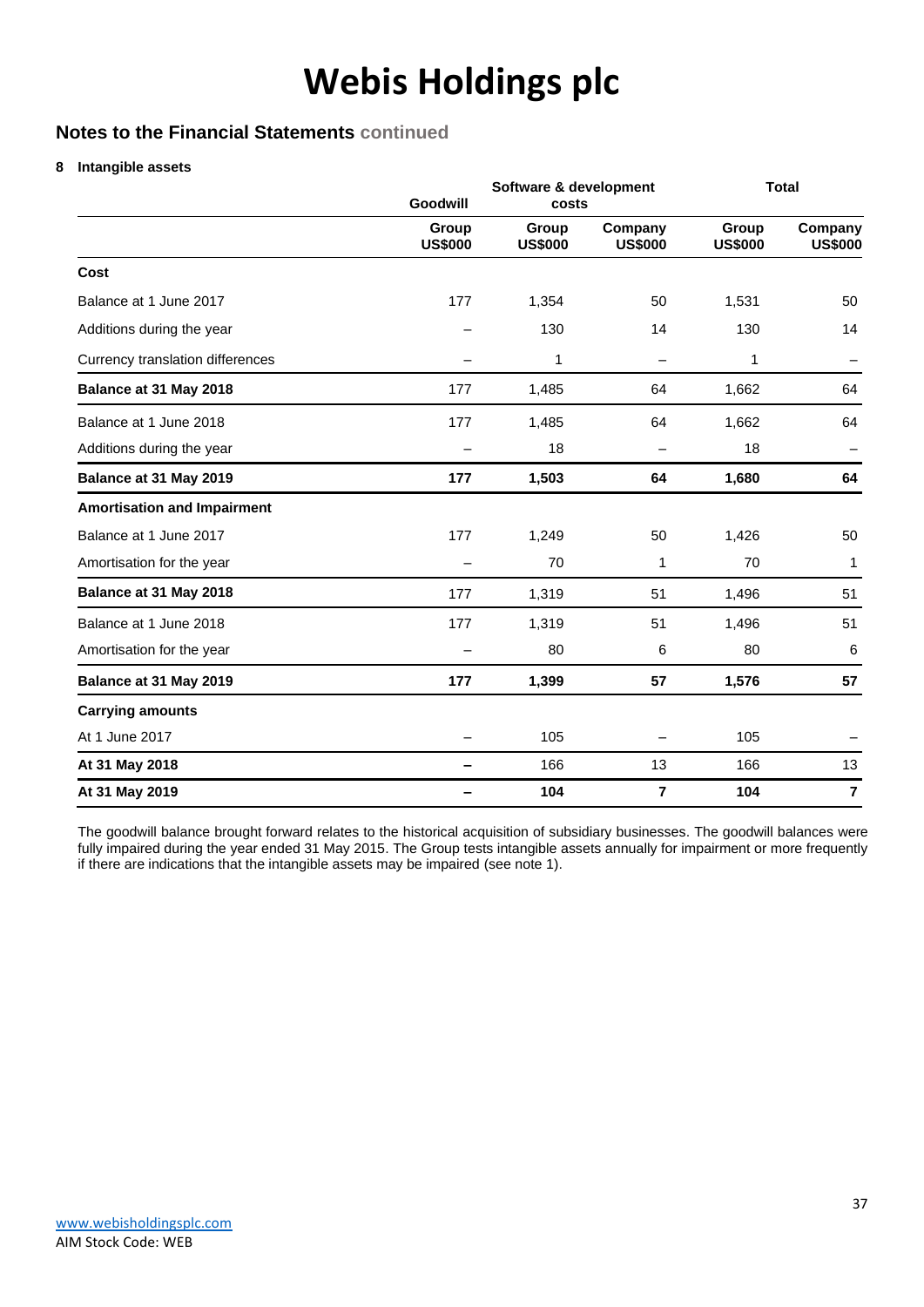### **Notes to the Financial Statements continued**

#### **9 Property, equipment and motor vehicles**

| Group                            | <b>Computer</b><br><b>Equipment</b><br><b>US\$000</b> | Fixtures,<br><b>Fittings &amp;</b><br><b>Track</b><br><b>Equipment</b><br><b>US\$000</b> | <b>Motor</b><br><b>Vehicles</b><br><b>US\$000</b> | <b>Total</b><br><b>US\$000</b> |
|----------------------------------|-------------------------------------------------------|------------------------------------------------------------------------------------------|---------------------------------------------------|--------------------------------|
| Cost                             |                                                       |                                                                                          |                                                   |                                |
| Balance at 1 June 2017           | 579                                                   | 580                                                                                      | 51                                                | 1,210                          |
| Additions during the year        | 24                                                    |                                                                                          |                                                   | 24                             |
| Currency translation differences | 1                                                     |                                                                                          |                                                   | 1                              |
| Balance at 31 May 2018           | 604                                                   | 580                                                                                      | 51                                                | 1,235                          |
| Balance at 1 June 2018           | 604                                                   | 580                                                                                      | 51                                                | 1,235                          |
| Balance at 31 May 2019           | 604                                                   | 580                                                                                      | 51                                                | 1,235                          |
| <b>Depreciation</b>              |                                                       |                                                                                          |                                                   |                                |
| Balance at 1 June 2017           | 546                                                   | 525                                                                                      | 30                                                | 1,101                          |
| Charge for the year              | 21                                                    | 45                                                                                       | 8                                                 | 74                             |
| Balance at 31 May 2018           | 567                                                   | 570                                                                                      | 38                                                | 1,175                          |
| Balance at 1 June 2018           | 567                                                   | 570                                                                                      | 38                                                | 1,175                          |
| Charge for the year              | 19                                                    | 7                                                                                        | 8                                                 | 34                             |
| Balance at 31 May 2019           | 586                                                   | 577                                                                                      | 46                                                | 1,209                          |
| <b>Carrying amounts</b>          |                                                       |                                                                                          |                                                   |                                |
| At 1 June 2017                   | 33                                                    | 55                                                                                       | 21                                                | 109                            |
| At 31 May 2018                   | 37                                                    | 10                                                                                       | 13                                                | 60                             |
| At 31 May 2019                   | 18                                                    | 3                                                                                        | 5                                                 | 26                             |

| Company                | <b>Computer</b><br><b>Equipment</b><br><b>US\$000</b> | <b>Fixtures &amp;</b><br><b>Fittings</b><br><b>US\$000</b> | <b>Total</b><br><b>US\$000</b> |
|------------------------|-------------------------------------------------------|------------------------------------------------------------|--------------------------------|
| Cost                   |                                                       |                                                            |                                |
| Balance at 1 June 2017 | 419                                                   | 139                                                        | 558                            |
| Additions              | 10                                                    | -                                                          | 10                             |
| Balance at 31 May 2018 | 429                                                   | 139                                                        | 568                            |
| Balance at 1 June 2018 | 429                                                   | 139                                                        | 568                            |
| Balance at 31 May 2019 | 429                                                   | 139                                                        | 568                            |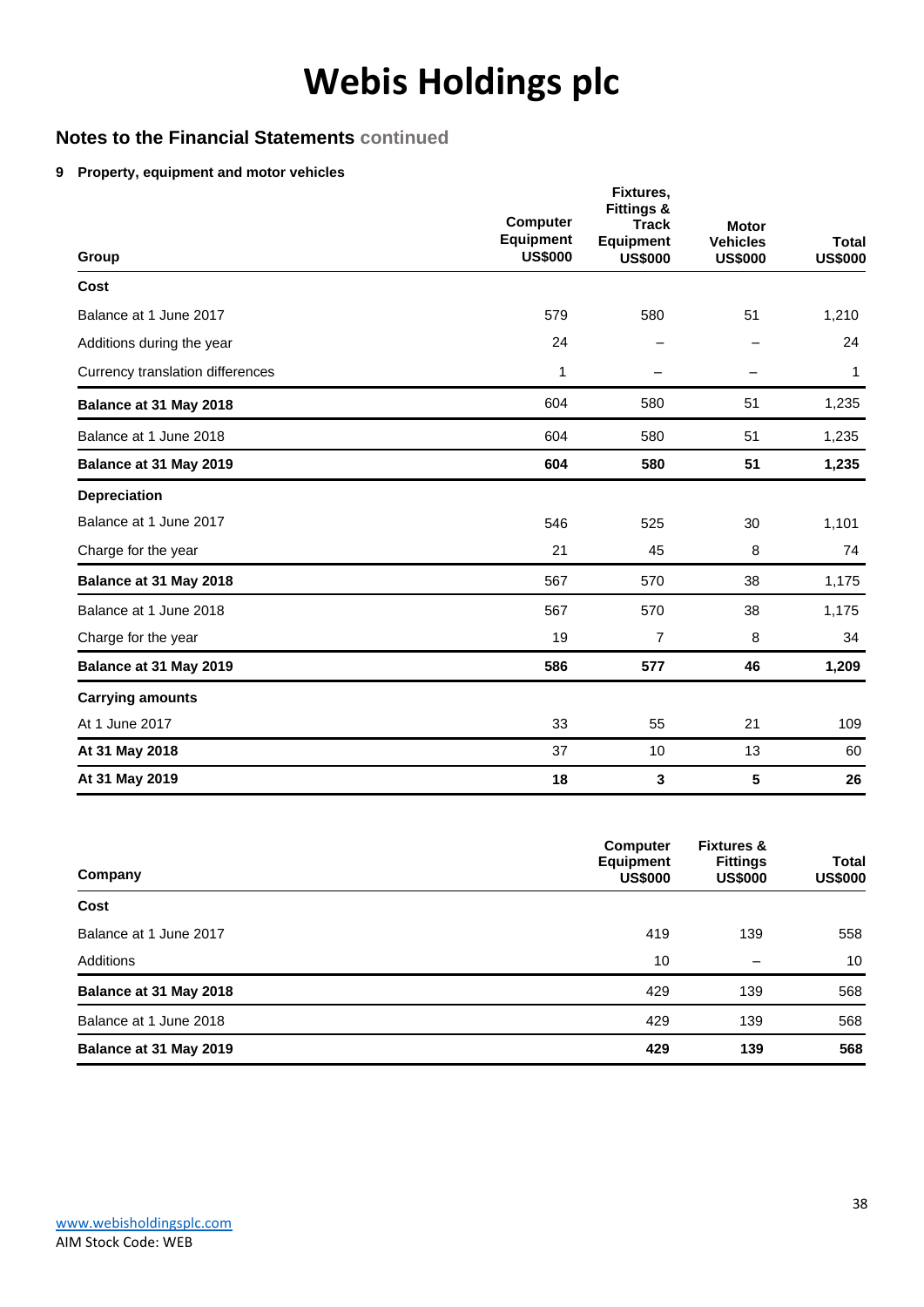### **Notes to the Financial Statements continued**

#### **9 Property, equipment and motor vehicles** continued

| Company                 | <b>Computer</b><br><b>Equipment</b><br><b>US\$000</b> | <b>Fixtures &amp;</b><br><b>Fittings</b><br><b>US\$000</b> | <b>Total</b><br><b>US\$000</b> |
|-------------------------|-------------------------------------------------------|------------------------------------------------------------|--------------------------------|
| <b>Depreciation</b>     |                                                       |                                                            |                                |
| Balance at 1 June 2017  | 403                                                   | 139                                                        | 542                            |
| Charge for the year     | 7                                                     |                                                            | $\overline{7}$                 |
| Balance at 31 May 2018  | 410                                                   | 139                                                        | 549                            |
| Balance at 1 June 2018  | 410                                                   | 139                                                        | 549                            |
| Charge for the year     | 9                                                     |                                                            | 9                              |
| Balance at 31 May 2019  | 419                                                   | 139                                                        | 558                            |
| <b>Carrying amounts</b> |                                                       |                                                            |                                |
| At 1 June 2017          | 16                                                    |                                                            | 16                             |
| At 31 May 2018          | 19                                                    |                                                            | 19                             |
| At 31 May 2019          | 10                                                    |                                                            | 10                             |

#### **10 Investments**

Investments in subsidiaries are held at cost. Details of investments at 31 May 2019 are as follows:

| <b>Subsidiaries</b>                                | Country of<br>incorporation | <b>Activity</b>                                                          | Holding (%) |
|----------------------------------------------------|-----------------------------|--------------------------------------------------------------------------|-------------|
| WatchandWager.com Limited                          | Isle of Man                 | Operation of interactive wagering<br>totaliser hub                       | 100         |
| WatchandWager.com LLC                              | United States of<br>America | Operation of interactive wagering<br>totaliser hub and harness racetrack | 100         |
| <b>Technical Facilities &amp; Services Limited</b> | Isle of Man                 | Dormant                                                                  | 100         |
| betinternet.com (IOM) Limited                      | Isle of Man                 | Dormant                                                                  | 100         |
| <b>B.E. Global Services Limited</b>                | Isle of Man                 | Dormant                                                                  | 100         |

#### **11 Bonds and deposits**

|                                                          | Group                  |                 | Company                |                        |
|----------------------------------------------------------|------------------------|-----------------|------------------------|------------------------|
|                                                          | 2019<br><b>US\$000</b> | 2018<br>US\$000 | 2019<br><b>US\$000</b> | 2018<br><b>US\$000</b> |
| Bonds and deposits which expire within one year          | 882                    | 2.846           |                        |                        |
| Bonds and deposits which expire within one to two years  |                        |                 |                        |                        |
| Bonds and deposits which expire within two to five years | 101                    | 101             |                        |                        |
|                                                          | 983                    | 2.947           |                        |                        |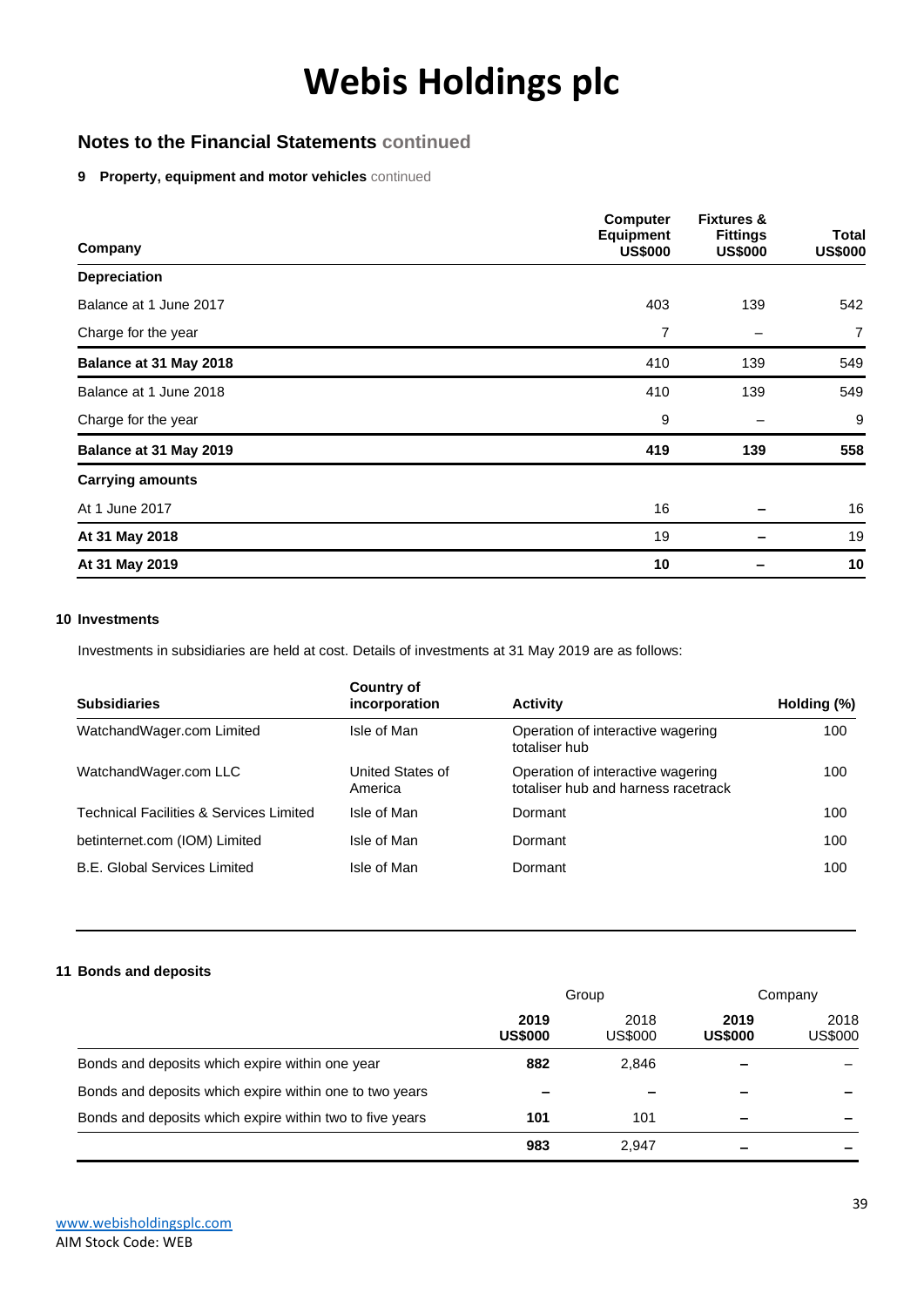### **Notes to the Financial Statements continued**

#### **11 Bonds and deposits** continued

Cash bonds of US\$875,000 have been paid as security deposits in relation to various US State ADW licences (2018: US\$925,000). These cash bonds are held in trust accounts used exclusively for cash collateral, with financial institutions which have been screened for their financial strength and capitalization ratio. The financial institutions have a credit rating of A-Excellent from AM Best credit rating agency. Therefore, these bonds are considered to be fully recoverable. A rent deposit of US\$100,000 is held by California Exposition & State Fair and is for a term of 5 years (2018: US\$100,000). This is held by an entity of the Californian state government and is therefore considered fully recoverable. Rent and other security deposits total US\$8,227 (2018: US\$10,123). These deposits are repayable upon completion of the relevant lease term, under the terms of legally binding agreements.

Under the terms of the licencing agreement with the Hong Kong Jockey Club the Company is no longer required to hold a retention amount (2018: US\$1,911,461 / HK\$15,000,000).

#### **12 Cash and cash equivalents**

|                                                     | Group                  |                 | Company                |                 |
|-----------------------------------------------------|------------------------|-----------------|------------------------|-----------------|
|                                                     | 2019<br><b>US\$000</b> | 2018<br>US\$000 | 2019<br><b>US\$000</b> | 2018<br>US\$000 |
| Cash and cash equivalents – company and other funds | 1.363                  | 11.962          | 185                    | 1,531           |
| Cash and cash equivalents – protected player funds  | 1.231                  | 1.430           | 1.231                  | 1.430           |
| Total cash and cash equivalents                     | 2,594                  | 13.392          | 1.416                  | 2,961           |

The Group holds funds for operational requirements and for its non-Isle of Man customers, shown as 'company and other funds' and on behalf of its Isle of Man regulated customers, shown as 'protected player funds'.

Protected player funds are held in fully protected client accounts within an Isle of Man regulated bank.

#### **13 Trade and other receivables**

|                                     | Group                    |                 | Company                |                 |
|-------------------------------------|--------------------------|-----------------|------------------------|-----------------|
|                                     | 2019<br><b>US\$000</b>   | 2018<br>US\$000 | 2019<br><b>US\$000</b> | 2018<br>US\$000 |
| Trade receivables                   | 770                      | 1,635           |                        |                 |
| Amounts due from Group undertakings | $\overline{\phantom{a}}$ |                 | 393                    |                 |
| Other receivables and prepayments   | 421                      | 665             | 34                     | 57              |
|                                     | 1,191                    | 2,300           | 427                    | 57              |

Included within trade receivables are impairment losses of US\$67,000 (see note 20), (2018: US\$Nil). Amounts due from Group undertakings are unsecured, interest free and repayable on demand.

#### **14 Trade and other payables**

|                                   | Group                  |                        | Company                |                 |
|-----------------------------------|------------------------|------------------------|------------------------|-----------------|
|                                   | 2019<br><b>US\$000</b> | 2018<br><b>US\$000</b> | 2019<br><b>US\$000</b> | 2018<br>US\$000 |
| Trade payables                    | 2,619                  | 15,757                 | 12                     | 14              |
| Amounts due to Group undertakings |                        |                        |                        | 1,451           |
| Taxes and national insurance      | 17                     | 16                     | 2                      | 2               |
| Accruals and other payables       | 260                    | 548                    | 35                     | 35              |
|                                   | 2,896                  | 16,321                 | 49                     | 1,502           |

Amounts due to Group undertakings are unsecured, interest free and repayable on demand. Included within trade payables are amounts due to customers of US\$2,194,293 (2018: US\$15,656,146).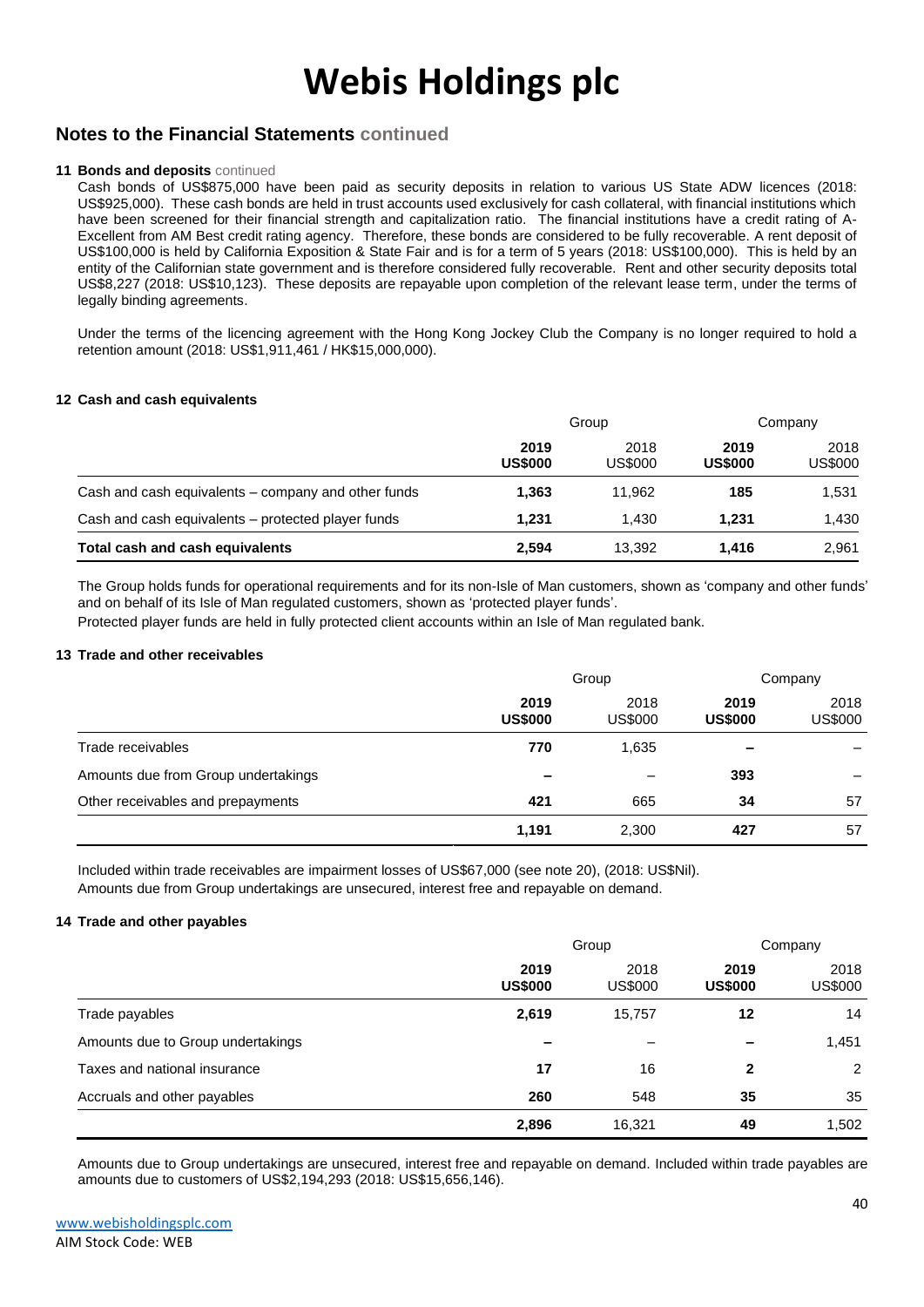### **Notes to the Financial Statements continued**

#### **15 Loans**

|                     | Group                  |                 | Company                |                 |
|---------------------|------------------------|-----------------|------------------------|-----------------|
|                     | 2019<br><b>US\$000</b> | 2018<br>US\$000 | 2019<br><b>US\$000</b> | 2018<br>US\$000 |
| Loan - Galloway Ltd | 850                    | 500             | 850                    | 500             |

A loan of US\$500,000 was received from Galloway Ltd in February 2017, to provide financing for cash-backed bonding agreements. The loan is for a term of five years, attracts fixed interest at 7.75% per annum and is secured over the unencumbered assets of the company (see note 19). The loan was issued at a market rate with no issue costs and the interest is settled on a quarterly basis. At year end there are two month's outstanding interest of US\$6,476 (2018: US\$6,476), which is recorded in other payables.

A further loan of US\$350,000 was received from Galloway Ltd in May 2019, to provide additional financing for cash-backed bonding agreements. The loan is for a term of five years, attracts fixed interest at 7.00% per annum and is secured over the unencumbered assets of the company (see note 19). The loan was issued at a market rate with no issue costs and the interest is settled on a quarterly basis. At year end there is one month's outstanding interest of US\$2,081 (2018: US\$Nil), which is recorded in other payables.

#### **16 Share capital**

|                                                            | No.         | 2019<br><b>US\$000</b> | 2018<br>US\$000 |
|------------------------------------------------------------|-------------|------------------------|-----------------|
| Allotted, issued and fully paid                            |             |                        |                 |
| At beginning and close of year: ordinary shares of 1p each | 393,338,310 | 6.334                  | 6,334           |
| At 31 May: ordinary shares of 1p each                      | 393,338,310 | 6.334                  | 6,334           |

The authorised share capital of the Company is US\$9,619,000 divided into 600,000,000 ordinary shares of £0.01 each (2018: US\$9,619,000 divided into 600,000,000 ordinary shares of £0.01 each).

#### **Options**

Movements in share options during the year ended 31 May 2019 were as follows:

|                                     | No.        |
|-------------------------------------|------------|
| At 31 May 2018 - 1p ordinary shares | 14,000,000 |
| Options granted                     |            |
| Options lapsed                      |            |
| Options exercised                   |            |
| At 31 May 2019 - 1p ordinary shares | 14,000,000 |

During 2016 the Group established an equity-settled share-based option program. The fair value of options granted is recognised as an expense, with a corresponding increase in equity. The fair value is measured at grant date using a Black-Scholes model and is spread over the vesting period. The amount recognised in equity is adjusted to reflect the actual number of share options which are expected to vest. By taking into consideration the volatility of the shares over the 3 years prior to granting, the volatility of the options is calculated at 75%, with a risk-free interest rate of 0.86%.

The options were issued on 3 March 2016 to Ed Comins, Managing Director of the Group. The fair value of each option on the grant date was estimated as being £0.0022. The share options vested on 3 March 2019 after Ed Comins had remained in the employment of the Group for 3 years from when the options were granted. The options are able to be exercised from 3 March 2019 and expire on 2 March 2026. The weighted average exercise price of all options is £0.01.

The charge for share options recorded in profit and loss for the year was US\$37,989 (2018: US\$1,721), with the corresponding amount reflected in the share option reserve in the Statement of Financial Position and Statement of Changes in Equity. Since the grant date, the total charge in relation to the share options was US\$42,126.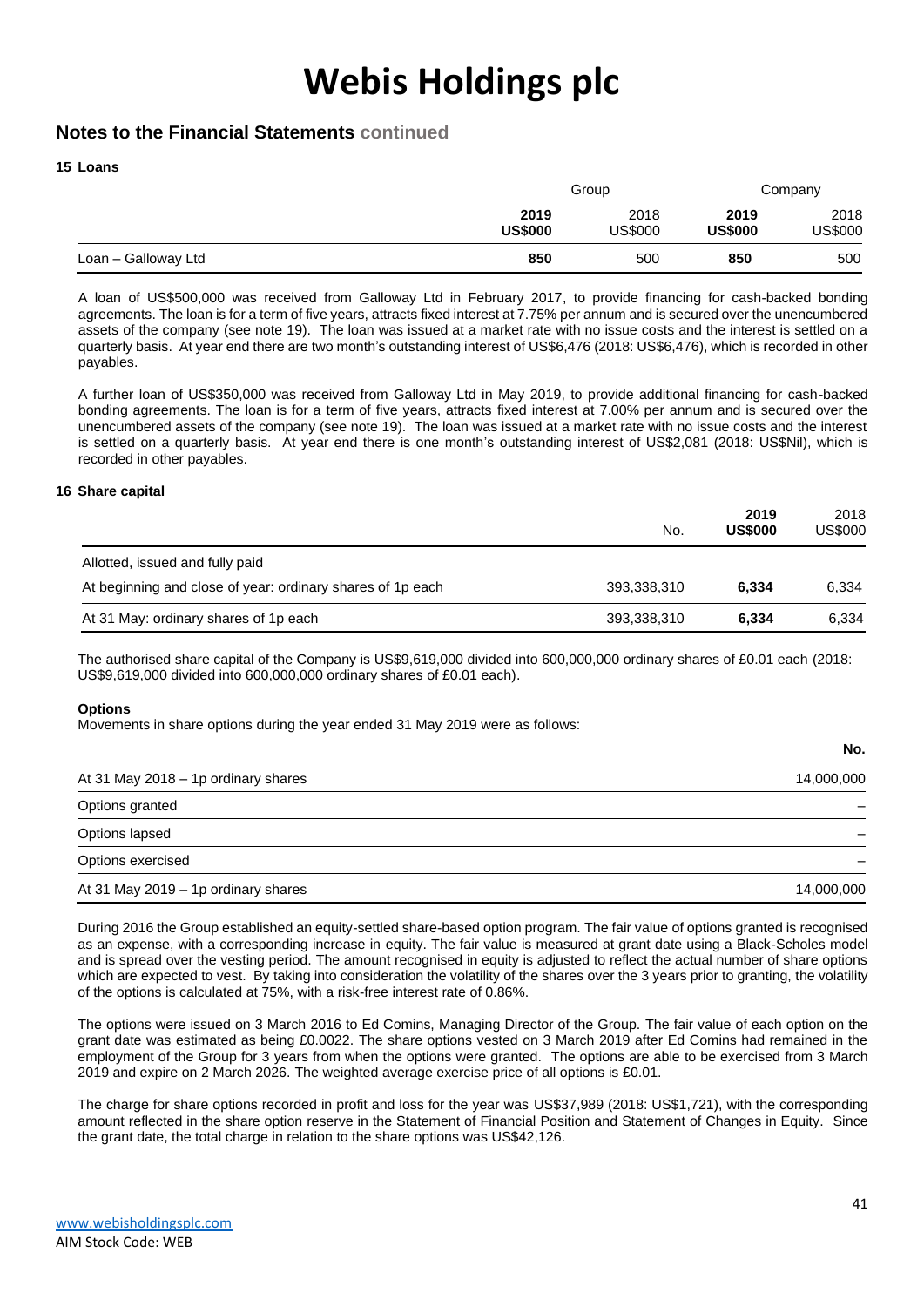### **Notes to the Financial Statements continued**

#### **17 Capital commitments**

As at 31 May 2019, the Group had no known capital commitments (2018: US\$Nil).

#### **18 Operating lease commitments**

At 31 May 2019, the Group was committed to future minimum lease payments of:

|                                        | 2019<br><b>US\$000</b> | 2018<br><b>US\$000</b> |
|----------------------------------------|------------------------|------------------------|
| Payments due within one year           | 108                    | 108                    |
| Payments due between one to five years | 186                    | 294                    |
| Payments due beyond five years         |                        |                        |

The Group has recognised in the income statement operating lease payments of US\$104,000 (2018: US\$118,000).

The Group leases office and racetrack facilities. The office facilities lease expires in May 2021, with an option to renew prior to the expiry date, for a period yet to be determined, customarily with the lease rate increasing 2% annually. The racetrack facilities lease expires in May 2022, with an option to renew before the expiry date, for a period and rate to be determined at renewal.

#### **19 Related party transactions**

**Identity of related parties**

The Group has a related party relationship with its subsidiaries (see note 10), and with its Directors and executive officers and with Burnbrae Ltd (significant shareholder).

#### **Transactions with and between subsidiaries**

Transactions with and between the subsidiaries in the Group, which have been eliminated on consolidation, are considered to be related party transactions.

#### **Transactions with entities with significant influence over the Group**

Rental and service charges of US\$45,484 (2018: US\$52,858) and Directors' fees of US\$46,898 (2018: US\$48,413) were charged in the year by Burnbrae Limited, of which Denham Eke and Nigel Caine are common Directors. The Group also had a loan of US\$850,000 (2018: US\$500,000) from Galloway Ltd, a company related to Burnbrae Limited by common ownership and Directors (note 15).

#### **Transactions with key management personnel**

The total amounts for Directors' remuneration were as follows:

|                                                     |                          |                 |                         |                            |                            | 2019<br><b>US\$000</b>  | 2018<br><b>US\$000</b>  |
|-----------------------------------------------------|--------------------------|-----------------|-------------------------|----------------------------|----------------------------|-------------------------|-------------------------|
| Emoluments - salaries, bonuses and taxable benefits |                          |                 |                         |                            |                            | 348                     | 350                     |
| $-\epsilon$ rees                                    |                          |                 |                         |                            |                            | 67                      | 69                      |
|                                                     |                          |                 |                         |                            |                            | 415                     | 419                     |
| <b>Directors' Emoluments</b>                        |                          |                 |                         |                            |                            |                         |                         |
|                                                     | <b>Basic</b>             |                 |                         | Termination                |                            | 2019                    | 2018                    |
|                                                     | salary<br><b>US\$000</b> | Fees<br>US\$000 | Bonus<br><b>US\$000</b> | payments<br><b>US\$000</b> | <b>Benefits</b><br>US\$000 | Total<br><b>US\$000</b> | Total<br><b>US\$000</b> |
|                                                     |                          |                 |                         |                            |                            |                         |                         |
| <b>Executive</b>                                    |                          |                 |                         |                            |                            |                         |                         |
| <b>Ed Comins</b>                                    | 310                      |                 |                         |                            | 38                         | 348                     | 350                     |
| Non-executive                                       |                          |                 |                         |                            |                            |                         |                         |
| Denham Eke*                                         |                          | 26              |                         |                            |                            | 26                      | 27                      |
| Nigel Caine*                                        |                          | 21              |                         |                            |                            | 21                      | 22                      |
| Sir James Mellon                                    |                          | 20              |                         |                            |                            | 20                      | 20                      |
| <b>Aggregate emoluments</b>                         | 310                      | 67              |                         |                            | 38                         | 415                     | 419                     |

\* Paid to Burnbrae Limited.

14,000,000 share options were issued to Ed Comins (see note 16) during 2016.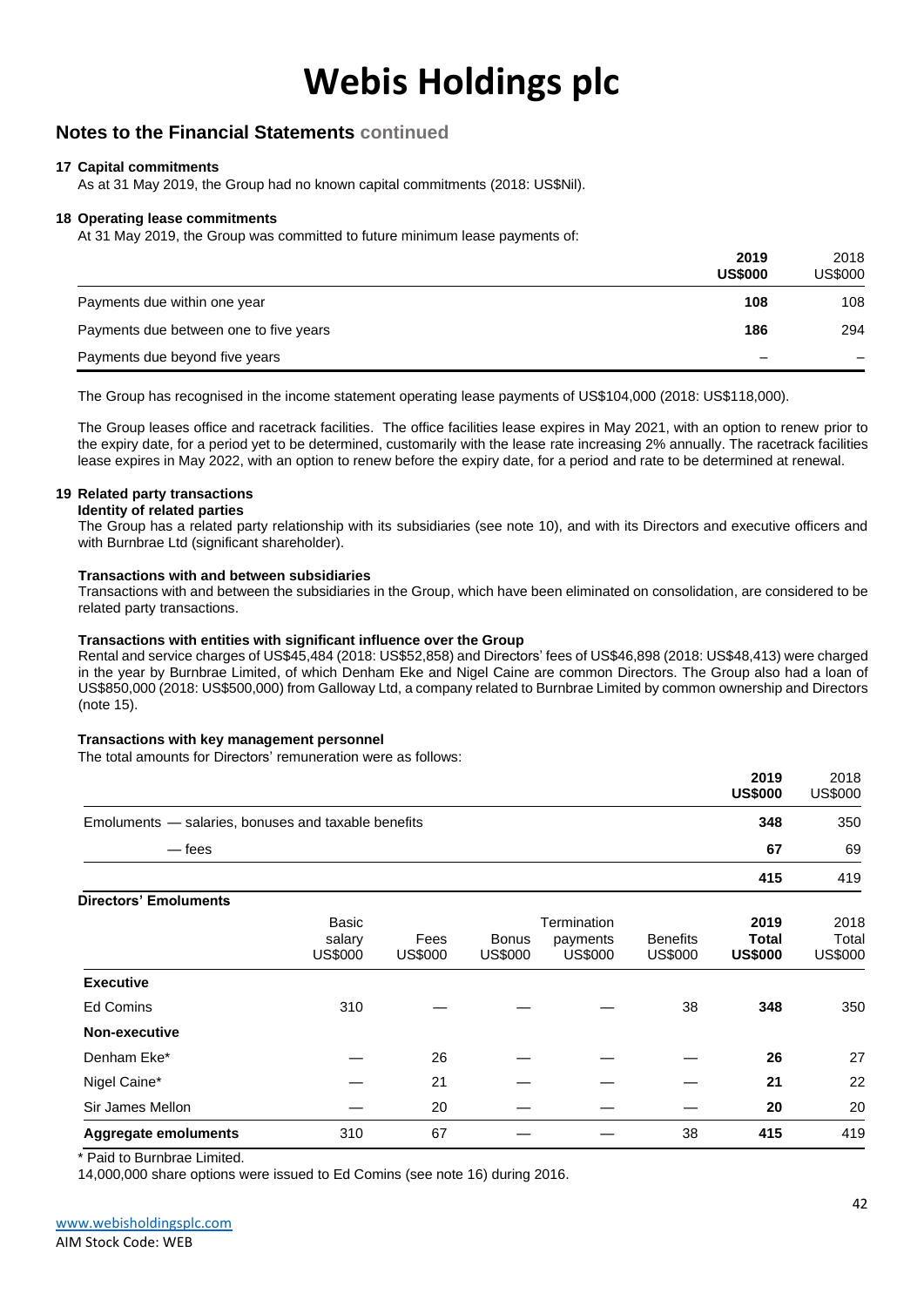### **Notes to the Financial Statements continued**

#### **20 Financial risk management**

#### **Capital structure**

The Group's capital structure is as follows:

|                               | 2019<br><b>US\$000</b> | 2018<br><b>US\$000</b> |
|-------------------------------|------------------------|------------------------|
| Cash and cash equivalents     | 2,594                  | 13,392                 |
| Loans and similar liabilities | (850)                  | (500)                  |
| <b>Net funds</b>              | 1,744                  | 12,892                 |
| Shareholders' equity          | (1, 152)               | (2,044)                |
| <b>Capital employed</b>       | 592                    | 10,848                 |

The Group's policy is to maintain as strong a capital base as possible, insofar as can be sustained due to the fluctuations in the net results of the Group and the inherent effect this has on the capital structure.

The Group's principal financial instruments comprise cash and cash equivalents, trade receivables and payables that arise directly from its operations.

The main purpose of these financial instruments is to finance the Group's operations. The existence of the financial instruments exposes the Group to a number of financial risks, which are described in more detail below.

The principal risks which the Group is exposed to relate to liquidity risks, credit risks and foreign exchange risks.

#### **Liquidity risk**

Liquidity risk is the risk that the Group will be unable to meet its financial obligations as they fall due.

The Group's objective is to maintain continuity of funding through trading and share issues but to also retain flexibility through the use of short-term loans if required.

Management controls and monitors the Group's cash flow on a regular basis, including forecasting future cash flow. Banking facilities are kept under review to ensure they meet the Group's requirements. Funds equivalent to customer balances are held in designated bank accounts where applicable to ensure that Isle of Man Gambling Supervision Commission player protection principles are met. Other customer balances are covered by cash funds held within the Group and by receivables due from ADW racetrack settlement partners. The Directors anticipate that the business will generate sufficient cash flow in the forthcoming period, to meet its immediate financial obligations.

The following are the contractual maturities of financial liabilities:

#### **2019 Financial liabilities**

|                          | Carrying<br>amount<br><b>US\$000</b> | <b>Contractual</b><br>cash flow<br><b>US\$000</b> | 6 months<br>or less<br><b>US\$000</b> | Up to<br>1 vear<br><b>US\$000</b> | $1 - 5$<br>vears<br><b>US\$000</b> |
|--------------------------|--------------------------------------|---------------------------------------------------|---------------------------------------|-----------------------------------|------------------------------------|
| Trade payables           | (2,619)                              | (2,619)                                           | (2,619)                               | $\overline{\phantom{0}}$          |                                    |
| Other payables and loans | (865)                                | (15)                                              | (15)                                  | $\overline{\phantom{0}}$          | (850)                              |
|                          | (3, 484)                             | (2,634)                                           | (2,634)                               | $\overline{\phantom{a}}$          | (850)                              |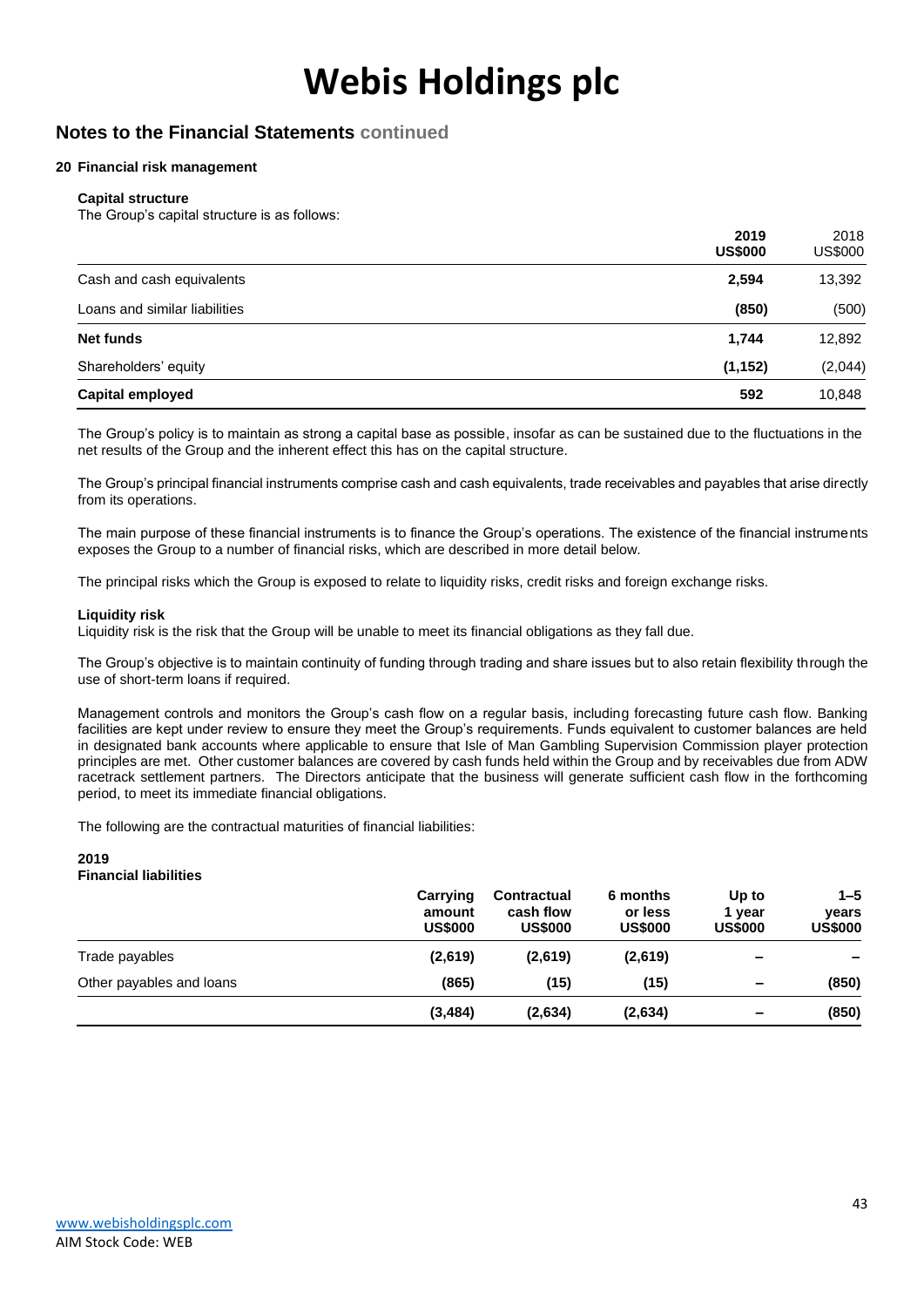### **Notes to the Financial Statements continued**

#### **20 Financial risk management** continued

**Liquidity risk** continued

2018 Financial liabilities

|                          | Carrying<br>amount<br>US\$000 | Contractual<br>cash flow<br>US\$000 | 6 months<br>or less<br>US\$000 | Up to<br>vear<br>US\$000 | $1 - 5$<br>vears<br><b>US\$000</b> |
|--------------------------|-------------------------------|-------------------------------------|--------------------------------|--------------------------|------------------------------------|
| Trade payables           | (15, 757)                     | (15, 757)                           | (15, 757)                      |                          |                                    |
| Other payables and loans | (756)                         | (256)                               | (256)                          | $\overline{\phantom{0}}$ | (500)                              |
|                          | (16, 513)                     | (16,013)                            | (16, 013)                      |                          | (500)                              |

#### **Credit risk**

Credit risk is the risk that one party to a financial instrument will cause a financial loss for the other party by failing to discharge an obligation.

Impairment losses on financial assets recognised in profit or loss were as follows:

|                                       | 2019<br><b>US\$000</b> | 2018<br><b>US\$000</b> |
|---------------------------------------|------------------------|------------------------|
| Non-credit impaired trade receivables |                        |                        |
| Credit impaired trade receivables     | 62                     |                        |
| Total impairment losses               | 67                     |                        |

The Group's exposure to credit risk is influenced by the characteristics of the individual racetracks and the settling agents operating on behalf of these tracks. The racetracks themselves are influenced by many factors, including the product they offer, supporting sources of revenue they might generate, such as offering simulcast, slots or sports wagering facilities, current economic conditions, ownership structure and so on, all of which can affect their liquidity.

The Group limits its exposure to credit risk by regular settling and verification of balances due to and from settling agents, with standard terms of one month. While there is on occasion debt that is slower to be settled, historical settlements for the last four years show that of the current trade receivable balance, greater than 99% would be expected to be received.

In addition, more than 80% of the current Group customers have transacted with the Group for four years or more and none of these customers balances have been specifically impaired in that period.

The following table provides information about exposure to credit risk and expected credit losses for trade receivables as at 31 May 2019:

|                            | Weighted<br>Average<br><b>Loss Rate</b><br>(%) | <b>Gross</b><br>Carrying<br>Amount<br><b>US\$000</b> | Loss<br><b>Allowance</b><br><b>US\$000</b> | <b>Net</b><br>Carrying<br><b>Amount</b><br><b>US\$000</b> | <b>Credit</b><br><b>Impaired</b> |
|----------------------------|------------------------------------------------|------------------------------------------------------|--------------------------------------------|-----------------------------------------------------------|----------------------------------|
| Current (not past due)     | 0.25%                                          | 385                                                  | (1)                                        | 384                                                       | No.                              |
| 1-30 days past due         | 0.50%                                          | 294                                                  | (1)                                        | 293                                                       | No                               |
| 31-60 days past due        | 1.00%                                          | 55                                                   | (1)                                        | 54                                                        | No                               |
| 61-90 days past due        | 2.50%                                          | 28                                                   | (1)                                        | 27                                                        | No.                              |
| More than 90 days past due | 5.00%                                          | 13                                                   | (1)                                        | 12                                                        | No                               |
| More than 90 days past due | 100.00%                                        | 62                                                   | (62)                                       |                                                           | Yes                              |
|                            |                                                | 837                                                  | (67)                                       | 770                                                       |                                  |

The Group uses an allowance matrix to measure the ECLs of trade receivables from racetracks and their settling agents, which comprise a moderate number of balances, ranging from small to large. The Group has reviewed its historical losses over the past four years as well as considering current economic conditions in estimating the loss rates and calculating the corresponding loss allowance.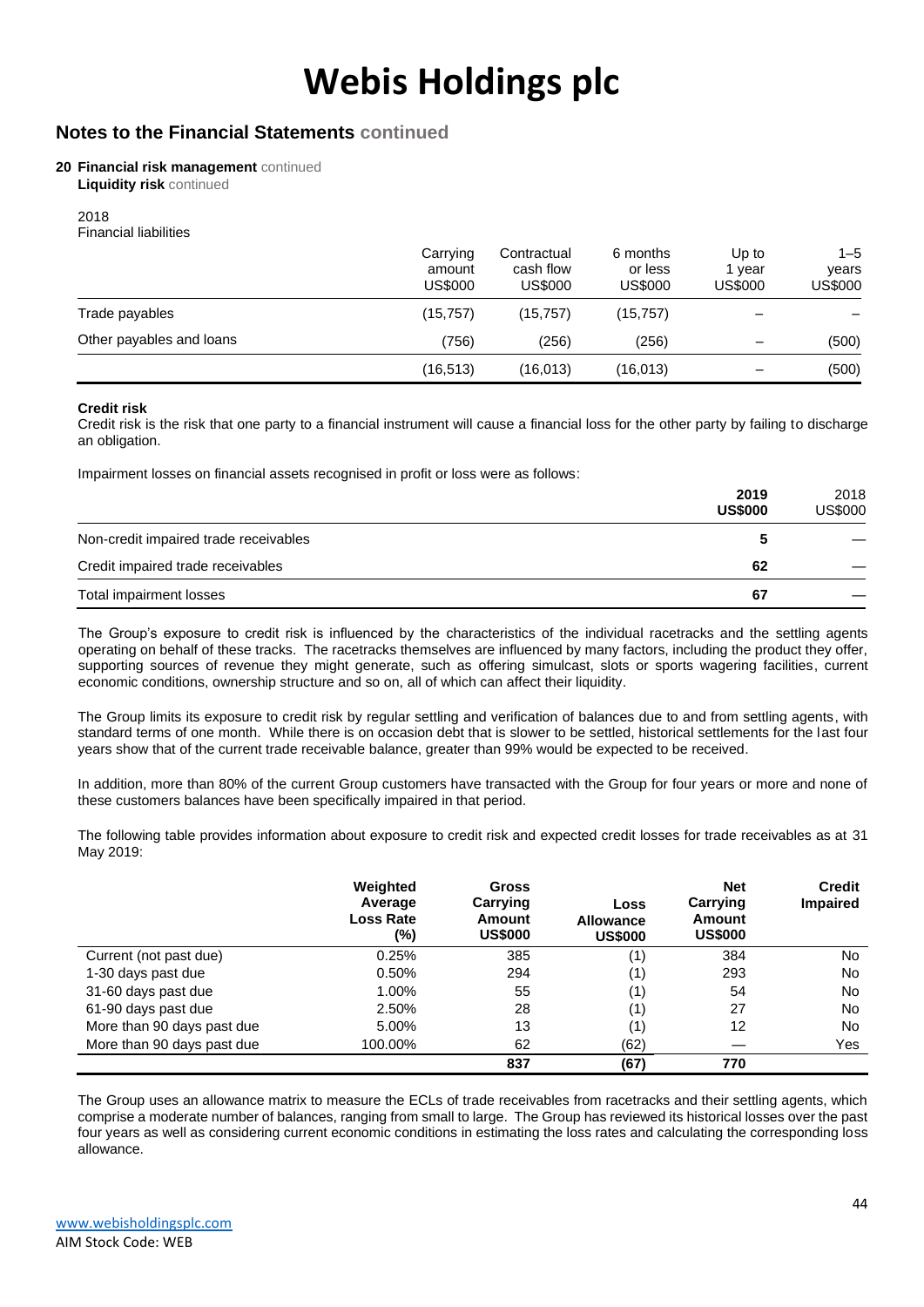### **Notes to the Financial Statements continued**

#### **20 Financial risk management** continued

**Credit risk** continued

Classes of financial assets — carrying amounts

|                             | 2019<br><b>US\$000</b> | 2018<br><b>US\$000</b> |
|-----------------------------|------------------------|------------------------|
| Cash and cash equivalents   | 2,594                  | 13,392                 |
| Bonds and deposits          | 983                    | 2,947                  |
| Trade and other receivables | 1.051                  | 2,133                  |
|                             | 4,628                  | 18,472                 |

Generally, the maximum credit risk exposure of financial assets is the carrying amount of the financial assets as shown on the face of the balance sheet (or in the notes to the financial statements). Credit risk, therefore, is only disclosed in circumstances where the maximum potential loss differs significantly from the financial asset's carrying amount.

The maximum exposure to credit risks for receivables in any business segment:

|             | 2019<br><b>US\$000</b> | 2018<br><b>US\$000</b> |
|-------------|------------------------|------------------------|
| Pari-mutuel | 1,051                  | 2,133                  |
|             | 1,051                  | 2,133                  |

Of the above receivables, US\$770,000 (2018: US\$1,635,000) relates to amounts owed from racing tracks. These receivables are actively monitored to avoid significant concentration of credit risk and the Directors consider there to be no significant concentration of credit risk.

The Directors consider that all the above financial assets that are not impaired for each of the reporting dates under review are of good credit quality. The banks have external credit ratings of at least Baa3 from Moody's.

The credit risk for liquid funds and other short-term financial assets is considered negligible, since the counterparties are reputable banks with high-quality external credit ratings.

#### **Interest rate risk**

The Group finances its operations mainly through capital with limited levels of borrowings. Cash at bank and in hand earns negligible interest at floating rates, based principally on short-term interbank rates.

Any movement in interest rates would not be considered to have any significant impact on net assets at the balance sheet date as the Group and Parent Company do not have floating rate loans payable.

#### **Foreign currency risks**

The Group operates internationally and is subject to transactional foreign currency exposures, primarily with respect to Pounds Sterling, Hong Kong Dollars and Euros.

The Group does not actively manage the exposures but regularly monitors the Group's currency position and exchange rate movements and makes decisions as appropriate.

At the reporting date the Group had the following exposure:

| 2019                       | <b>USD</b><br><b>US\$000</b> | <b>GBP</b><br><b>US\$000</b> | <b>EUR</b><br><b>US\$000</b> | <b>HKD</b><br><b>US\$000</b> | Total<br><b>US\$000</b> |
|----------------------------|------------------------------|------------------------------|------------------------------|------------------------------|-------------------------|
| Current assets             | 3.128                        | 289                          | 427                          | 683                          | 4,527                   |
| <b>Current liabilities</b> | (1,911)                      | (196)                        | (84)                         | (688)                        | (2,879)                 |
| <b>Short-term exposure</b> | 1.217                        | 93                           | 343                          | (5)                          | 1,648                   |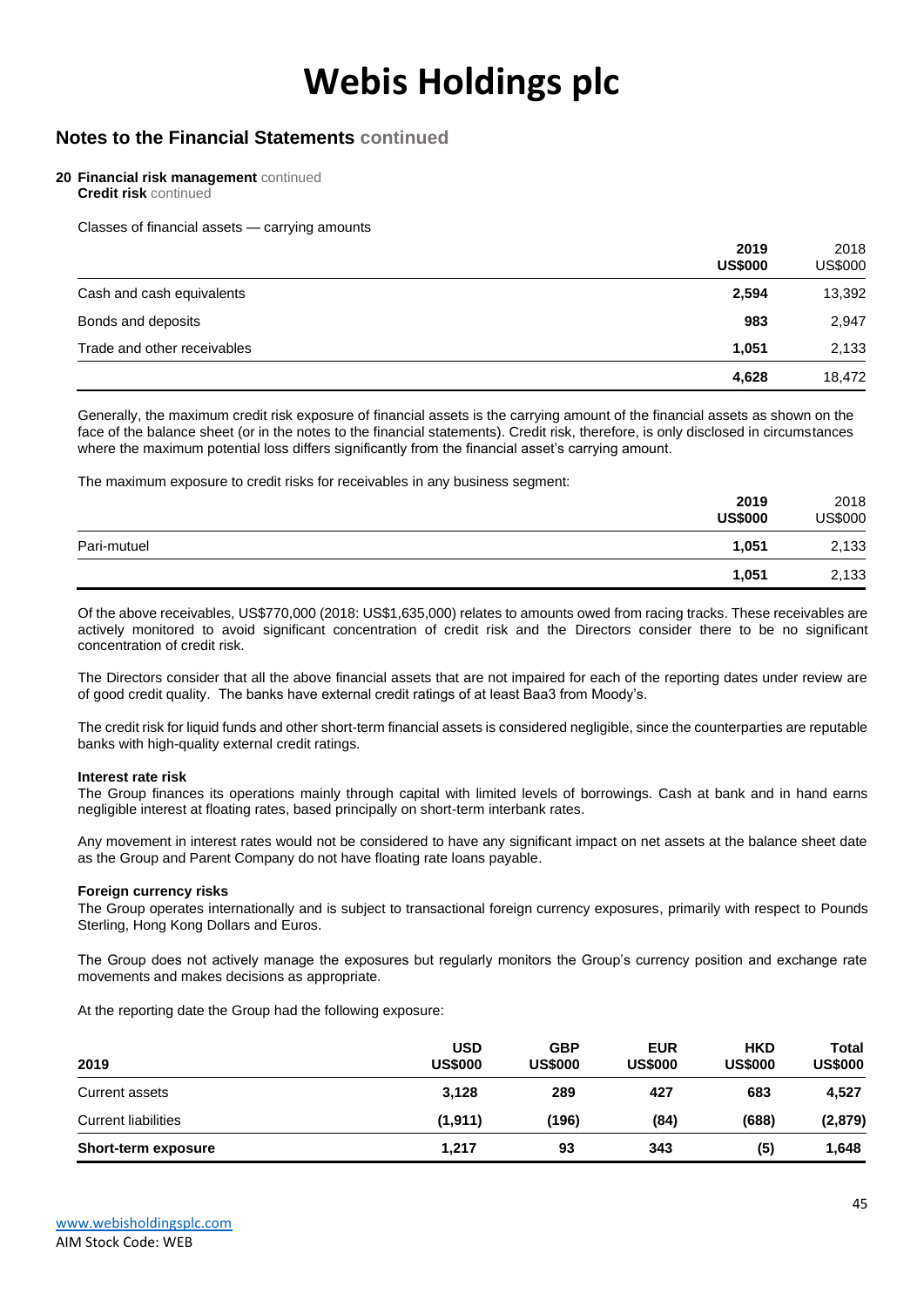### **Notes to the Financial Statements continued**

#### **20 Financial risk management** continued

**Foreign currency risks continued** 

| 2018                       | USD<br><b>US\$000</b> | GBP<br>US\$000 | <b>EUR</b><br>US\$000 | <b>HKD</b><br><b>US\$000</b> | Total<br>US\$000 |
|----------------------------|-----------------------|----------------|-----------------------|------------------------------|------------------|
| Current assets             | 2.744                 | 225            | 11.214                | 4.186                        | 18,369           |
| <b>Current liabilities</b> | (2,013)               | (281)          | (10,027)              | (3.984)                      | (16, 305)        |
| Short-term exposure        | 731                   | (56)           | 1.187                 | 202                          | 2,064            |

The following table illustrates the sensitivity of the net result for the year and equity with regards to the Group's financial assets and financial liabilities and the US Dollar–Sterling exchange rate, US Dollar–Euro exchange rate and US Dollar–Hong Kong Dollar exchange rate.

A 5% weakening of the US Dollar against the following currencies at 31 May 2019 would have increased/(decreased) equity and profit and loss by the amounts shown below:

| 2019                       | <b>GBP</b><br><b>US\$000</b> | <b>EUR</b><br><b>US\$000</b> | <b>HKD</b><br><b>US\$000</b> | <b>Total</b><br><b>US\$000</b> |
|----------------------------|------------------------------|------------------------------|------------------------------|--------------------------------|
| <b>Current assets</b>      | 15                           | 21                           | 34                           | 70                             |
| <b>Current liabilities</b> | (10)                         | (4)                          | (34)                         | (48)                           |
| <b>Net assets</b>          | 5                            | 17                           |                              | 22                             |
| 2018                       | <b>GBP</b><br>US\$000        | <b>EUR</b><br><b>US\$000</b> | <b>HKD</b><br><b>US\$000</b> | Total<br><b>US\$000</b>        |
| <b>Current assets</b>      | 11                           | 561                          | 209                          | 781                            |
| <b>Current liabilities</b> | (14)                         | (501)                        | (199)                        | (714)                          |
| Net assets                 | (3)                          | 60                           | 10                           | 67                             |

A 5% strengthening of the US Dollar against the above currencies would have had the equal but opposite effect on the above currencies to the amounts shown above on the basis that all other variables remain constant.

#### **21 Controlling party and ultimate controlling party**

The Directors consider the ultimate controlling party to be Burnbrae Limited and its beneficial owner Jim Mellon by virtue of their combined shareholding of 63.10%.

#### **22 Subsequent events**

To the knowledge of the Directors, there have been no material events since the end of the reporting period that require disclosure in the accounts.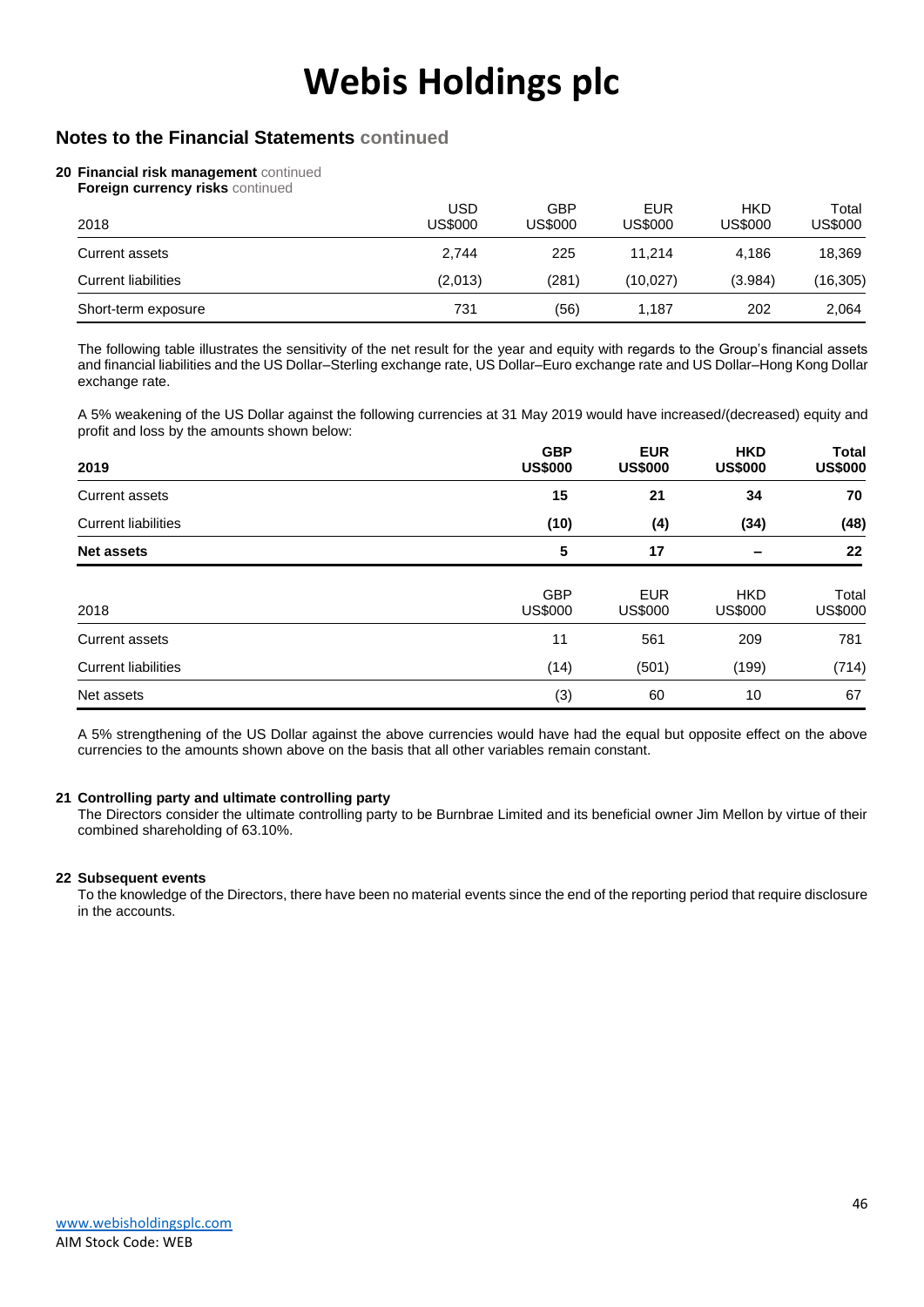### **Notice of Meeting**

NOTICE IS HEREBY GIVEN that the Annual General Meeting of Webis Holdings plc (the "Company") will be held at The Claremont Hotel, 18/19 Loch Promenade, Douglas, Isle of Man, on 23 December 2019 at 11 am for the purpose of transacting the following business:

#### **Ordinary Business**

- 1 To receive and adopt the report of the Directors and the accounts for the year ended 31 May 2019.
- 2 To re-elect as a director Denham Eke who retires by rotation and, being eligible, offers himself for re-election in accordance with the Company's Articles of Association.
- 3 To reappoint KPMG Audit LLC as auditors and to authorise the Directors to determine their remuneration.

#### **Special Business**

To consider and, if thought fit, to pass the following resolutions:

#### **As an Ordinary Resolution**

4 That the authority granted by special resolution to the Directors of the Company to allot relevant securities up to an amount equal to but not exceeding the authorised but unissued share capital of the Company for the time being which was passed at the Annual General Meeting of the Company held on 9 December 2002 be renewed pursuant to the power provided by Article 6(C) of the Company's Articles of Association, that such renewal of authority be for the exercise of that power generally and unconditionally and in all respects in the same terms as originally granted, and that such authority shall expire at the conclusion of the next Annual General Meeting of the Company after the date of passing of this resolution unless renewed, varied or revoked by the Company in General Meeting.

#### **As a Special Resolution**

- 5 The Directors of the Company be and they are hereby empowered pursuant to Article 8 of the Articles of Association of the Company (the "Articles") to allot equity securities (as defined in Article 7(H) of the Articles) pursuant to the authority conferred on the Directors to allot relevant securities by Resolution 4 above as if Article 7(A) of the Articles did not apply to such allotment PROVIDED THAT this power shall be limited to:
	- (i) the allotment of equity securities in connection with a rights issue in favour of ordinary shareholders where the equity securities are issued proportionally (or as nearly as may be) to the respective number of ordinary shares held by such shareholders (but subject to such exclusions or other arrangements as the Directors may deem necessary or expedient to deal with issues arising under the laws of any territory or the requirements of any regulatory body or any stock exchange in any territory or the fixing of exchange rates applicable to any such equity securities where such equity securities are to be issued to shareholders in more than one territory, or legal or practical problems in respect of overseas shareholders, fractional entitlements or otherwise howsoever);
	- (ii) the allotment of equity securities to holders of any options under any share option scheme of the

(iii) the allotment (otherwise than pursuant to paragraphs (i) or (ii) above) of equity securities up to a maximum aggregate nominal value equal to 50% of the issued ordinary share capital of the Company for the time being.

The power hereby conferred shall expire at the conclusion of the next Annual General Meeting of the Company after the date of passing of this resolution unless such power shall be renewed in accordance with and subject to the provisions of the said Article 8, save that the Company may before such expiry make an offer or agreement which would or might require equity securities to be allotted after such expiry and the Directors may allot equity securities pursuant to such offer or agreement as if the power conferred hereby had not expired.

#### **As Ordinary Resolutions**

- 6 That in accordance with Article 12 of the Company's Articles of Association and with Section 13 of the Companies Act 1992 the Company be generally and unconditionally authorised to make market purchases (as defined by Section 13(2) of the Companies Act 1992) of ordinary shares of 1 pence each in its capital, provided that:
	- (a) the maximum number of shares that may be acquired is 39,333,831;
	- (b) the minimum price that may be paid for the shares is 1 pence;
	- (c) the maximum price that may be paid is, for a share the Company contracts to purchase on any day, a sum equal to 105% of the average of the upper and lower quotations on the Daily Official List of the London Stock Exchange for the ordinary shares of the Company on the five business days immediately preceding that day; and
	- (d) the authority conferred by this resolution shall expire at the conclusion of the next Annual General Meeting of the Company after the date of the passing of this resolution unless renewed, varied or revoked by the Company in General Meeting, but not so as to prejudice the completion of a purchase contracted before that date.
- 7 That the Report of the Remuneration Committee be received and adopted.

By order of the Board

**Nigel Caine Company Secretary 27 November 2019 Registered Office: Viking House Nelson Street, Douglas Isle of Man, IM1 2AH**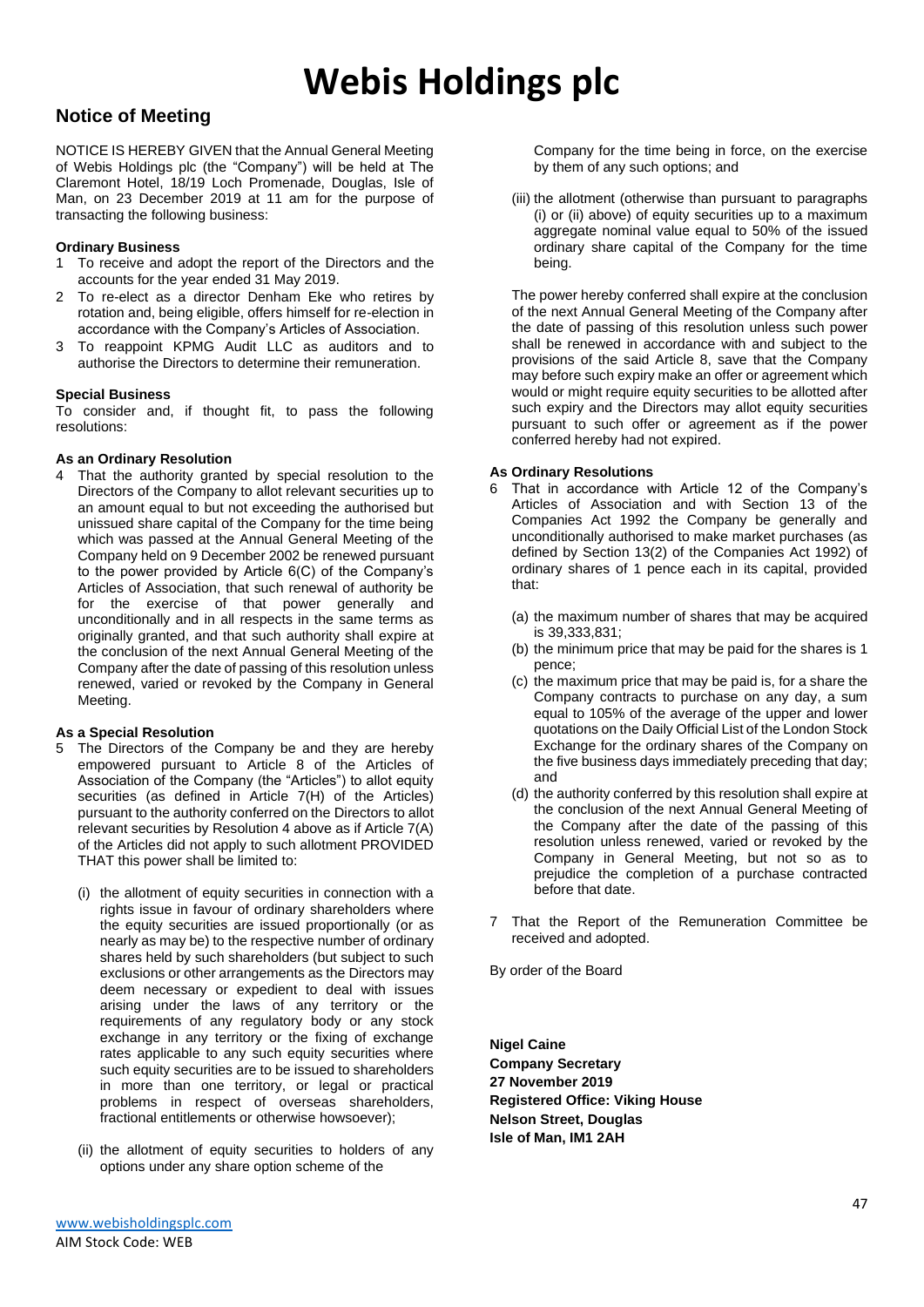#### **Notes**

- 1. Members are entitled to appoint a proxy to exercise all or any of their rights to attend and vote on their behalf at the meeting. A proxy need not be a shareholder of the Company. A shareholder may appoint more than one proxy in relation to the Annual General Meeting provided that each proxy is appointed to exercise the rights attached to a different share or shares held by that shareholder. To appoint more than one proxy you may photocopy the proxy form accompanying this notice. Please indicate the proxy holder's name and the number of shares in relation to which they are authorised to act as your proxy (which, in aggregate, should not exceed the number of shares held by you). Please also indicate if the proxy instruction is one of multiple instructions being given. All forms must be signed and should be returned together in the same envelope.
- 2. To be valid, the form of proxy and the power of attorney or other authority (if any) under which it is signed - or a notarially certified or office copy of such power or authority - must be lodged at the offices of the Company's registrars, Link Asset Services, PXS, 34 Beckenham Road, Beckenham, Kent, BR3 4TU by hand, or sent by post, so as to be received not less than 48 hours before the time fixed for the holding of the meeting or any adjournment thereof (as the case may be).
- 3. The completion and return of a form of proxy will not preclude a member from attending in person at the meeting and voting should he wish to do so.
- 4. In the case of a corporation, the form of proxy must be executed under its common seal or the hand of an officer or attorney duly authorised.
- 5. A member may appoint a proxy of his or her own choice. If the name of the member's choice is not entered in the space provided on the form of proxy, the return of the form of proxy duly signed will authorise the chairman of the meeting to act as that member's proxy.
- 6. To abstain from voting on a resolution, select the relevant 'withheld' box. A vote withheld is not a vote in law and will not be counted in the calculation of votes for or against the resolution. If no voting indication is given, your proxy will vote or abstain from voting at his or her discretion. Your proxy will vote (or abstain from voting) as he or she thinks fit in relation to any other matter which is put before the meeting.
- 7. Pursuant to regulation 22 of the Uncertificated Securities Regulations 2005, the Company has specified that only those members entered on the register of members at close of business on 21 December 2019 shall be entitled to attend and vote at the meeting. Changes to the register after close of business on 21 December 2019 shall be disregarded in determining the rights of any person to attend and vote at the meeting.
- 8. Where a corporation is to be represented at the meeting by a personal representative, such corporation must deposit a certified copy of the resolution of its Directors or other governing body authorising the appointment of the representative at the Company's registered office: Viking House, Nelson Street, Douglas, Isle of Man, IM1 2AH not later than 48 hours before the time appointed for the holding of the meeting.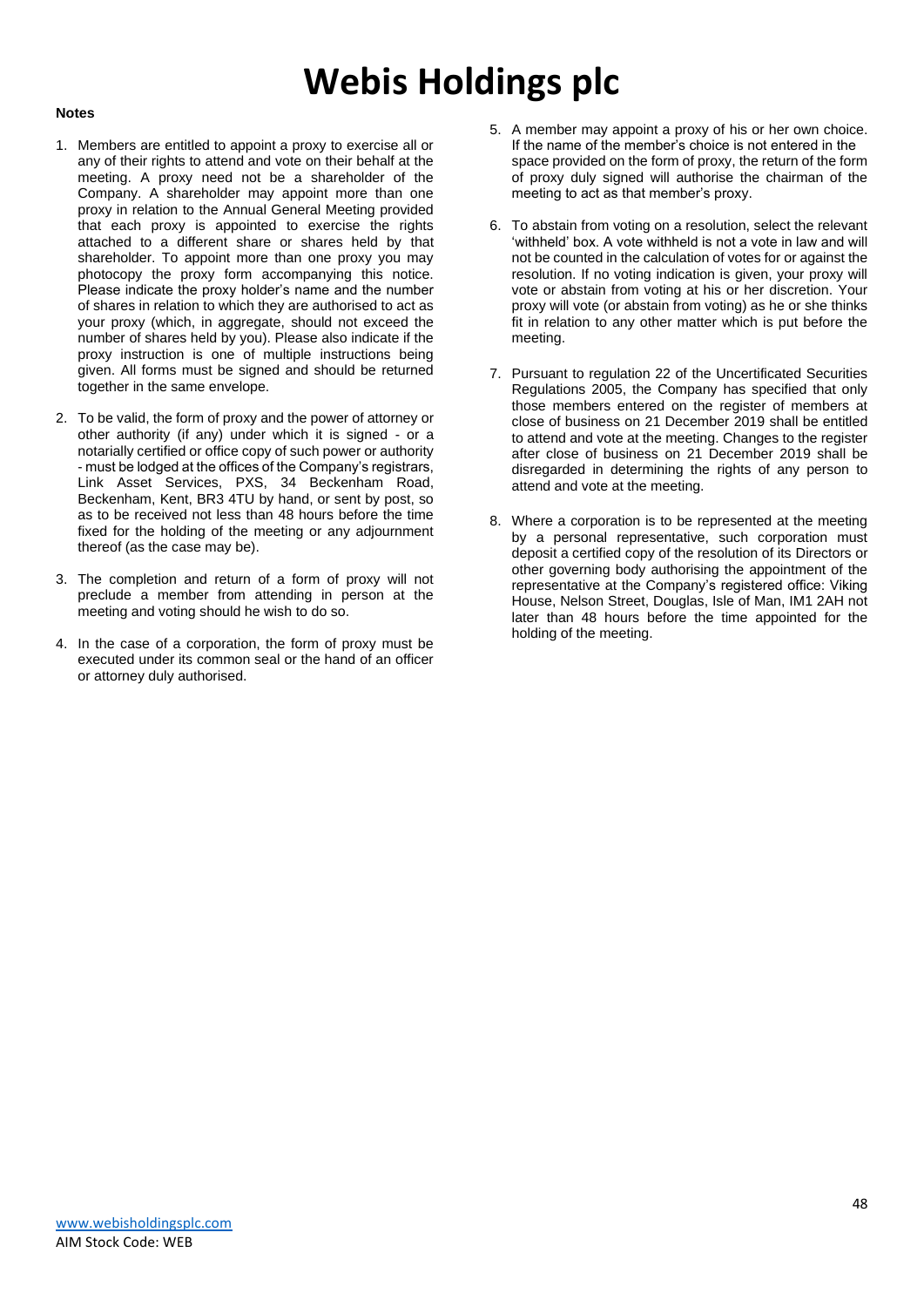### **Company Information**

#### **Directors**

Denham Eke *Non-Executive Chairman* Ed Comins *Managing Director* Nigel Caine *Non-Executive Director* Sir James Mellon *Non-Executive Director*

**Company Secretary** Nigel Caine

#### **Registered Office**

Viking House Nelson Street Douglas, Isle of Man IM1 2AH

#### **Bankers**

NedBank Private Wealth Ltd St Mary's Court 20 Hill Street Douglas Isle of Man IM1 1EU

#### **Auditors**

KPMG Audit LLC Chartered Accountants Heritage Court 41 Athol Street Douglas, Isle of Man IM99 1HN

#### **Nominated Adviser and Broker**

Beaumont Cornish Limited 10th Floor 30 Crown Place London EC2A 4EB

#### **Legal Advisors**

Long & Humphrey The Old Courthouse Athol Street Douglas Isle of Man IM1 1LD

#### **UK Registrar**

Link Asset Services The Registry, 34 Beckenham Road Beckenham Kent BR3 4TU

**Corporate Website** www.webisholdingsplc.com

**Twitter** @WebisHoldings